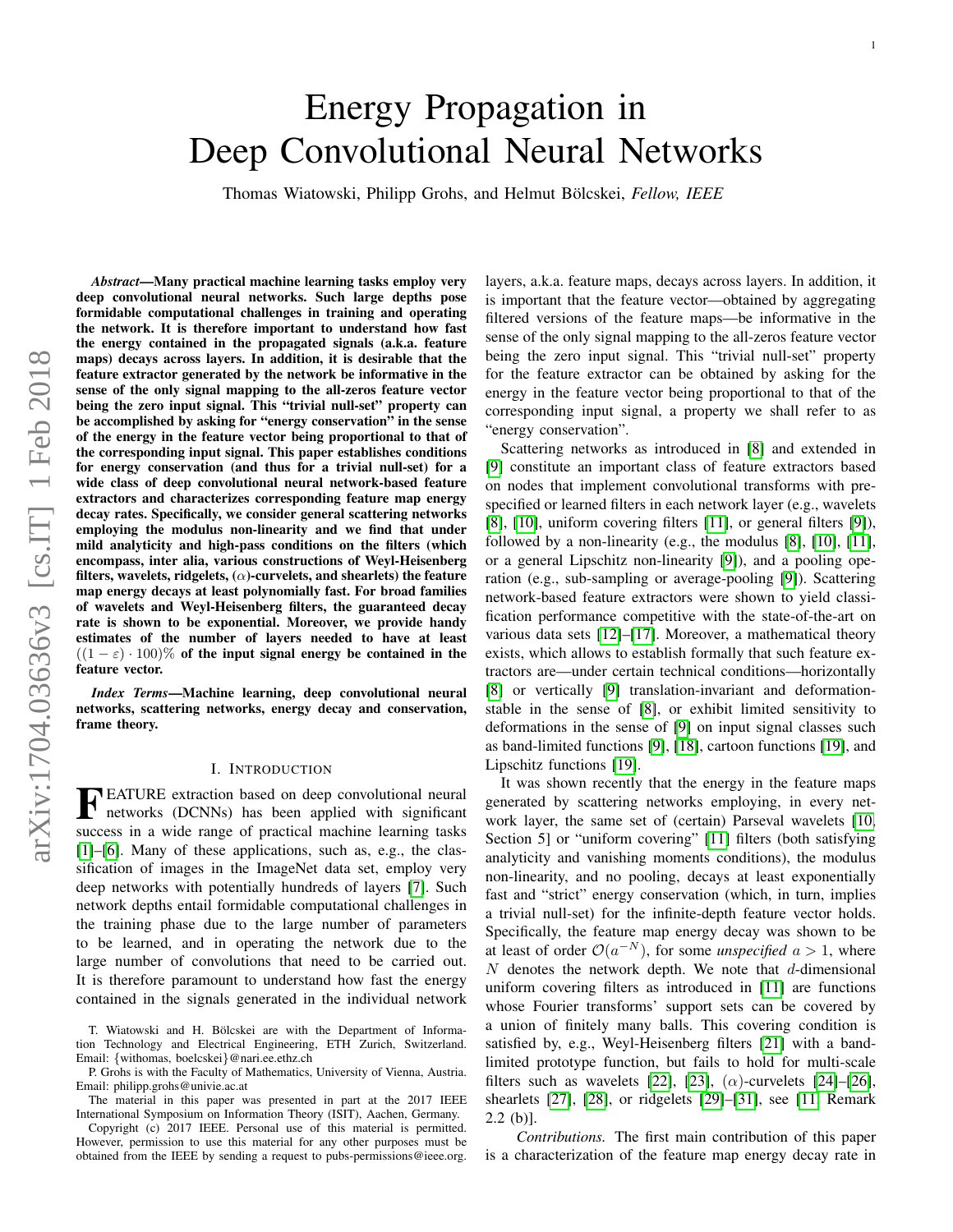DCNNs employing the modulus non-linearity, no pooling, and *general* filters that constitute a frame [\[22\]](#page-22-12), [\[32\]](#page-22-20)–[\[34\]](#page-22-21), but not necessarily a Parseval frame, and are allowed to be different in different network layers. We find that, under mild analyticity and high-pass conditions on the filters, the energy decay rate is at least polynomial in the network depth, i.e., the decay is at least of order  $\mathcal{O}(N^{-\alpha})$ , and we *explicitly* specify the decay exponent  $\alpha > 0$ . This result encompasses, inter alia, various constructions of Weyl-Heisenberg filters, wavelets, ridgelets,  $(\alpha)$ -curvelets, shearlets, and learned filters (of course as long as the learning algorithm imposes the analyticity and high-pass conditions we require). For broad families of wavelets and Weyl-Heisenberg filters, the guaranteed energy decay rate is shown to be exponential in the network depth, i.e., the decay is at least of order  $\mathcal{O}(a^{-N})$  with the decay factor given as  $a = \frac{5}{3}$ in the wavelet case and  $a = \frac{3}{2}$  in the Weyl-Heisenberg case. We hasten to add that our results constitute *guaranteed* decay rates and do not preclude the energy from decaying faster in practice.

Our second main contribution shows that the energy decay results above are compatible with a trivial null-set for finiteand infinite-depth networks. Specifically, this is accomplished by establishing energy proportionality between the feature vector and the underlying input signal with the proportionality constant lower- and upper-bounded by the frame bounds of the filters employed in the different layers. We show that this energy conservation result is a consequence of a demodulation effect induced by the modulus non-linearity in combination with the analyticity and high-pass properties of the filters. Specifically, in every network layer, the modulus non-linearity moves the spectral content of each individual feature map to base-band (i.e., to low frequencies), where it is subsequently extracted (i.e., fed into the feature vector) by a low-pass output-generating filter.

Finally, for input signals that belong to the class of Sobolev functions<sup>[1](#page-1-0)</sup>, our energy decay and conservation results are shown to yield handy estimates of the number of layers needed to have at least  $((1 - \varepsilon) \cdot 100)$ % of the input signal energy be contained in the feature vector. For example, in the case of exponential energy decay with  $a = \frac{5}{3}$  and for band-limited input signals, only 8 layers are needed to absorb 95% of the input signal's energy.

We emphasize that throughout energy decay results pertain to the feature maps, whereas energy conservation statements apply to the feature vector, obtained by aggregating filtered versions of the feature maps.

*Notation.* The complex conjugate of  $z \in \mathbb{C}$  is denoted by  $\overline{z}$ . We write  $\text{Re}(z)$  for the real, and  $\text{Im}(z)$  for the imaginary part of  $z \in \mathbb{C}$ . The Euclidean inner product of  $x, y \in \mathbb{C}^d$  is  $\langle x, y \rangle := \sum_{i=1}^d x_i \overline{y_i}$ , with associated norm  $|x| := \sqrt{\langle x, x \rangle}$ . For  $x \in \mathbb{R}$ ,  $(x)_{+} := \max\{0, x\}$  and  $\langle x \rangle := (1 + |x|^{2})^{1/2}$ . We denote the open ball of radius  $r > 0$  centered at  $x \in \mathbb{R}^d$ by  $B_r(x) \subseteq \mathbb{R}^d$ . The first canonical orthant is  $H := \{x \in$ 

 $\mathbb{R}^d \mid x_k \geq 0, \ k = 1, \ldots, d\},$  and we define the rotated orthant  $H_A := \{Ax \mid x \in H\}$  for  $A \in O(d)$ , where  $O(d)$  stands for the orthogonal group of dimension  $d \in \mathbb{N}$ . The Minkowski sum of sets  $\overline{A}$ ,  $\overline{B} \subseteq \mathbb{R}^d$  is  $(A + B) := \{a + b \mid a \in A, b \in B\}$ , and  $A\Delta B := (A\Bra{B})\cup (B\Bra{A})$  denotes their symmetric difference. A multi-index  $\alpha = (\alpha_1, \dots, \alpha_d) \in \mathbb{N}_0^d$  is an ordered d-tuple of non-negative integers  $\alpha_i \in \mathbb{N}_0$ .

For functions  $W : \mathbb{N} \to \mathbb{R}$  and  $G : \mathbb{N} \to \mathbb{R}$ , we say that  $W(N) = \mathcal{O}(G(N))$  if there exist  $C > 0$  and  $N_0 \in \mathbb{N}$ such that  $W(N) \leq CG(N)$ , for all  $N \geq N_0$ . The support supp(f) of a function  $f : \mathbb{R}^d \to \mathbb{C}$  is the closure of the set  ${x \in \mathbb{R}^d \mid f(x) \neq 0}$  in the topology induced by the Euclidean norm  $|\cdot|$ . For a Lebesgue-measurable function  $f : \mathbb{R}^d \to \mathbb{C}$ , we write  $\int_{\mathbb{R}^d} f(x) dx$  for its integral w.r.t. Lebesgue measure. The indicator function of a set  $B \subseteq \mathbb{R}^d$  is defined as  $1_B(x) = 1$ , for  $x \in B$ , and  $\mathbb{1}_B(x) = 0$ , for  $x \in \mathbb{R}^d \backslash B$ . For a measurable set  $B \subseteq \mathbb{R}^d$ , we let  $\text{vol}^d(B) := \int_{\mathbb{R}^d} \mathbb{1}_B(x) dx = \int_B 1 dx$ , and we write  $\partial B$  for its boundary.  $L^p(\mathbb{R}^d)$ , with  $p \in [1, \infty)$ , stands for the space of Lebesgue-measurable functions  $f : \mathbb{R}^d \to \mathbb{C}$ satisfying  $||f||_p := (\int_{\mathbb{R}^d} |f(x)|^p \mathrm{d}x)^{1/p} < \infty$ .  $L^{\infty}(\mathbb{R}^d)$  denotes the space of Lebesgue-measurable functions  $f : \mathbb{R}^d \to \mathbb{C}$  such that  $||f||_{\infty} := \inf \{ \alpha > 0 \mid |f(x)| \le \alpha \text{ for a.e.}^2 x \in \mathbb{R}^d \} < \infty$  $||f||_{\infty} := \inf \{ \alpha > 0 \mid |f(x)| \le \alpha \text{ for a.e.}^2 x \in \mathbb{R}^d \} < \infty$  $||f||_{\infty} := \inf \{ \alpha > 0 \mid |f(x)| \le \alpha \text{ for a.e.}^2 x \in \mathbb{R}^d \} < \infty$ . For a countable set  $\mathcal{Q}, (L^2(\mathbb{R}^d))^{\mathcal{Q}}$  stands for the space of sets  $S := \{f_q\}_{q \in \mathcal{Q}}$ , with  $f_q \in L^2(\mathbb{R}^d)$  for all  $q \in \mathcal{Q}$ , satisfying  $|||S||| := (\sum_{q \in \mathcal{Q}} ||f_q||_2^2)^{1/2} < \infty$ . We denote the Fourier transform of  $f \in L^1(\mathbb{R}^d)$  by  $\widehat{f}(\omega) := \int_{\mathbb{R}^d} f(x) e^{-2\pi i \langle x, \omega \rangle} dx$ and extend it in the usual way to  $L^2(\mathbb{R}^d)$  [\[40,](#page-22-27) Theorem 7.9].

Id :  $L^p(\mathbb{R}^d) \to L^p(\mathbb{R}^d)$  stands for the identity operator on  $L^p(\mathbb{R}^d)$ . The convolution of  $f \in L^2(\mathbb{R}^d)$  and  $g \in L^1(\mathbb{R}^d)$ is  $(f * g)(y) := \int_{\mathbb{R}^d} f(x)g(y-x)dx$ . We write  $(T_t f)(x) :=$  $f(x-t)$ ,  $t \in \mathbb{R}^d$ , for the translation operator, and  $(M_{\omega} f)(x) :=$  $e^{2\pi i \langle x,\omega \rangle} f(x), \omega \in \mathbb{R}^d$ , for the modulation operator. We set  $\langle f, g \rangle := \int_{\mathbb{R}^d} f(x) \overline{g(x)} dx$ , for  $f, g \in L^2(\mathbb{R}^d)$ .

 $H^s(\mathbb{R}^d)$ , with  $s > 0$ , stands for the Sobolev space of functions  $f \in L^2(\mathbb{R}^d)$  satisfying  $||f||_{H^s} := (\int_{\mathbb{R}^d} |\widehat{f}(\omega)|^2 (1 +$  $|\omega|^2$ <sup>3</sup> $d\omega$ )<sup>1/2</sup> <  $\infty$ , see [\[41,](#page-22-28) Section 6.2.1]. Here, the index *s* reflects the degree of smoothness of  $f \in H^s(\mathbb{R}^d)$ , i.e., larger s entails smoother f. For a multi-index  $\alpha \in \mathbb{N}_0^d$ ,  $D^{\alpha}$  denotes the differential operator  $D^{\alpha} := (\partial/\partial x_1)^{\alpha_1} \dots (\partial/\partial x_d)^{\alpha_d}$ , with order  $|\alpha| := \sum_{i=1}^d \alpha_i$ . The space of functions  $f : \mathbb{R}^d \to \mathbb{C}$ whose derivatives  $D^{\alpha} f$  of order at most  $k \in \mathbb{N}_0$  are continuous is designated by  $C^k(\mathbb{R}^d, \mathbb{C})$ . Moreover, we denote the gradient of a function  $f : \mathbb{R}^d \to \mathbb{C}$  as  $\nabla f$ .

### II. DCNN-BASED FEATURE EXTRACTORS

Throughout the paper, we use the terminology of [\[9\]](#page-22-4), consider (unless explicitly stated otherwise) input signals  $f \in L^2(\mathbb{R}^d)$ , and employ the module-sequence

<span id="page-1-2"></span>
$$
\Omega := ((\Psi_n, |\cdot|, \mathrm{Id}))_{n \in \mathbb{N}},\tag{1}
$$

i.e., each network layer is associated with (i) a collection of filters  $\Psi_n := \{\chi_n\} \cup \{g_{\lambda_n}\}_{\lambda_n \in \Lambda_n} \subseteq L^1(\mathbb{R}^d) \cap L^2(\mathbb{R}^d)$ , where  $\chi_n$ , referred to as output-generating filter, and the  $g_{\lambda_n}$ , indexed

<span id="page-1-0"></span><sup>&</sup>lt;sup>1</sup>A wide range of practically relevant signal classes are Sobolev functions, for example, band-limited functions and—as established in the present paper—cartoon functions [\[35\]](#page-22-22). We note that cartoon functions are widely used in the mathematical signal processing literature [\[15\]](#page-22-23), [\[19\]](#page-22-10), [\[26\]](#page-22-15), [\[36\]](#page-22-24), [\[37\]](#page-22-25) as a model for natural images such as, e.g., images of handwritten digits [\[38\]](#page-22-26).

<span id="page-1-1"></span><sup>2</sup>Throughout the paper "a.e." is w.r.t. Lebesgue measure.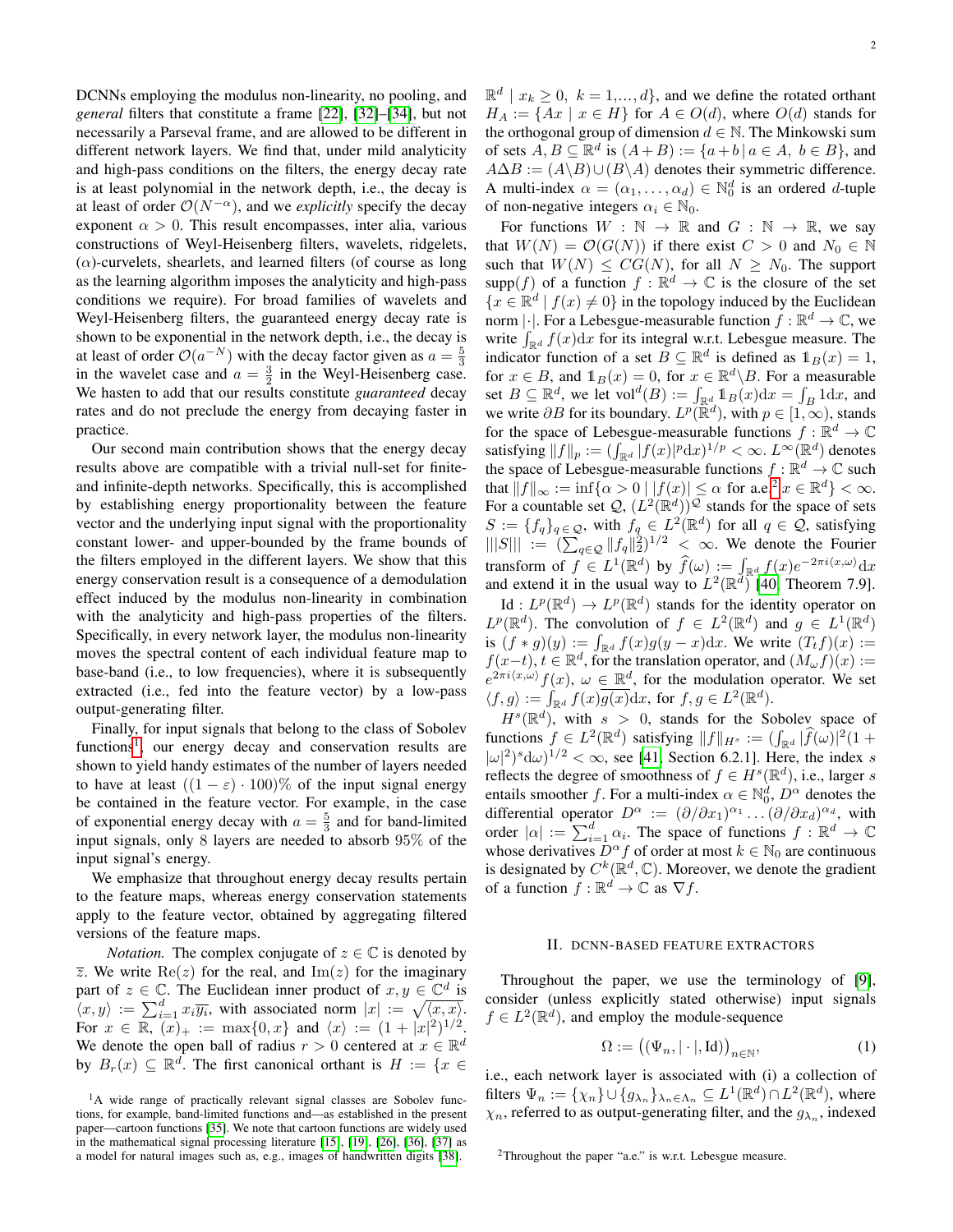<span id="page-2-2"></span>

Fig. 1: Network architecture underlying the feature extractor [\(5\)](#page-2-0). The index  $\lambda_n^{(k)}$  corresponds to the k-th filter  $g_{\lambda_n^{(k)}}$  of the collection  $\Psi_n$  associated with the *n*-th network layer. The function  $\chi_{n+1}$  is the output-generating filter of the *n*-th network layer. The root of the network corresponds to  $n = 0$ .

by a countable set  $\Lambda_n$ , satisfy the frame condition [\[22\]](#page-22-12), [\[32\]](#page-22-20), [\[34\]](#page-22-21)

<span id="page-2-5"></span>
$$
A_n||f||_2^2 \le ||f * \chi_n||_2^2 + \sum_{\lambda_n \in \Lambda_n} ||f * g_{\lambda_n}||^2 \le B_n||f||_2^2, \quad (2)
$$

for all  $f \in L^2(\mathbb{R}^d)$ , for some  $A_n, B_n > 0$ , (ii) the modulus non-linearity  $|\cdot|: L^2(\mathbb{R}^d) \to L^2(\mathbb{R}^d)$ ,  $|f|(x) := |f(x)|$ , and (iii) no pooling, which, in the terminology of [\[9\]](#page-22-4), corresponds to pooling through the identity operator with pooling factor equal to one. Associated with the module  $(\Psi_n, |\cdot|, Id)$ , the operator  $U_n[\lambda_n]$  defined in [\[9,](#page-22-4) Eq. 12] particularizes to

<span id="page-2-1"></span>
$$
U_n[\lambda_n]f = |f * g_{\lambda_n}|. \tag{3}
$$

We extend [\(3\)](#page-2-1) to paths on index sets

$$
q = (\lambda_1, \lambda_2, \dots, \lambda_n) \in \Lambda_1 \times \Lambda_2 \times \dots \times \Lambda_n =: \Lambda^n, \quad n \in \mathbb{N},
$$
  
according to

cording to

$$
U[q]f = U[(\lambda_1, \lambda_2, ..., \lambda_n)]f
$$
  
 :=  $U_n[\lambda_n] \cdots U_2[\lambda_2]U_1[\lambda_1]f$ , (4)

where, for the empty path  $e := \emptyset$ , we set  $\Lambda^0 := \{e\}$  and  $U[e]f := f$ . The signals  $U[q]f, q \in \Lambda^n$ , associated with the  $n$ -th network layer, are often referred to as feature maps in the deep learning literature. The feature vector  $\Phi_{\Omega}(f)$  is obtained by aggregating filtered versions of the feature maps. More formally,  $\Phi_{\Omega}(f)$  is defined as [\[9,](#page-22-4) Definition 3]

<span id="page-2-0"></span>
$$
\Phi_{\Omega}(f) := \bigcup_{n=0}^{\infty} \Phi_{\Omega}^n(f),\tag{5}
$$

where

$$
\Phi_{\Omega}^{n}(f) := \{ (U[q]f) * \chi_{n+1} \}_{q \in \Lambda^{n}}
$$

are the features generated in the  $n$ -th network layer, see Figure [1.](#page-2-2) Here,  $n = 0$  corresponds to the root of the network. The function  $\chi_{n+1}$  is the output-generating filter of the *n*-th network layer. The feature extractor

$$
\Phi_{\Omega}: L^2(\mathbb{R}^d) \to (L^2(\mathbb{R}^d))^{\bigcup_{n=0}^{\infty} \Lambda^n}
$$

was shown in [\[9,](#page-22-4) Theorem 1] to be vertically translationinvariant, provided although that pooling is employed, with pooling factors  $S_n \geq 1$ ,  $n \in \mathbb{N}$ , (see [\[9,](#page-22-4) Eq. 6] for the definition of the general pooling operator) such that  $\lim_{N \to \infty} \prod_{n=1}^{N} S_n = \infty$ . Moreover,  $\Phi_{\Omega}$  exhibits limited sensitivity to certain non-linear deformations on (input) signal classes such as band-limited functions [\[9,](#page-22-4) Theorem 2], cartoon functions [\[19,](#page-22-10) Theorem 1], and Lipschitz functions [\[19,](#page-22-10) Corollary 1].

### III. ENERGY DECAY AND TRIVIAL NULL-SET

<span id="page-2-7"></span>The first central goal of this paper is to understand how fast the energy contained in the feature maps decays across layers. Specifically, we shall study the decay of

<span id="page-2-6"></span>
$$
W_N(f) := \sum_{q \in \Lambda^N} \|U[q]f\|_2^2, \quad f \in L^2(\mathbb{R}^d), \tag{6}
$$

<span id="page-2-8"></span>as a function of network depth N. Moreover, it is desirable that the infinite-depth feature vector  $\Phi_{\Omega}(f)$  be informative in the sense of the only signal mapping to the all-zeros feature vector being the zero input signal, i.e.,  $\Phi_{\Omega}$  has a trivial null-set

<span id="page-2-3"></span>
$$
\mathcal{N}(\Phi_{\Omega}) := \{ f \in L^{2}(\mathbb{R}^{d}) \mid \Phi_{\Omega}(f) = 0 \} \stackrel{!}{=} \{ 0 \}.
$$
 (7)

Figure [2](#page-3-0) illustrates the practical ramifications of a non-trivial null-set in a binary classification task.  $\mathcal{N}(\Phi_{\Omega}) = \{0\}$  can be guaranteed by asking for "energy conservation" in the sense of

<span id="page-2-4"></span>
$$
A_{\Omega}||f||_2^2 \le |||\Phi_{\Omega}(f)|||^2 \le B_{\Omega}||f||_2^2, \quad \forall f \in L^2(\mathbb{R}^d), \quad (8)
$$

for some constants  $A_{\Omega}, B_{\Omega} > 0$  (possibly depending on the module-sequence  $\Omega$ ) and with the feature space norm  $|||\Phi_{\Omega}(f)||| := \left( \sum_{n=0}^{\infty} |||\Phi_{\Omega}^n(f)|||^2 \right)^{1/2}$ , where  $|||\Phi_{\Omega}^n(f)||| :=$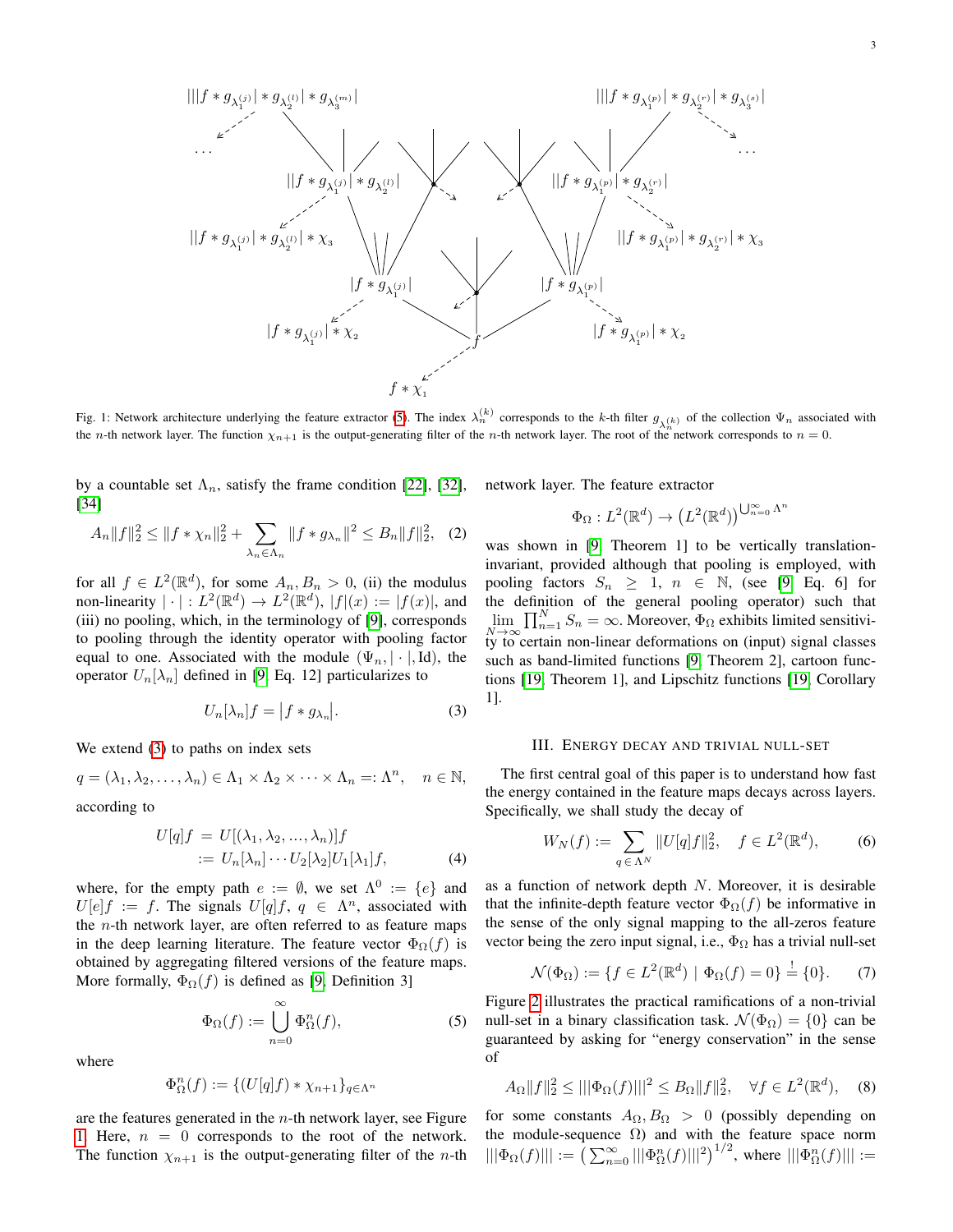<span id="page-3-0"></span>

Fig. 2: Impact of a non-trivial null-set  $\mathcal{N}(\Phi_{\Omega})$  in a binary classification task. The feature vector  $\Phi_{\Omega}(f)$  is fed into a linear classifier [\[20\]](#page-22-29), which determines set membership based on the sign of the inner product  $\langle w, \Phi_{\Omega}(f) \rangle$ . The (learned) weight vector  $w$  is perpendicular to the separating hyperplane (dashed line). If the null-set of the feature extractor  $\Phi_{\Omega}$  is non-trivial, there exist input signals  $f^* \neq 0$  that are mapped to the origin in feature space, i.e.,  $\Phi_{\Omega}(f^*) = 0$  (gray circle), and therefore lie—independently of the weight vector w—on the separating hyperplane. These input signals  $f^* \neq 0$  are therefore unclassifiable.

 $\left(\sum_{q \in \Lambda^n} \|(U[q]f) * \chi_{n+1}\|_2^2\right)^{1/2}$ . Indeed, [\(7\)](#page-2-3) follows from [\(8\)](#page-2-4) as the upper bound in [\(8\)](#page-2-4) yields  $\{0\} \subseteq \mathcal{N}(\Phi_{\Omega})$ , and the lower bound implies  $\{0\} \supseteq \mathcal{N}(\Phi_{\Omega})$ . We emphasize that, as  $\Phi_{\Omega}$  is a non-linear operator (owing to the modulus non-linearities), characterizing its null-set is non-trivial in general. The upper bound in [\(8\)](#page-2-4) was established in [\[9,](#page-22-4) Appendix E]. While the existence of this upper bound is implied by the filters  $\Psi_n$ ,  $n \in \mathbb{N}$ , satisfying the frame property [\(2\)](#page-2-5) [\[9,](#page-22-4) Appendix E], perhaps surprisingly, this is not enough to guarantee  $A_{\Omega} > 0$ (see Appendix [A](#page-9-0) for an example). We refer the reader to Section [V](#page-7-0) for results on the null-set of the *finite-depth* feature extractor  $\bigcup_{n=0}^{N} \Phi_{\Omega}^{n}$ .

Previous work on the decay rate of  $W_N(f)$  in [\[10,](#page-22-5) Section 5] shows that for wavelet-based networks (i.e., in every network layer the filters  $\Psi = {\chi} \cup {\{g_{\lambda}\}}_{\lambda \in \Lambda}$  in [\(1\)](#page-1-2) are taken to be (specific) 1-D wavelets that constitute a Parseval frame, with  $\chi$  a low-pass filter) there exist  $\varepsilon > 0$  and  $a > 1$  (both constants unspecified) such that

<span id="page-3-1"></span>
$$
W_N(f) \leq \int_{\mathbb{R}} |\widehat{f}(\omega)|^2 \Big(1 - \Big| \widehat{r_g}\Big(\frac{\omega}{\varepsilon a^{N-1}}\Big)\Big|^2\Big) d\omega, \qquad (9)
$$

for real-valued 1-D signals  $f \in L^2(\mathbb{R})$  and  $N \geq 2$ , where  $\widehat{r}_g(\omega) := e^{-\omega^2}$ . To see that this result indicates energy decay, Figure [3](#page-4-0) illustrates the influence of network depth  $N$  on the upper bound in [\(9\)](#page-3-1). Specifically, we can see that increasing the network depth results in cutting out increasing amounts of energy of  $f$  and thereby making the upper bound in  $(9)$  decay as a function of  $N$ . Moreover, it is interesting to note that the upper bound on  $W_N(f) = \sum_{q \in \Lambda^N} ||U[q]f||_2^2$  is independent of the wavelets generating the feature maps  $U[q]f, q \in \Lambda^N$ . For scattering networks that employ, in every network layer, uniform covering filters  $\Psi = {\chi} \cup {\{g_\lambda\}}_{\lambda \in \Lambda} \subseteq L^1(\mathbb{R}^d) \cap$  $L^2(\mathbb{R}^d)$  forming a Parseval frame (where  $\chi$ , again, is a lowpass filter), exponential energy decay according to

<span id="page-3-5"></span>
$$
W_N(f) = \mathcal{O}(a^{-N}), \quad \forall f \in L^2(\mathbb{R}^d), \tag{10}
$$

for an unspecified  $a > 1$ , was established in [\[11,](#page-22-6) Proposition 3.3]. Moreover, [\[10,](#page-22-5) Section 5] and [\[11,](#page-22-6) Theorem 3.6 (a)] state—for the respective module-sequences—that [\(8\)](#page-2-4) holds with  $A_{\Omega} = B_{\Omega} = 1$  and hence

<span id="page-3-4"></span>
$$
|||\Phi_{\Omega}(f)|||^{2} = ||f||_{2}^{2}.
$$
 (11)

The first main goal of the present paper is to establish i) for  $d$ dimensional complex-valued input signals that  $W_N(f)$  decays polynomially according to

<span id="page-3-2"></span>
$$
W_N(f) \leq B_{\Omega}^N \int_{\mathbb{R}^d} \left| \widehat{f}(\omega) \right|^2 \left( 1 - \left| \widehat{r}_l \left( \frac{\omega}{N^{\alpha}} \right) \right|^2 \right) d\omega, \qquad (12)
$$

for  $f \in L^2(\mathbb{R}^d)$  and  $N \ge 1$ , where  $\alpha = 1$ , for  $d = 1$ , and  $\alpha =$  $\log_2(\sqrt{d/(d-1/2)})$ , for  $d \geq 2$ ,  $B_{\Omega}^N = \prod_{k=1}^N \max\{1, B_k\},$ and  $\hat{r}_l : \mathbb{R}^d \to \mathbb{R}, \hat{r}_l(\omega) = (1 - |\omega|)_+^l$ , with  $l > \lfloor d/2 \rfloor + 1$ , for naturalised on general filters  $\{\infty, l\}$ 1, for networks based on general filters  $\{\chi_n\} \cup \{g_{\lambda_n}\}_{\lambda_n \in \Lambda_n}$ that satisfy mild analyticity and high-pass conditions and are allowed to be different in different network layers (with the proviso that  $\chi_n$ ,  $n \in \mathbb{N}$ , is of low-pass nature in a sense to be made precise), and ii) for 1-D complex-valued input signals that [\(6\)](#page-2-6) decays exponentially according to

<span id="page-3-3"></span>
$$
W_N(f) \le \int_{\mathbb{R}} \left| \widehat{f}(\omega) \right|^2 \left( 1 - \left| \widehat{r}_l \left( \frac{\omega}{a^{N-1}} \right) \right|^2 \right) d\omega, \tag{13}
$$

for  $f \in L^2(\mathbb{R})$  and  $N \geq 1$ , for networks that are based, in every network layer, on a broad family of wavelets, with the decay factor given explicitly as  $a = \frac{5}{3}$ , or on a broad family of Weyl-Heisenberg filters [\[9,](#page-22-4) Appendix B], with decay factor  $a = \frac{3}{2}$ . Thanks to the right-hand side (RHS) of [\(12\)](#page-3-2) and [\(13\)](#page-3-3) not depending on the specific filters  $\{\chi_n\} \cup \{g_{\lambda_n}\}_{\lambda_n \in \Lambda_n}$ , we will be able to establish—under smoothness assumptions on the input signal  $f$ —universal energy decay results. Specifically, particularizing the RHS expressions in [\(12\)](#page-3-2) and [\(13\)](#page-3-3) to Sobolev-class input signals  $f \in H^s(\mathbb{R}^d)$ ,  $s > 0$ , where

$$
H^{s}(\mathbb{R}^{d}) = \left\{ f \in L^{2}(\mathbb{R}^{d}) \mid ||f||_{H^{s}} < \infty \right\},\
$$

with  $||f||_{H^s} := \left(\int_{\mathbb{R}^d} (1+|\omega|^2)^s |\widehat{f}(\omega)|^2 d\omega\right)^{1/2}$ , we show that [\(12\)](#page-3-2) yields polynomial energy decay according to

$$
W_N(f) = \mathcal{O}(N^{-\gamma \alpha}),\tag{14}
$$

and [\(13\)](#page-3-3) exponential energy decay

$$
W_N(f) = \mathcal{O}\big(a^{-\gamma N}\big),\tag{15}
$$

where  $\gamma := \min\{1, 2s\}$  in both cases. Sobolev spaces  $H^s(\mathbb{R}^d)$ contain a wide range of practically relevant signal classes such as, e.g.,

- the space  $L^2_L(\mathbb{R}^d) := \{f \in L^2(\mathbb{R}^d) \mid \text{supp}(\hat{f}) \subseteq$  $B_L(0)$ ,  $L \geq 0$ , of *L*-band-limited functions according to  $L^2_L(\mathbb{R}^d) \subseteq H^s(\mathbb{R}^d)$ , for  $L \geq 0$  and  $s > 0$ . This follows from

$$
\int_{\mathbb{R}^d} (1+|\omega|^2)^s |\widehat{f}(\omega)|^2 d\omega = \int_{B_L(0)} (1+|\omega|^2)^s |\widehat{f}(\omega)|^2 d\omega
$$
  

$$
\leq (1+|L|^2)^s \|f\|_2^2 < \infty,
$$

for  $f \in L^2_L(\mathbb{R}^d)$ ,  $L \geq 0$ , and  $s > 0$ , where we used Parseval's formula and the fact that  $\omega \mapsto (1 + |\omega|^2)^s$ ,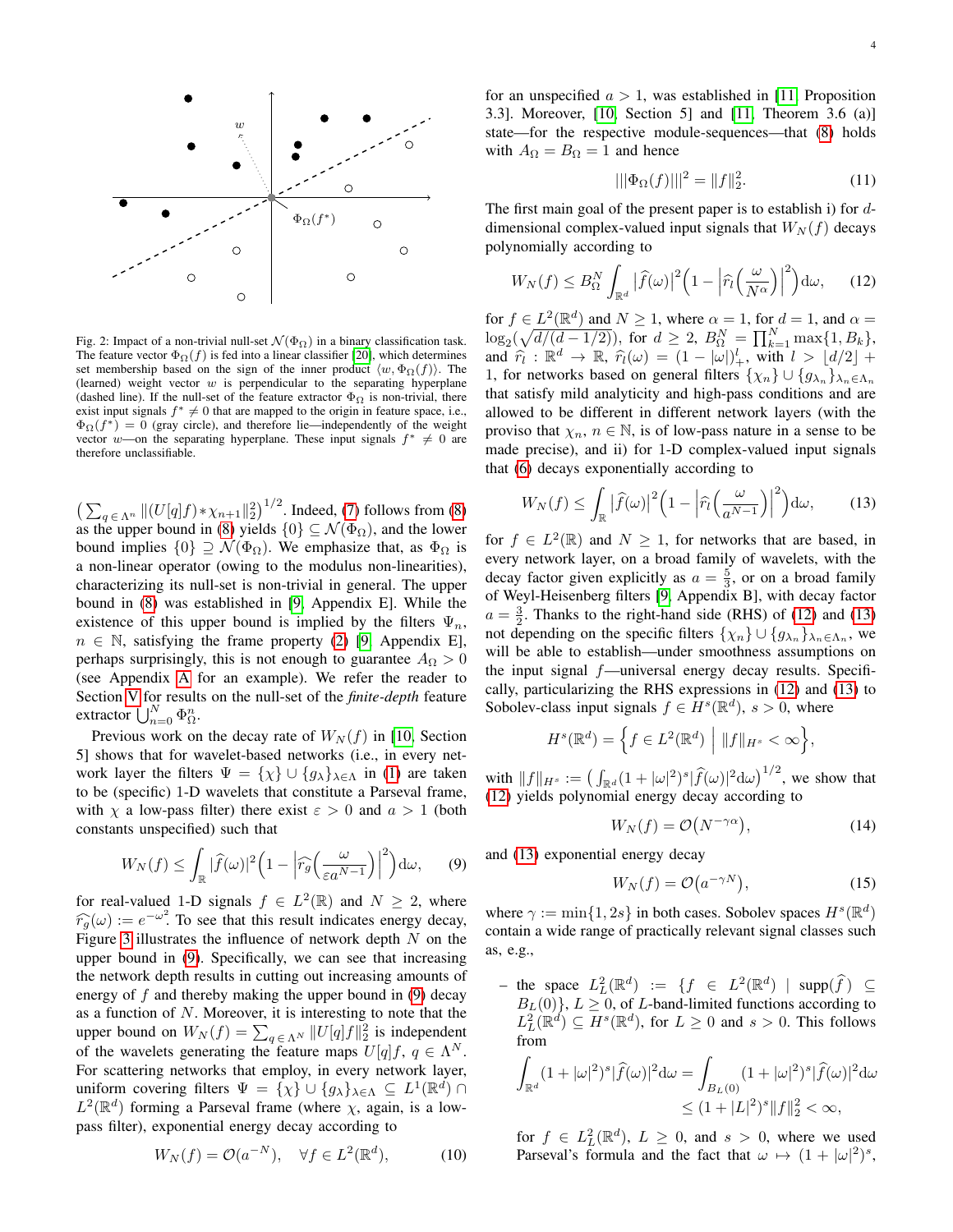<span id="page-4-0"></span>

Fig. 3: Illustration of the impact of network depth N on the upper bound on  $W_N(f)$  in [\(9\)](#page-3-1), for  $\varepsilon = 1$  and  $a > 1$ . The function  $h_N(\omega) := \left(1 - \hat{r}_g\left(\frac{\omega}{\varepsilon a^{N-1}}\right)\right)$ , where  $\hat{r}_g(\omega) = e^{-\omega^2}$ , is of increasing high-pass nature as N increases, which makes the upper bound in [\(9\)](#page-3-1) decay in N.

 $\omega \in \mathbb{R}^d$ , is monotonically increasing in  $|\omega|$ , for  $s > 0$ ,

- the space  $\mathcal{C}_{\text{CART}}^K$  of cartoon functions of size K, introduced in [\[35\]](#page-22-22), and widely used in the mathematical signal processing literature [\[15\]](#page-22-23), [\[19\]](#page-22-10), [\[26\]](#page-22-15), [\[36\]](#page-22-24), [\[37\]](#page-22-25) as a model for natural images such as, e.g., images of handwritten digits [\[38\]](#page-22-26) (see Figure [4\)](#page-5-0). For a formal definition of  $\mathcal{C}_{\text{CART}}^K$ , we refer the reader to Appendix [B,](#page-9-1) where we also show that  $\mathcal{C}_{\text{CART}}^K \subseteq H^s(\mathbb{R}^d)$ , for  $K > 0$  and  $s \in (0, 1/2).$ 

Moreover, Sobolev functions are contained in the space of *k*-times continuously differentiable functions  $C^k(\mathbb{R}^d, \mathbb{C})$ according to  $H^s(\mathbb{R}^d) \subseteq C^k(\mathbb{R}^d, \mathbb{C})$ , for  $s > k + \frac{d}{2}$  [\[42,](#page-22-30) Section 4].

Our second central goal is to prove energy conservation according to [\(8\)](#page-2-4) (which, as explained above, implies  $\mathcal{N}(\Phi_0)$  = {0}) for the network configurations corresponding to the energy decay results [\(12\)](#page-3-2) and [\(13\)](#page-3-3). Finally, we provide handy estimates of the number of layers needed to have at least  $((1 - \varepsilon) \cdot 100)$ % of the input signal energy be contained in the feature vector.

### IV. MAIN RESULTS

Throughout the paper, we make the following assumptions on the filters  $\{g_{\lambda_n}\}_{\lambda_n \in \Lambda_n}$ .

<span id="page-4-1"></span>**Assumption 1.** *The*  $\{g_{\lambda_n}\}_{\lambda_n \in \Lambda_n}$ ,  $n \in \mathbb{N}$ , are analytic in the *following sense: For every layer index*  $n \in \mathbb{N}$ *, for every*  $\lambda_n \in$  $\Lambda_n$ , there exists an orthant  $H_{A_{\lambda_n}} \subseteq \mathbb{R}^d$ , with  $A_{\lambda_n} \in O(d)$ , *such that*

<span id="page-4-3"></span>
$$
supp(\widehat{g_{\lambda_n}}) \subseteq H_{A_{\lambda_n}}.\tag{16}
$$

*Moreover, there exists*  $\delta > 0$  *so that* 

<span id="page-4-2"></span>
$$
\sum_{\lambda_n \in \Lambda_n} |\widehat{g_{\lambda_n}}(\omega)|^2 = 0, \quad a.e. \ \omega \in B_\delta(0). \tag{17}
$$

In the [1](#page-4-1)-D case, i.e., for  $d = 1$ , Assumption 1 simply amounts to every filter  $g_{\lambda_n}$  satisfying either

$$
\mathrm{supp}(\widehat{g_{\lambda_n}}) \subseteq (-\infty, -\delta] \quad \text{or} \quad \mathrm{supp}(\widehat{g_{\lambda_n}}) \subseteq [\delta, \infty),
$$

which constitutes an "analyticity" and "high-pass" condition. For dimensions  $d \geq 2$ , Assumption [1](#page-4-1) requires that every filter  $g_{\lambda_n}$  be of high-pass nature and have a Fourier transform supported in a (not necessarily canonical) orthant. Since the frame condition [\(2\)](#page-2-5) is equivalent to the Littlewood-Paley condition [\[43\]](#page-22-31)

<span id="page-4-4"></span>
$$
A_n \leq |\widehat{\chi_n}(\omega)|^2 + \sum_{\lambda_n \in \Lambda_n} |\widehat{g_{\lambda_n}}(\omega)|^2 \leq B_n, \quad \text{a.e. } \omega \in \mathbb{R}^d, \tag{18}
$$

[\(17\)](#page-4-2) implies low-pass characteristics for  $\chi_n$  to fill the spectral gap  $B_\delta(0)$  left by the filters  $\{g_{\lambda_n}\}_{\lambda_n \in \Lambda_n}$ .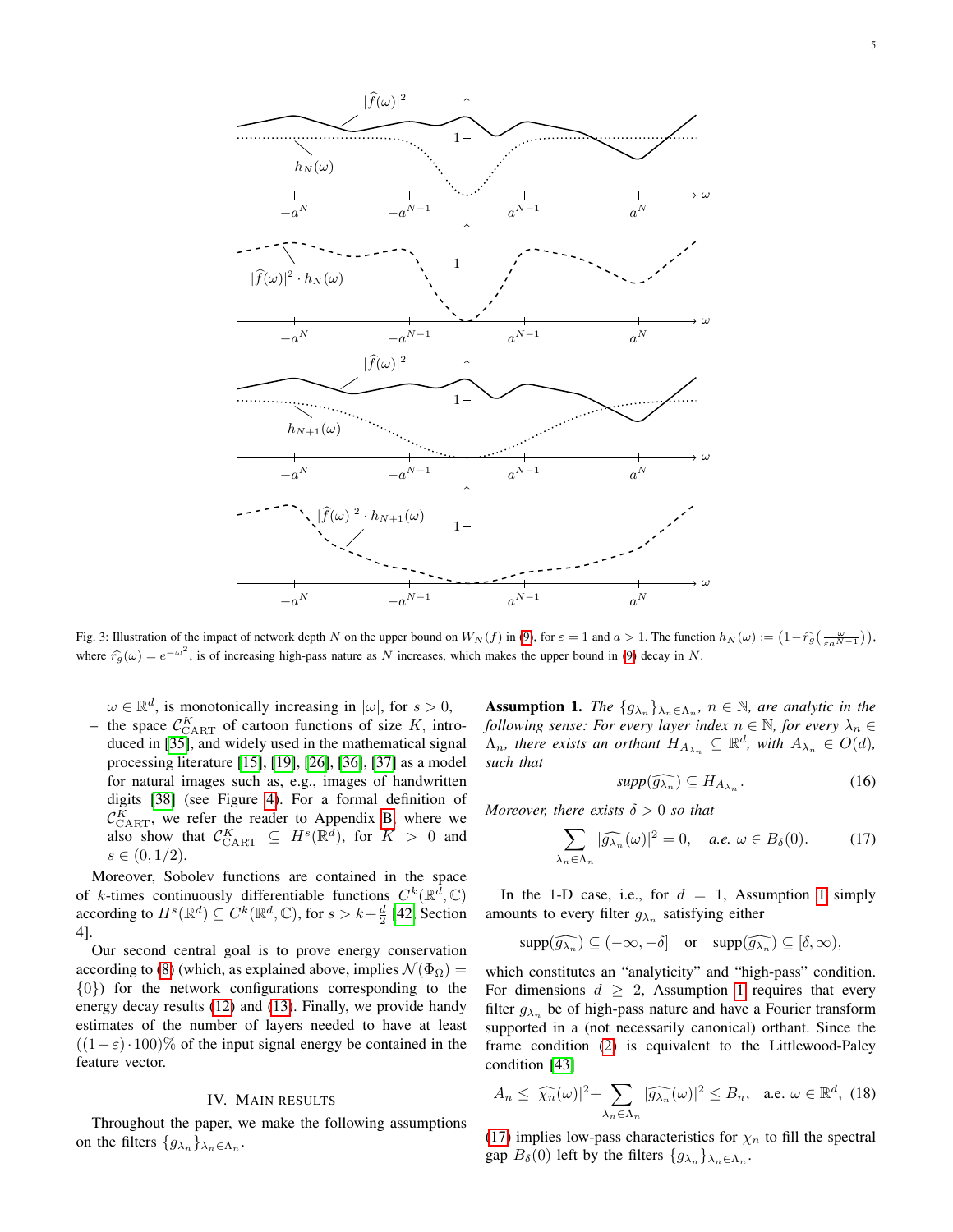<span id="page-5-0"></span>Fig. 4: An image of a handwritten digit is modeled by a 2-D cartoon function.

The conditions [\(16\)](#page-4-3) and [\(17\)](#page-4-2) we impose on the  $\Psi_n$ ,  $n \in \mathbb{N}$ , are not overly restrictive as they encompass, inter alia, various constructions of Weyl-Heisenberg filters (e.g., a 1-D B-spline as prototype function [\[45,](#page-22-32) Section 1]), wavelets (e.g., analytic Meyer wavelets [\[22,](#page-22-12) Section 3.3.5] in 1-D, and Cauchy wavelets [\[46\]](#page-22-33) in 2-D), and specific constructions of ridgelets [\[31,](#page-22-19) Section 2.2], curvelets [\[25,](#page-22-34) Section 4.1],  $\alpha$ -curvelets [\[26,](#page-22-15) Section 3], and shearlets (e.g., cone-adapted shearlets [\[37,](#page-22-25) Section 4.3]). We refer the reader to [\[9,](#page-22-4) Appendices B and C] for a brief review of some of these filter structures.

We are now ready to state our main result on energy decay and energy conservation.

<span id="page-5-4"></span>Theorem 1. *Let* Ω *be the module-sequence* [\(1\)](#page-1-2) *with filters*  ${g_{\lambda_n}}_{\lambda_n \in \Lambda_n}$  satisfying the conditions in Assumption [1,](#page-4-1) and *let*  $\delta > 0$  *be the radius of the spectral gap*  $B_{\delta}(0)$  *left by the filters*  $\{g_{\lambda_n}\}_{\lambda_n \in \Lambda_n}$  *according to* [\(17\)](#page-4-2)*. Furthermore, let*  $s \geq 0$ *,*  $A_{\Omega}^N := \prod_{k=1}^N \min\{1, A_k\}, B_{\Omega}^N := \prod_{k=1}^N \max\{1, B_k\},$  and

<span id="page-5-8"></span>
$$
\alpha := \begin{cases} 1, & d = 1, \\ \log_2(\sqrt{d/(d-1/2)}), & d \ge 2. \end{cases}
$$
(19)

*i) We have*

<span id="page-5-1"></span>
$$
W_N(f) \leq B_{\Omega}^N \int_{\mathbb{R}^d} \left| \widehat{f}(\omega) \right|^2 \left( 1 - \left| \widehat{r}_l \left( \frac{\omega}{N^{\alpha} \delta} \right) \right|^2 \right) d\omega, \tag{20}
$$

*for*  $f \in L^2(\mathbb{R}^d)$  and  $N \geq 1$ , where  $\hat{\tau}_l : \mathbb{R}^d \to \mathbb{R}$ ,  $\hat{\mathbb{R}}(\cdot) := (1 + |v|)^l$  with  $l > |d/2| + 1$  $\widehat{r}_l(\omega) := (1 - |\omega|)^l_+,$  with  $l > \lfloor d/2 \rfloor + 1$ .<br>For every Sobolev function  $f \in H^s(\mathbb{R}^d)$ .

*ii*) For every Sobolev function  $f \in H^s(\mathbb{R}^d)$ ,  $s > 0$ , we have

<span id="page-5-6"></span>
$$
W_N(f) = \mathcal{O}\left(B_\Omega^N N^{-\gamma \alpha}\right),\tag{21}
$$

*where*  $\gamma := \min\{1, 2s\}.$ 

*iii) If, in addition to Assumption [1,](#page-4-1)*

<span id="page-5-5"></span>
$$
0 < A_{\Omega} := \lim_{N \to \infty} A_{\Omega}^N \le B_{\Omega} := \lim_{N \to \infty} B_{\Omega}^N < \infty, \quad (22)
$$

*then we have energy conservation according to*

<span id="page-5-3"></span>
$$
A_{\Omega}||f||_2^2 \le |||\Phi_{\Omega}(f)|||^2 \le B_{\Omega}||f||_2^2,
$$
 (23)  
for all  $f \in L^2(\mathbb{R}^d)$ .

*Proof.* For the proofs of i) and ii), we refer to Appendices [C](#page-11-0) and [D,](#page-14-0) respectively. The proof of statement iii) is based on two key ingredients. First, we establish—in Proposition [1](#page-15-0) in Appendix [E—](#page-15-1)that the feature extractor  $\Phi_{\Omega}$  satisfies the energy decomposition identity

<span id="page-5-2"></span>
$$
A_{\Omega}^N \|f\|_2^2 \le \sum_{n=0}^{N-1} |||\Phi_{\Omega}^n(f)|||^2 + W_N(f) \le B_{\Omega}^N \|f\|_2^2, \quad (24)
$$

for all  $f \in L^2(\mathbb{R}^d)$  and all  $N \ge 1$ . Second, we show—in Proposition [2](#page-16-0) in Appendix [F—](#page-16-1)that the integral on the RHS of [\(20\)](#page-5-1) goes to zero as  $N \to \infty$  which, thanks to  $\lim_{N \to \infty} B_{\Omega}^N =$  $B_{\Omega} < \infty$ , implies that  $W_N(f) \to 0$  as  $N \to \infty$ . We note that while the decomposition [\(24\)](#page-5-2) holds for general filters  $\Psi_n$ satisfying the frame property [\(2\)](#page-2-5), it is the upper bound [\(20\)](#page-5-1) that makes use of the analyticity and high-pass conditions in Assumption [1.](#page-4-1) The final energy conservation result [\(23\)](#page-5-3) is obtained by letting  $N \to \infty$  in [\(24\)](#page-5-2).  $\Box$ 

The strength of the results in Theorem [1](#page-5-4) derives itself from the fact that the only condition we need to impose on the filters  $\Psi_n$  is Assumption [1,](#page-4-1) which, as already mentioned, is met by a wide array of filters. Moreover, condition [\(22\)](#page-5-5) is easily satisfied by normalizing the filters  $\Psi_n$ ,  $n \in \mathbb{N}$ , appropriately (see, e.g., [\[9,](#page-22-4) Proposition 3]). We note that this normalization, when applied to filters that satisfy Assumption [1,](#page-4-1) yields filters that still meet Assumption [1.](#page-4-1)

The identity [\(21\)](#page-5-6) establishes, upon normalization [\[9,](#page-22-4) Proposition 3] of the  $\Psi_n$  to get  $B_n \leq 1$ ,  $n \in \mathbb{N}$ , that the energy decay rate, i.e., the decay rate of  $W_N(f)$ , is at least polynomial in  $N$ . We hasten to add that  $(20)$  does not preclude the energy from decaying faster in practice.

Underlying the energy conservation result [\(23\)](#page-5-3) is the following demodulation effect induced by the modulus nonlinearity in combination with the analyticity and high-pass properties of the filters  ${g_{\lambda_n}}_{\lambda_n \in \Lambda_n}$ . In every network layer, the spectral content of each individual feature map is moved to base-band (i.e., to low frequencies), where it is extracted by the low-pass output-generating atom  $\chi_{n+1}$ , see Figure [5.](#page-6-0) The components not collected by  $\chi_{n+1}$  (see Figure [5,](#page-6-0) bottom row) are captured by the analytic high-pass filters  ${g_{\lambda_{n+1}}}_{\lambda_{n+1}} \in \Lambda_{n+1}$  in the next layer and, thanks to the modulus non-linearity, again moved to low frequencies and extracted by  $\chi_{n+2}$ . Iterating this process ensures that the null-set of the feature vector (be it for the infinite-depth network or, as established in Section [V,](#page-7-0) for finite network depths) is trivial. It is interesting to observe that the sigmoid, the rectified linear unit, and the hyperbolic tangent non-linearities—all widely used in the deep learning literature—exhibit very different behavior in this regard, namely, they do not demodulate in the way the modulus non-linearity does [\[44,](#page-22-35) Figure 6]. It is therefore unclear whether the proof machinery for energy conservation developed in this paper extends to these nonlinearities or, for that matter, whether one gets energy decay and conservation at all.

The feature map energy decay result [\(21\)](#page-5-6) relates to the feature vector energy conservation result [\(23\)](#page-5-3) via the energy decomposition identity [\(24\)](#page-5-2). Specifically, particularizing [\(24\)](#page-5-2) for Parseval frames, i.e.,  $A_n = B_n = 1$ , for all  $n \in \mathbb{N}$ , we get

<span id="page-5-7"></span>
$$
\sum_{n=0}^{N-1} |||\Phi_{\Omega}^n(f)|||^2 + W_N(f) = ||f||_2^2.
$$
 (25)

This shows that the input signal energy contained in the network layers  $n \geq N$  is precisely given by  $W_N(f)$ . Thanks to  $W_N(f) \to 0$  as  $N \to \infty$  (established in Proposition [2](#page-16-0) in Appendix [F\)](#page-16-1) this residual energy will eventually be collected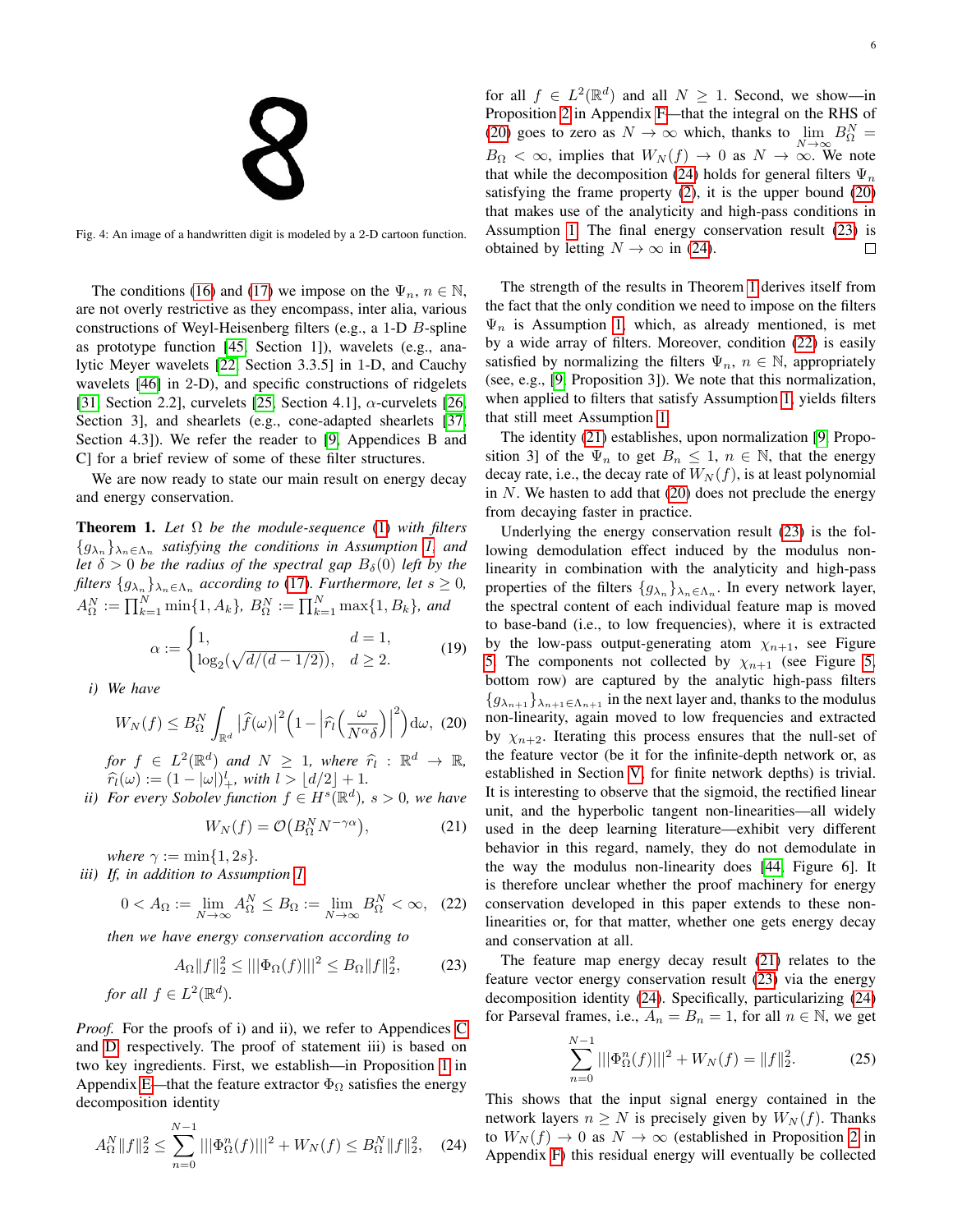<span id="page-6-0"></span>1 ω  $-\delta$   $\delta$  $\cdots$   $f(\omega)$  ...  $\widehat{g_{\lambda n}}(\omega)$   $\qquad \qquad \qquad$   $\widehat{\chi_{n+1}}(\omega)$  $\widehat{f}(\omega)$ 1 ω  $-\delta$  δ  $\widehat{f}(\omega) \cdot \widehat{g_{\lambda_n}}(\omega)$ 1 ω  $-\delta$  δ  $\overline{\left|f * g_{\lambda_n}\right|}(\omega)$  $\widehat{\chi_{n+1}}(\omega)$ 

Fig. 5: Illustration of the demodulation effect of the modulus non-linearity. The  $\{g_{\lambda_n}\}_{\lambda_n \in \Lambda_n}$  are taken as perfect band-pass filters (e.g., band-limited analytic Weyl-Heisenberg filters) and hence trivially satisfy the conditions in Assumption [1.](#page-4-1) The modulus operation in combination with the analyticity and the highpass nature of the filters  ${g_{\lambda_n}}\}_{\lambda_n \in \Lambda_n}$  ensures that—in every network layer—the spectral content of each individual feature map is moved to base-band (i.e., to low frequencies), where it is extracted by the (low-pass) output-generating filter  $\chi_{n+1}$ .

in the infinite-depth feature vector  $\Phi_{\Omega}(f)$  so that no input signal energy is "lost" in the network. In Section [V,](#page-7-0) we shall answer the question of how many layers are needed to absorb  $((1 - \varepsilon) \cdot 100)$ % of the input signal energy.

The next result shows that, under additional structural assumptions on the filters  ${g_{\lambda_n}}_{\lambda_n \in \Lambda}$ , the guaranteed energy decay rate can be improved from polynomial to exponential. Specifically, we can get exponential energy decay for broad families of wavelets and Weyl-Heisenberg filters. For conceptual reasons, we consider the 1-D case and, for simplicity of exposition, we employ filters that constitute Parseval frames and are identical across network layers.

<span id="page-6-3"></span>**Theorem 2.** Let  $\hat{r}_l : \mathbb{R} \to \mathbb{R}$ ,  $\hat{r}_l(\omega) := (1 - |\omega|)^l_+$ , with  $l > 1$ .

*i*) *Wavelets: Let the mother and father wavelets*  $\psi, \phi \in$  $L^1(\mathbb{R}) \cap L^2(\mathbb{R})$  *satisfy supp* $(\widehat{\psi}) \subseteq [1/2, 2]$  *and* 

<span id="page-6-6"></span>
$$
|\hat{\phi}(\omega)|^2 + \sum_{j=1}^{\infty} |\hat{\psi}(2^{-j}\omega)|^2 = 1, \quad a.e. \ \omega \ge 0. \tag{26}
$$

*Moreover, let*  $g_j(x) := 2^j \psi(2^j x)$ *, for*  $x \in \mathbb{R}$ *,*  $j \ge 1$ *, and*  $g_j(x) := 2^{|j|} \psi(-2^{|j|}x)$ , for  $x \in \mathbb{R}$ ,  $j \leq -1$ , and set  $\chi(x) := \phi(x)$ *, for*  $x \in \mathbb{R}$ *. Let*  $\Omega$  *be the module-sequence* [\(1\)](#page-1-2) *with filters*  $\Psi = {\chi} \cup {\{g_j\}}_{j \in \mathbb{Z} \setminus \{0\}}$  *in every network layer. Then,*

<span id="page-6-4"></span>
$$
W_N(f) \leq \int_{\mathbb{R}} \left| \widehat{f}(\omega) \right|^2 \left( 1 - \left| \widehat{r}_l \left( \frac{\omega}{(5/3)^{N-1}} \right) \right|^2 \right) d\omega, \tag{27}
$$

*for*  $f$  ∈  $L^2(\mathbb{R})$  *and*  $N \geq 1$ *. Moreover, for every Sobolev*  $function f \in H<sup>s</sup>(\mathbb{R})$ *, s* > 0*, we have* 

<span id="page-6-1"></span>
$$
W_N(f) = \mathcal{O}\big((5/3)^{-\gamma N}\big),\tag{28}
$$

*where*  $\gamma := \min\{1, 2s\}.$ 

*ii*) Weyl-Heisenberg filters: For  $R \in \mathbb{R}$ , let the functions  $g, \phi \in L^1(\mathbb{R}) \cap L^2(\mathbb{R})$  satisfy supp $(\widehat{g}) \subseteq [-R, R],$ <br> $\widehat{g}(\phi) = \widehat{g}(\phi)$  for  $\phi \in \mathbb{R}$  and  $\widehat{g}(-\omega) = \widehat{g}(\omega)$ *, for*  $\omega \in \mathbb{R}$ *, and* 

<span id="page-6-7"></span>
$$
|\hat{\phi}(\omega)|^2 + \sum_{k=1}^{\infty} |\hat{g}(\omega - R(k+1))|^2 = 1,
$$
 (29)

 $a.e. \omega \geq 0$ *. Moreover, let*  $g_k(x) := e^{2\pi i (k+1)Rx} g(x)$ *, for*  $x \in \mathbb{R}, k \ge 1$ *, and*  $g_k(x) := e^{-2\pi i(|k|+1)Rx} g(x)$ *, for*  $x \in$  $\mathbb{R}, k \leq -1$ *, and set*  $\chi(x) := \phi(x)$ *, for*  $x \in \mathbb{R}$ *. Let*  $\Omega$  *be the module-sequence* [\(1\)](#page-1-2) *with filters*  $\Psi = {\chi} \cup {\{g_k\}}_{k \in \mathbb{Z} \setminus \{0\}}$ *in every network layer. Then,*

<span id="page-6-5"></span>
$$
W_N(f) \leq \int_{\mathbb{R}} \left| \widehat{f}(\omega) \right|^2 \left( 1 - \left| \widehat{r}_l \left( \frac{\omega}{(3/2)^{N-1} R} \right) \right|^2 \right) d\omega, \tag{30}
$$

*for*  $f$  ∈  $L^2(\mathbb{R})$  *and*  $N \geq 1$ *. Moreover, for every Sobolev*  $function f \in H<sup>s</sup>(\mathbb{R})$ *, s* > 0*, we have* 

<span id="page-6-2"></span>
$$
W_N(f) = \mathcal{O}\big((3/2)^{-\gamma N}\big),\tag{31}
$$

where 
$$
\gamma := \min\{1, 2s\}.
$$

*Proof.* See Appendix G. 
$$
\Box
$$

The conditions we impose on the mother and father wavelet  $\psi$ ,  $\phi$  in i) are satisfied, e.g., by analytic Meyer wavelets [\[22,](#page-22-12) Section 3.3.5], and those on the prototype function  $g$ and low-pass filter  $\phi$  in ii) by B-splines [\[45,](#page-22-32) Section 1]. Moreover, as shown in [\[44,](#page-22-35) Theorem 3.1], the exponential energy decay results in [\(28\)](#page-6-1) and [\(31\)](#page-6-2) can be generalized to  $\mathcal{O}(a^{-N})$  with *arbitrary* decay factor  $a > 1$  realized through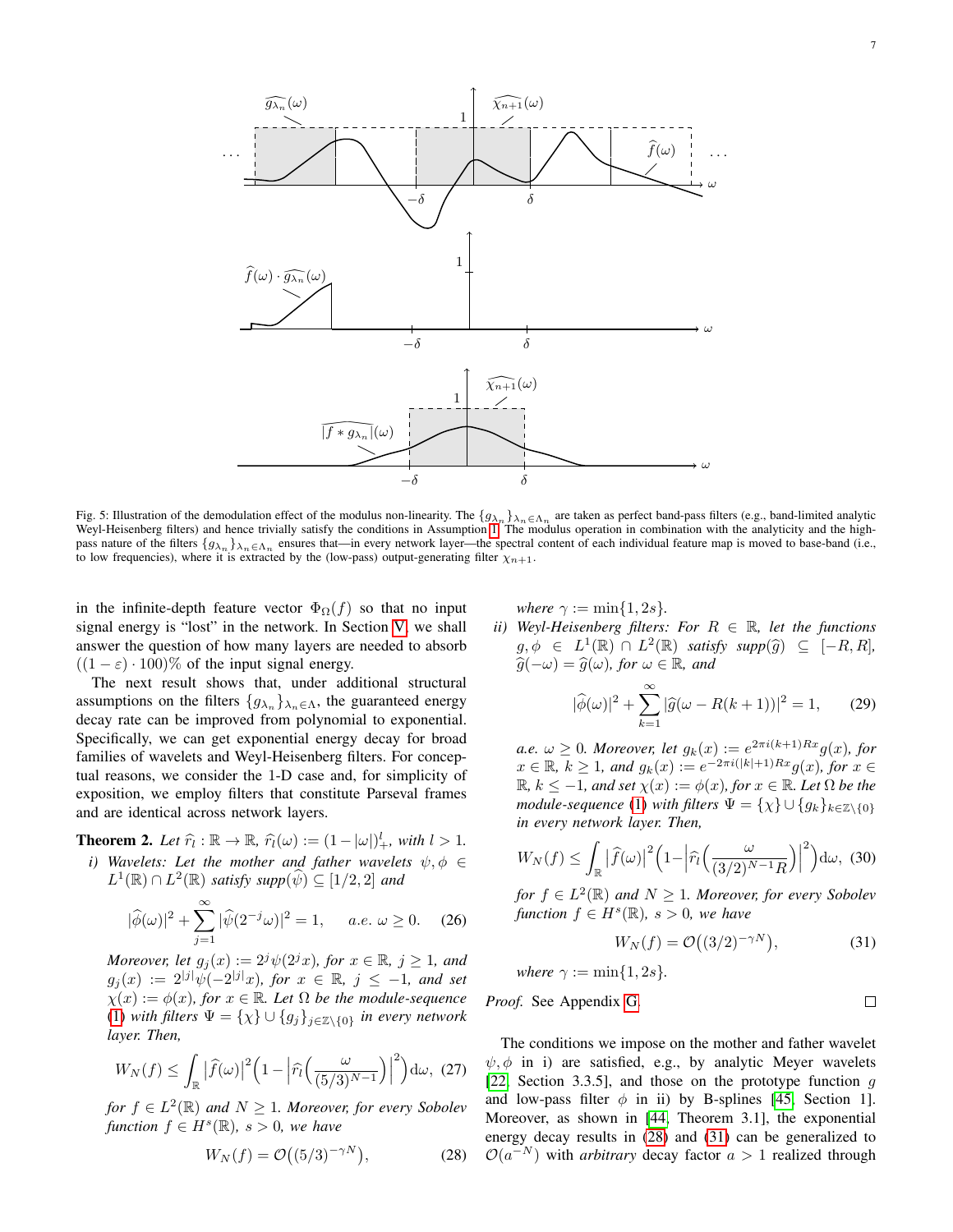suitable choice of the mother wavelet or the Weyl-Heisenberg prototype function.

We note that in the presence of pooling by sub-sampling (as defined in [\[9,](#page-22-4) Eq. 9]), say with pooling factors  $S_n :=$  $S \in [1, a)$ , for all  $n \in \mathbb{N}$ , (where  $a = \frac{5}{3}$  in the wavelet case and  $a = \frac{3}{2}$  in the Weyl-Heisenberg case) the effective decay factor in [\(28\)](#page-6-1) and [\(31\)](#page-6-2) becomes  $\frac{5}{3S}$  and  $\frac{3}{2S}$ , respectively. Exponential energy decay is hence compatible with vertical translation invariance according to [\[9,](#page-22-4) Theorem 1], albeit at the cost of a slower (exponential) decay rate. The proof of this statement is structurally very similar to that of Theorem [2](#page-6-3) and will therefore not be given here. Finally, we note that the energy decay and conservation results in Theorems [1](#page-5-4) and [2](#page-6-3) are compatible with the feature extractor  $\Phi_{\Omega}$  being deformationinsensitive according to [\[9,](#page-22-4) Theorem 2], simply by noting that [\[9,](#page-22-4) Theorem 2] applies to general semi-discrete frames and general Lipschitz-continuous non-linearities.

We next put the results in Theorems [1](#page-5-4) and [2](#page-6-3) into perspective with respect to the literature.

*Relation to* [\[10,](#page-22-5) Section 5]: The basic philosophy of our proof technique for  $(20)$ ,  $(23)$ ,  $(27)$ , and  $(30)$  is inspired by the proof in [\[10,](#page-22-5) Section 5], which establishes [\(9\)](#page-3-1) and [\(11\)](#page-3-4) for scattering networks based on certain wavelet filters and with 1-D real-valued input signals  $f \in L^2(\mathbb{R})$ . Specifically, in [\[10,](#page-22-5) Section 5], in every network layer, the filters  $\Psi_W = {\chi} \cup {g_j}_{j \in \mathbb{Z}}$  (where  $g_j(\omega) := 2^j \psi(2^j \omega)$ ,  $j \in \mathbb{Z}$ , for some mother wavelet  $\psi \in L^1(\mathbb{R}) \cap L^2(\mathbb{R})$  are 1-D functions satisfying the frame property [\(2\)](#page-2-5) with  $A_n = B_n = 1, n \in \mathbb{N}$ , a mild analyticity condition<sup>[3](#page-7-1)</sup> [\[10,](#page-22-5) Eq. 5.5] in the sense of  $|\widehat{g}_i(\omega)|, j \in \mathbb{Z}$ , being larger for positive frequencies  $\omega$  than for the corresponding negative ones, and a vanishing moments condition [\[10,](#page-22-5) Eq. 5.6] which controls the behavior of  $\psi(\omega)$ around the origin according to  $|\hat{\psi}(\omega)| \le C |\omega|^{1+\varepsilon}$ , for  $\omega \in \mathbb{R}$ , for some  $C, \varepsilon > 0$ . Similarly to the proof of [\(11\)](#page-3-4) as given in [\[10,](#page-22-5) Section 5], we base our proof of [\(23\)](#page-5-3) on the energy decomposition identity [\(24\)](#page-5-2) and on an upper bound on  $W_N(f)$ (see [\(9\)](#page-3-1) for the corresponding upper bound established in [\[10,](#page-22-5) Section 5]) shown to go to zero as  $N \to \infty$ . The exponential energy decay results [\(21\)](#page-5-6), [\(28\)](#page-6-1), and [\(31\)](#page-6-2) for Sobolev functions  $f \in H^s(\mathbb{R}^d)$  are entirely new. The major differences between [\[10,](#page-22-5) Section 5] and our results are (i) that [\(9\)](#page-3-1) (reported in [10, Section 5]) depends on an unspecified  $a > 1$ , whereas our results in [\(20\)](#page-5-1), [\(21\)](#page-5-6), [\(27\)](#page-6-4), [\(28\)](#page-6-1), [\(30\)](#page-6-5), and [\(31\)](#page-6-2) make the decay factor a and the decay exponent  $\alpha$  explicit, (ii) the technical elements employed to arrive at the upper bounds on  $W_N(f)$ ; specifically, while the proof in [\[10,](#page-22-5) Section 5] makes explicit use of the algebraic structure of the filters, namely, the multiscale structure of wavelets, our proof of [\(20\)](#page-5-1) is oblivious to the algebraic structure of the filters, which is why it applies to general (possibly unstructured) filters that, in addition, can be different in different network layers, (iii) the assumptions imposed on the filters, namely the analyticity and vanishing moments conditions in [\[10,](#page-22-5) Eq. 5.5–5.6], in contrast to our Assumption [1,](#page-4-1) and (iv) the class of input signals  $f$  the results apply to, namely 1-D real-valued signals in [\[10,](#page-22-5) Section 5], and d-dimensional complex-valued signals in our Theorem [1.](#page-5-4)

*Relation to* [\[11\]](#page-22-6): For scattering networks that are based on so-called uniform covering filters [\[11\]](#page-22-6), [\(10\)](#page-3-5) and [\(11\)](#page-3-4) are established in [\[11\]](#page-22-6) for d-dimensional complex-valued signals  $f \in L^2(\mathbb{R}^d)$ . Specifically, in [\[11\]](#page-22-6), in every network layer, the d-dimensional filters  $\{\chi\} \cup \{g_{\lambda}\}_{{\lambda \in \Lambda}}$  are taken to satisfy i) the frame property [\(2\)](#page-2-5) with  $A = B = 1$  and hence  $A_n = B_n = 1$ ,  $n \in \mathbb{N}$ , see [\[11,](#page-22-6) Definition 2.1 (c)], ii) a vanishing moments condition [\[11,](#page-22-6) Definition 2.1 (a)] according to  $\widehat{q_\lambda}(0) = 0$ , for  $\lambda \in \Lambda$ , and iii) a uniform covering condition [\[11,](#page-22-6) Definition 2.1 (b)] which says that the filters' Fourier transform support sets can be covered by a union of finitely many balls. The major differences between [\[11\]](#page-22-6) and our results are as follows: (i) the results in [\[11\]](#page-22-6) apply exclusively to filters satisfying the uniform covering condition such as, e.g., Weyl-Heisenberg filters with a band-limited prototype function [\[11,](#page-22-6) Proposition 2.3], but do not apply to multi-scale filters such as wavelets,  $(\alpha)$ -curvelets, shearlets, and ridgelets (see [\[11,](#page-22-6) Remark 2.2] (b)]), (ii) [\(10\)](#page-3-5) as established in [\[11\]](#page-22-6) leaves the decay factor  $a > 1$  unspecified, whereas our results in [\(28\)](#page-6-1) and [\(31\)](#page-6-2) make the decay factor a explicit (namely,  $a = 5/3$  in the wavelet case and  $a = 3/2$  in the Weyl-Heisenberg case), (iii) the exponential energy decay result in [\(10\)](#page-3-5) as established in [\[11\]](#page-22-6) applies to all  $f \in L^2(\mathbb{R}^d)$  and thus, in particular, to Sobolev input signals (owing to  $H^s(\mathbb{R}^d) \subseteq L^2(\mathbb{R}^d)$ , for all  $s > 0$ ), whereas our decay results in [\(21\)](#page-5-6), [\(28\)](#page-6-1), and [\(31\)](#page-6-2) pertain to Sobolev input signals  $f \in H^s(\mathbb{R}^d)$ ,  $s > 0$ , only, (iv) the technical elements employed to arrive at the upper bounds on  $W_N(f)$ , specifically, while the proof in [\[11\]](#page-22-6) makes explicit use of the uniform covering property of the filters, our proof of [\(20\)](#page-5-1) is completely oblivious to the (algebraic) structure of the filters, (v) the assumptions imposed on the filters, i.e., the vanishing moments and uniform covering condition in [\[11,](#page-22-6) Definition 2.1 (a)-(b)], in contrast to our Assumption [1,](#page-4-1) which is less restrictive, and thereby makes our results in Theorem [1](#page-5-4) apply to general (possibly unstructured) filters that, in addition, can be different in different network layers.

### V. NUMBER OF LAYERS NEEDED

<span id="page-7-0"></span>DCNNs used in practice employ potentially hundreds of layers [\[7\]](#page-22-2). Such network depths entail formidable computational challenges both in training and in operating the network. It is therefore important to understand how many layers are needed to have most of the input signal energy be contained in the feature vector. This will be done by considering Parseval frames in all layers, i.e., frames with frame bounds  $A_n = B_n = 1$ ,  $n \in \mathbb{N}$ . The energy conservation result [\(23\)](#page-5-3) then implies that the infinite-depth feature vector

$$
\Phi_{\Omega}(f) = \bigcup_{n=0}^{\infty} \Phi_{\Omega}^{n}(f)
$$

contains the entire input signal energy according to  $\|\|\Phi_{\Omega}(f)\|\|^2 = \sum_{n=0}^{\infty} \|\hat{\Phi}_{\Omega}^n(f)\| \|^2 = \|f\|_2^2$ . Now, the de-composition [\(25\)](#page-5-7) reveals that thanks to  $\lim_{N\to\infty} W_N(f) \to 0$ , increasing the network depth  $N$  implies that the feature vector  $\bigcup_{n=0}^{N} \Phi_{\Omega}^{n}(f)$  progressively contains a larger fraction of the

<span id="page-7-1"></span><sup>&</sup>lt;sup>3</sup>At the time of completion of the present paper, I. Waldspurger kindly sent us a preprint [\[47\]](#page-22-36) which shows that the analyticity condition [\[10,](#page-22-5) Eq. 5.5] on the mother wavelet is not needed for [\(9\)](#page-3-1) to hold.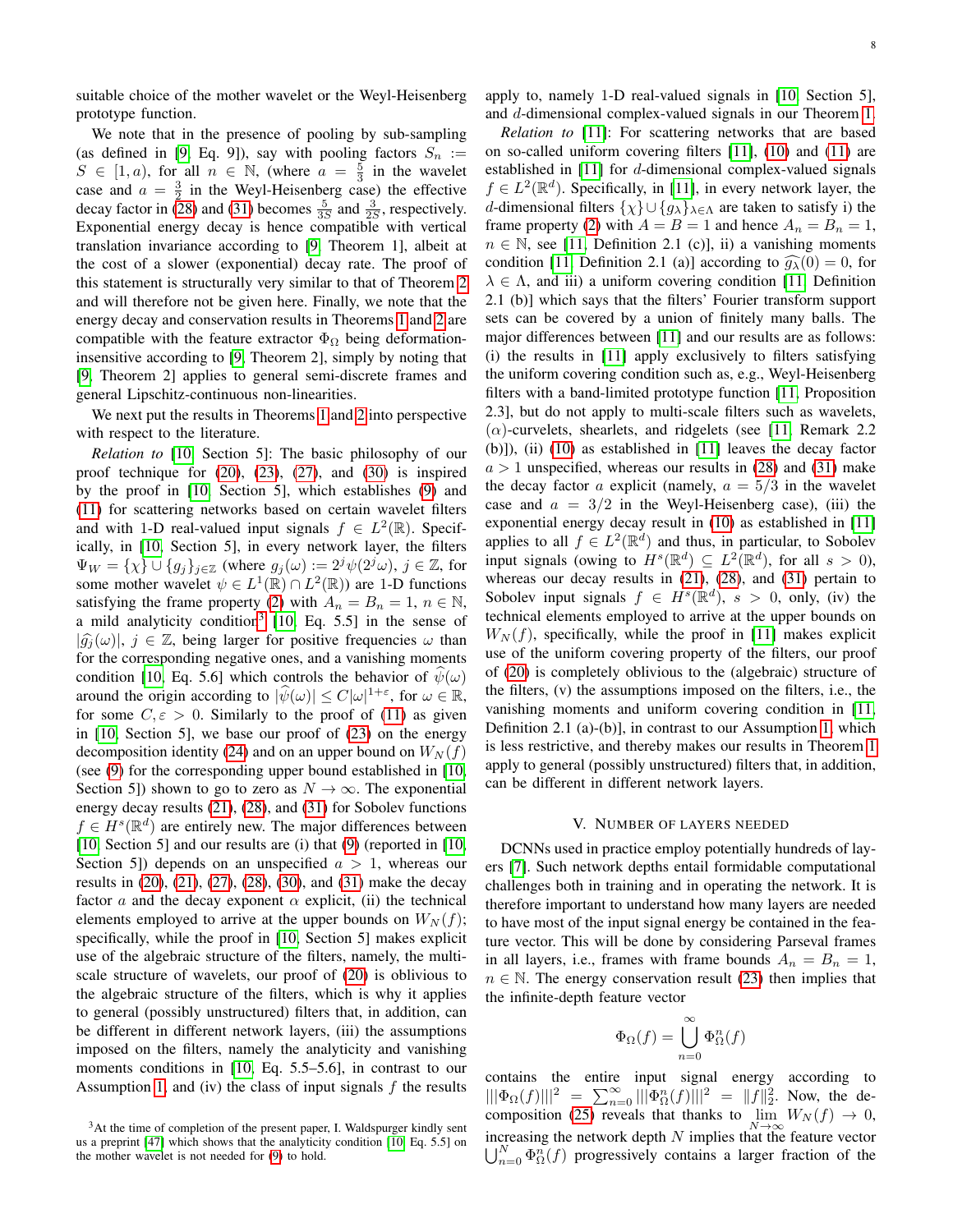<span id="page-8-3"></span>

|                         | $-\varepsilon$ <sup>1</sup> |     |      |     |      |      |
|-------------------------|-----------------------------|-----|------|-----|------|------|
|                         |                             | 0.5 | 0.75 | 0.9 | 0.95 | 0.99 |
| wavelets                |                             |     |      |     |      |      |
| Weyl-Heisenberg filters |                             |     |      |     |      |      |
| general filters         |                             |     |      | 1 Q | 39   | 199  |

Table I: Number N of layers needed to ensure that  $((1 - \varepsilon) \cdot 100)$ % of the input signal energy are contained in the features generated in the first  $N$ network layers.

input signal energy. We formalize the question on the number of layers needed by asking for bounds of the form

<span id="page-8-0"></span>
$$
(1 - \varepsilon) \le \frac{\sum_{n=0}^{N} |||\Phi_{\Omega}^n(f)|||^2}{||f||_2^2} \le 1,
$$
 (32)

i.e., by determining the network depth  $N$  guaranteeing that at least  $((1 - \varepsilon) \cdot 100)$ % of the input signal energy are captured by the corresponding depth-N feature vector  $\bigcup_{n=0}^{N} \Phi_{\Omega}^{n}(f)$ . Moreover,  $(32)$  ensures that the depth- $N$  feature extractor  $\bigcup_{n=0}^{N} \Phi_{\Omega}^{n}$  exhibits a trivial null-set.

The following results establish handy estimates of the number  $N$  of layers needed to guarantee [\(32\)](#page-8-0). For pedagogical reasons, we start with the case of band-limited input signals and then proceed to a more general statement pertaining to Sobolev functions.

### Corollary 1.

*i*) Let  $\Omega$  be the module-sequence [\(1\)](#page-1-2) with filters  $\{g_{\lambda_n}\}_{\lambda_n\in\Lambda_n}$ *satisfying the conditions in Assumption [1,](#page-4-1) and let the corresponding frame bounds be*  $A_n = B_n = 1$ ,  $n \in \mathbb{N}$ . Let  $\delta > 0$  *be the radius of the spectral gap*  $B_{\delta}(0)$  *left by the filters*  ${g_{\lambda_n}}_{\lambda_n \in \Lambda_n}$  *according to* [\(17\)](#page-4-2)*. Furthermore, let*  $l > \lfloor d/2 \rfloor + 1$ ,  $\varepsilon \in (0, 1)$ ,  $\alpha$  *as defined in* [\(19\)](#page-5-8)*, and*  $f \in L^2(\mathbb{R}^d)$  *L*-band-limited. If

<span id="page-8-1"></span>
$$
N \ge \left\lceil \left( \frac{L}{\left(1 - (1 - \varepsilon)^{\frac{1}{2l}}\right) \delta} \right)^{1/\alpha} - 1 \right\rceil, \qquad (33)
$$

*then* [\(32\)](#page-8-0) *holds.*

*ii) Assume that the conditions in Theorem [2](#page-6-3) i) and ii) hold. For the wavelet case, let*  $a = \frac{5}{3}$  *and*  $\delta = 1$  (where  $\delta$ *corresponds to the radius of the spectral gap left by the wavelets*  ${g_j}_{j∈\mathbb{Z}\setminus{0}}$ ). For the Weyl-Heisenberg case, let  $a = \frac{3}{2}$  and  $\delta = R$ <sup>'</sup>(here,  $\delta$  corresponds to the radius *of the spectral gap left by the Weyl-Heisenberg filters*  ${g_k}_{k \in \mathbb{Z} \setminus \{0\}}$ . Moreover, let  $l > 1$ ,  $\varepsilon \in (0, 1)$ , and  $f \in$ L 2 (R) L*-band-limited. If*

<span id="page-8-2"></span>
$$
N \ge \left\lceil \log_a \left( \frac{L}{(1 - (1 - \varepsilon)^{\frac{1}{2l}}) \delta} \right) \right\rceil, \tag{34}
$$

*then* [\(32\)](#page-8-0) *holds in both cases.*

*Proof.* See Appendix [H.](#page-21-0)

Corollary [1](#page-0-0) nicely shows how the description complexity of the signal class under consideration, namely the bandwidth  $L$ and the dimension d through the decay exponent  $\alpha$  defined in [\(19\)](#page-5-8) determine the number  $N$  of layers needed. Specifically, [\(33\)](#page-8-1) and [\(34\)](#page-8-2) show that larger bandwidths L and larger dimension  $d$  render the input signal  $f$  more "complex", which requires deeper networks to capture most of the energy of f. The dependence of the lower bounds in [\(33\)](#page-8-1) and [\(34\)](#page-8-2) on the network properties, through the module-sequence  $\Omega$ , is through the decay factor  $a > 1$  and the radius  $\delta$  of the spectral gap left by the filters  $\{g_{\lambda_n}\}_{\lambda_n \in \Lambda_n}$ .

The following numerical example provides quantitative insights on the influence of the parameter  $\varepsilon$  on [\(33\)](#page-8-1) and [\(34\)](#page-8-2). Specifically, we set  $L = 1$ ,  $\delta = 1$ ,  $d = 1$  (which implies  $\alpha = 1$ , see [\(19\)](#page-5-8)),  $l = 1.0001$ , and show in Table [I](#page-8-3) the number N of layers needed according to [\(33\)](#page-8-1) and [\(34\)](#page-8-2) for different values of  $\varepsilon$ . The results show that 95% of the input signal energy are contained in the first 8 layers in the wavelet case and in the first 10 layers in the Weyl-Heisenberg case. We can therefore conclude that in practice a relatively small number of layers is needed to have most of the input signal energy be contained in the feature vector. In contrast, for general filters, where we can guarantee polynomial energy decay only,  $N = 39$  layers are needed to absorb 95% of the input signal energy. We hasten to add, however, that [\(20\)](#page-5-1) simply *guarantees* polynomial energy decay and does not preclude the energy from decaying faster in practice.

We proceed with the estimates for Sobolev-class input signals.

### Corollary 2.

*i*) *Let*  $\Omega$  *be the module-sequence* [\(1\)](#page-1-2) *with filters*  $\{g_{\lambda_n}\}_{\lambda_n \in \Lambda_n}$ *satisfying the conditions in Assumption [1,](#page-4-1) and let the corresponding frame bounds be*  $A_n = B_n = 1$ ,  $n \in \mathbb{N}$ . Let  $\delta > 0$  *be the radius of the spectral gap*  $B_{\delta}(0)$  *left by the filters*  $\{g_{\lambda_n}\}_{\lambda_n \in \Lambda_n}$  according to [\(17\)](#page-4-2). Furthermore, *let*  $l > |d/2| + 1$ ,  $\varepsilon \in (0, 1)$ ,  $\alpha$  *as defined in* [\(19\)](#page-5-8)*, and*  $f \in H^s(\mathbb{R}^d) \setminus \{0\}$ , for  $s > 0$ . If

<span id="page-8-4"></span>
$$
N \ge \left[ \left( \frac{2l \left\| f \right\|_{H^s}^{2/\gamma}}{\varepsilon^{1/\gamma} \delta \| f \|^2_2} \right)^{1/\alpha} - 1 \right],\tag{35}
$$

*where*  $\gamma := \min\{1, 2s\}$ , *then* [\(32\)](#page-8-0) *holds.* 

*ii) Assume that the conditions in Theorem [2](#page-6-3) i) and ii) hold. For the wavelet case, let*  $a = \frac{5}{3}$  *and*  $\delta = 1$  (where  $\delta$ *corresponds to the radius of the spectral gap left by the wavelets*  ${g_j}_{j∈\mathbb{Z}\setminus{0}}$ ). For the Weyl-Heisenberg case, let  $a = \frac{3}{2}$  and  $\delta = R$  (here,  $\delta$  corresponds to the radius *of the spectral gap left by the Weyl-Heisenberg filters*  ${g_k}_{k \in \mathbb{Z} \setminus \{0\}}$ *. Furthermore, let*  $l > 1$ *,*  $\varepsilon \in (0,1)$ *, and*  $f \in H^s(\mathbb{R}) \backslash \{0\}$ *, for*  $s > 0$ *. If* 

<span id="page-8-5"></span>
$$
N \ge \left\lceil \log_a \left( \frac{2l \left\| f \right\|_{H^s}^{2/\gamma}}{\varepsilon^{1/\gamma} \delta \| f \|_2^{2/\gamma}} \right) \right\rceil, \tag{36}
$$

 $\Box$ 

*where*  $\gamma := \min\{1, 2s\}$ *, then* [\(32\)](#page-8-0) *holds.* 

*Proof.* See Appendix [I.](#page-21-1)

 $\Box$ 

As already mentioned in Section [III,](#page-2-7) Sobolev spaces  $H^{s}(\mathbb{R}^{d})$  contain a wide range of practically relevant signal classes. The results in Corollary [2](#page-0-0) therefore provide—for a wide variety of input signals—a picture of how many layers are needed to have most of the input signal energy be contained in the feature vector.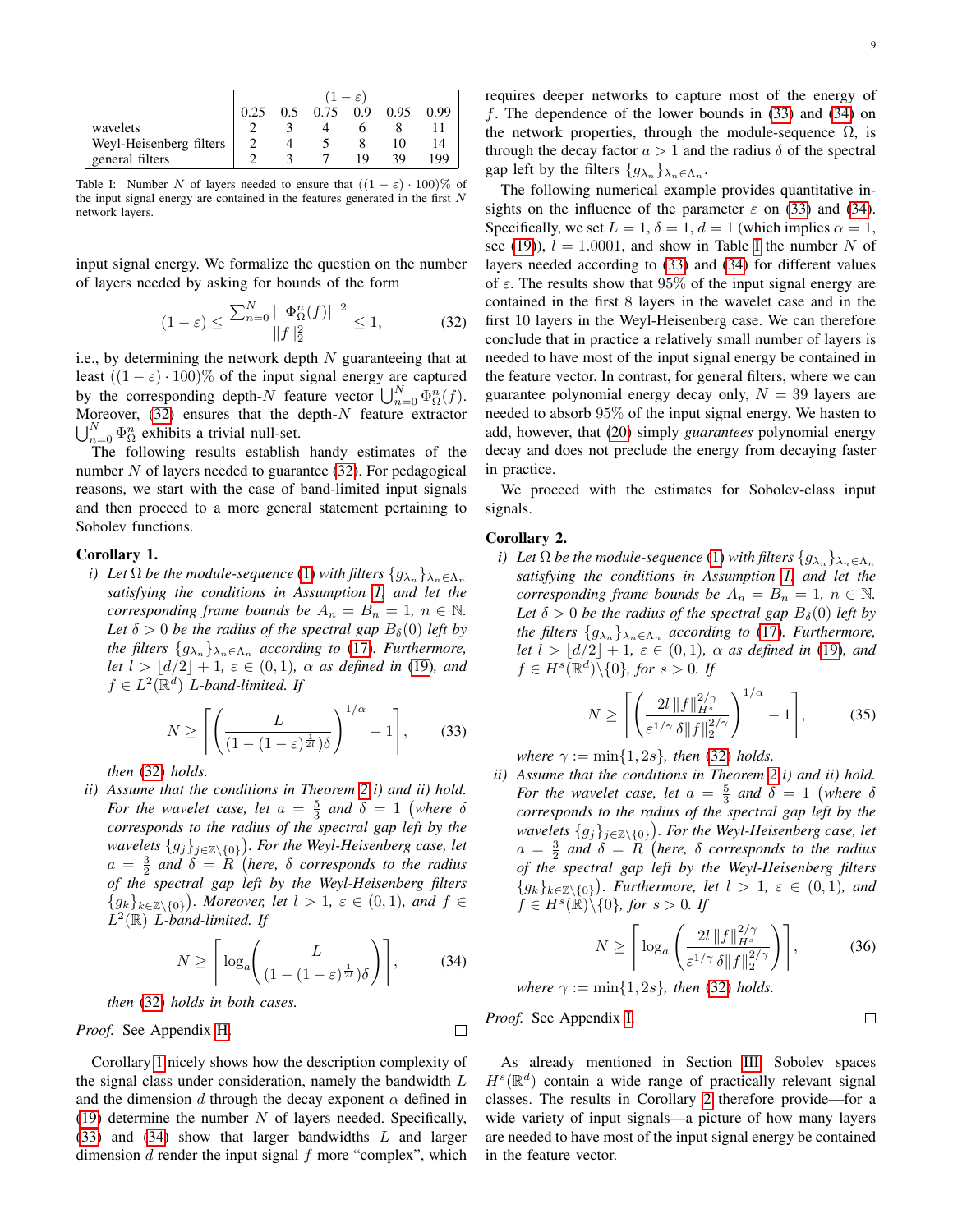The width of the networks considered throughout the paper is, in principle, infinite as the sets  $\Lambda_n$  need to be countably infinite in order to guarantee that the frame property [\(2\)](#page-2-5) is satisfied. For input signals that exhibit mild spectral decay, the number of "operationally significant nodes" will, however, be finite in practice. For a treatment of this aspect as well as results on depth-width tradeoffs, the interested reader is referred to [\[44\]](#page-22-35).

### <span id="page-9-0"></span>APPENDIX A

### A FEATURE EXTRACTOR WITH A NON-TRIVIAL KERNEL

We show, by way of example, that employing filters  $\Psi_n$ which satisfy the frame property [\(2\)](#page-2-5) alone does not guarantee a trivial null-set for the feature extractor  $\Phi_{\Omega}$ . Specifically, we construct a feature extractor  $\Phi_{\Omega}$  based on filters satisfying [\(2\)](#page-2-5) and a corresponding function  $f \neq 0$  with  $f \in \mathcal{N}(\Phi_{\Omega})$ .

Our example employs, in every network layer, filters  $\Psi =$  $\{\chi\} \cup \{g_k\}_{k \in \mathbb{Z}}$  that satisfy the Littlewood-Paley condition [\(18\)](#page-4-4) with  $A = B = 1$ , and where  $g_0$  is such that  $\hat{g}_0(\omega) = 1$ , for  $\omega \in B_1(0)$ , and arbitrary else (of course, as long as the Littlewood-Paley condition [\(18\)](#page-4-4) with  $A = B = 1$  is satisfied). We emphasize that no further restrictions are imposed on the filters  $\{\chi\} \cup \{g_k\}_{k \in \mathbb{Z}}$ , specifically  $\chi$  need not be of low-pass nature and the filters  ${g_k}_{k \in \mathbb{Z}}$  may be structured (such as wavelets [\[9,](#page-22-4) Appendix B]) or unstructured (such as random filters [\[48\]](#page-23-0), [\[49\]](#page-23-1)), as long as they satisfy the Littlewood-Paley condition [\(18\)](#page-4-4) with  $A = B = 1$ . Now, consider the input signal  $f \in L^2(\mathbb{R}^d)$  according to

$$
\widehat{f}(\omega) := (1 - |\omega|)_+^l, \quad \omega \in \mathbb{R}^d,
$$

with  $l > \lfloor d/2 \rfloor + 1$ . Then  $f * g_0 = f$ , owing to supp $(\widehat{f}) =$  $\overline{B_1(0)}$  and  $\widehat{g_0}(\omega) = 1$ , for  $\omega \in \overline{B_1(0)}$ . Moreover,  $\widehat{f}$  is a positive definite radial basis function [\[50,](#page-23-2) Theorem 6.20] and hence by [\[50,](#page-23-2) Theorem 6.18]  $f(x) \ge 0, x \in \mathbb{R}^d$ , which, in turn, implies  $|f| = f$ . This yields

$$
U[q_0^N]f = |\cdots||f * g_0| * g_0| \cdots * g_0| = f,
$$

for  $q_0^N := (0, 0, \dots, 0) \in \mathbb{Z}^N$  and  $N \in \mathbb{N}$ . Owing to the energy decomposition identity [\(24\)](#page-5-2), together with  $A_{\Omega}^N = B_{\Omega}^N = 1$ ,  $N \in \mathbb{N}$ , which, in turn, is by  $A_n = B_n = 1$ ,  $n \in \mathbb{N}$ , we have

$$
||f||_2^2 = \sum_{n=0}^{N-1} |||\Phi_{\Omega}^n(f)|||^2 + W_N(f)
$$
  
= 
$$
\sum_{n=0}^{N-1} |||\Phi_{\Omega}^n(f)|||^2 + \underbrace{||U[q_0^N]f||_2^2}_{=||f||_2^2} + \sum_{q \in \mathbb{Z}^N \setminus \{q_0^N\}} ||U[q]f||_2^2,
$$

for  $N \in \mathbb{N}$ . This implies

<span id="page-9-2"></span>
$$
\sum_{n=0}^{N-1} |||\Phi_{\Omega}^n(f)|||^2 + \sum_{q \in \mathbb{Z}^N \setminus \{q_0^N\}} ||U[q]f||_2^2 = 0.
$$
 (37)

As both terms in [\(37\)](#page-9-2) are positive, we can conclude that  $\sum_{n=0}^{N-1} |||\Phi_{\Omega}^n(f)|||^2 = 0, N \in \mathbb{N}$ , and thus

$$
|||\Phi_{\Omega}(f)|||^{2} = \sum_{n=0}^{\infty} |||\Phi_{\Omega}^{n}(f)|||^{2} = 0.
$$

Since  $\|\Phi_{\Omega}(f)\|^{2} = 0$  implies  $\Phi_{\Omega}(f) = 0$ , we have constructed a non-zero  $f$ , namely

$$
f(x) = \int_{\mathbb{R}^d} (1 - |\omega|)_+^l e^{2\pi i \langle x, \omega \rangle} d\omega,
$$

that maps to the all-zeros feature vector, i.e.,  $f \in \mathcal{N}(\Phi_{\Omega})$ .

The point of this example is the following. Owing to the nature of  $\hat{g}_0(\omega)$  (namely,  $\hat{g}_0(\omega) = 1$ , for  $\omega \in \overline{B_1(0)}$ ) and the Littlewood-Paley condition

$$
|\widehat{\chi}(\omega)|^2 + \sum_{k \in \mathbb{Z}} |\widehat{g_k}(\omega)|^2 = 1, \quad \text{a.e. } \omega \in \mathbb{R}^d,
$$

it follows that neither the output-generating filter  $\chi$  nor any of the other filters  $g_k$ ,  $k \in \mathbb{Z}\backslash \{0\}$ , can have spectral support in  $B_1(0)$ . Consequently, the only non-zero contribution to the feature vector can come from

$$
U[q_0^N]f = f,
$$

which, however, thanks to supp $(\widehat{f}) = \overline{B_1(0)}$ , is spectrally disjoint from the output-generating filter  $\chi$ . Therefore,  $\Phi_{\Omega}(f)$ will be identically equal to 0. Assumption [1](#page-4-1) disallows this situation as it forces the filters  $g_k$ ,  $k \in \mathbb{Z}$ , to be of highpass nature which, in turn, implies that  $\chi$  must have lowpass characteristics. The punch-line of our general results on energy conservation, be it for finite N or for  $N \to \infty$ , is that Assumption [1](#page-4-1) in combination with the frame property and the modulus non-linearity prohibit a non-trivial null-set *in general*.

### <span id="page-9-1"></span>APPENDIX B

### SOBOLEV SMOOTHNESS OF CARTOON FUNCTIONS

Cartoon functions, introduced in [\[35\]](#page-22-22), satisfy mild decay properties and are piecewise continuously differentiable apart from curved discontinuities along smooth hypersurfaces. This function class has been widely adopted in the mathematical signal processing literature [\[15\]](#page-22-23), [\[19\]](#page-22-10), [\[26\]](#page-22-15), [\[36\]](#page-22-24), [\[37\]](#page-22-25) as a standard model for natural images such as, e.g., images of handwritten digits [\[38\]](#page-22-26) (see Figure [4\)](#page-5-0). We will work with the following—relative to the definition in [\[35\]](#page-22-22)—slightly modified version of cartoon functions.

**Definition 1.** The function  $f : \mathbb{R}^d \to \mathbb{C}$  is referred to as *a cartoon function if it can be written as*  $f = f_1 + \mathbb{1}_D f_2$ , *where* D ⊆ R d *is a compact domain whose boundary* ∂D is a compact topologically embedded  $C^2$ -hypersurface of  $\mathbb{R}^d$ *without boundary*<sup>[4](#page-9-3)</sup>, and  $f_i \in H^{1/2}(\mathbb{R}^d) \cap C^1(\mathbb{R}^d, \mathbb{C})$ ,  $i = 1, 2$ , *satisfy the decay condition*

$$
|\nabla f_i(x)| \le C \langle x \rangle^{-d}, \quad i = 1, 2,
$$

*for some*  $C > 0$  *(not depending on*  $f_1, f_2$ *). Furthermore, we denote by*

$$
\mathcal{C}_{\text{CART}}^K := \{ f_1 + \mathbb{1}_D f_2 \mid f_i \in H^{1/2}(\mathbb{R}^d) \cap C^1(\mathbb{R}^d, \mathbb{C}), |\nabla f_i(x)| \le K \langle x \rangle^{-d}, \text{ vol}^{d-1}(\partial D) \le K, \ \|f_2\|_{\infty} \le K \}
$$

*the class of cartoon functions of "size"*  $K > 0$ *.* 

<span id="page-9-3"></span><sup>4</sup>We refer the reader to [\[51,](#page-23-3) Chapter 0] for a review on differentiable manifolds.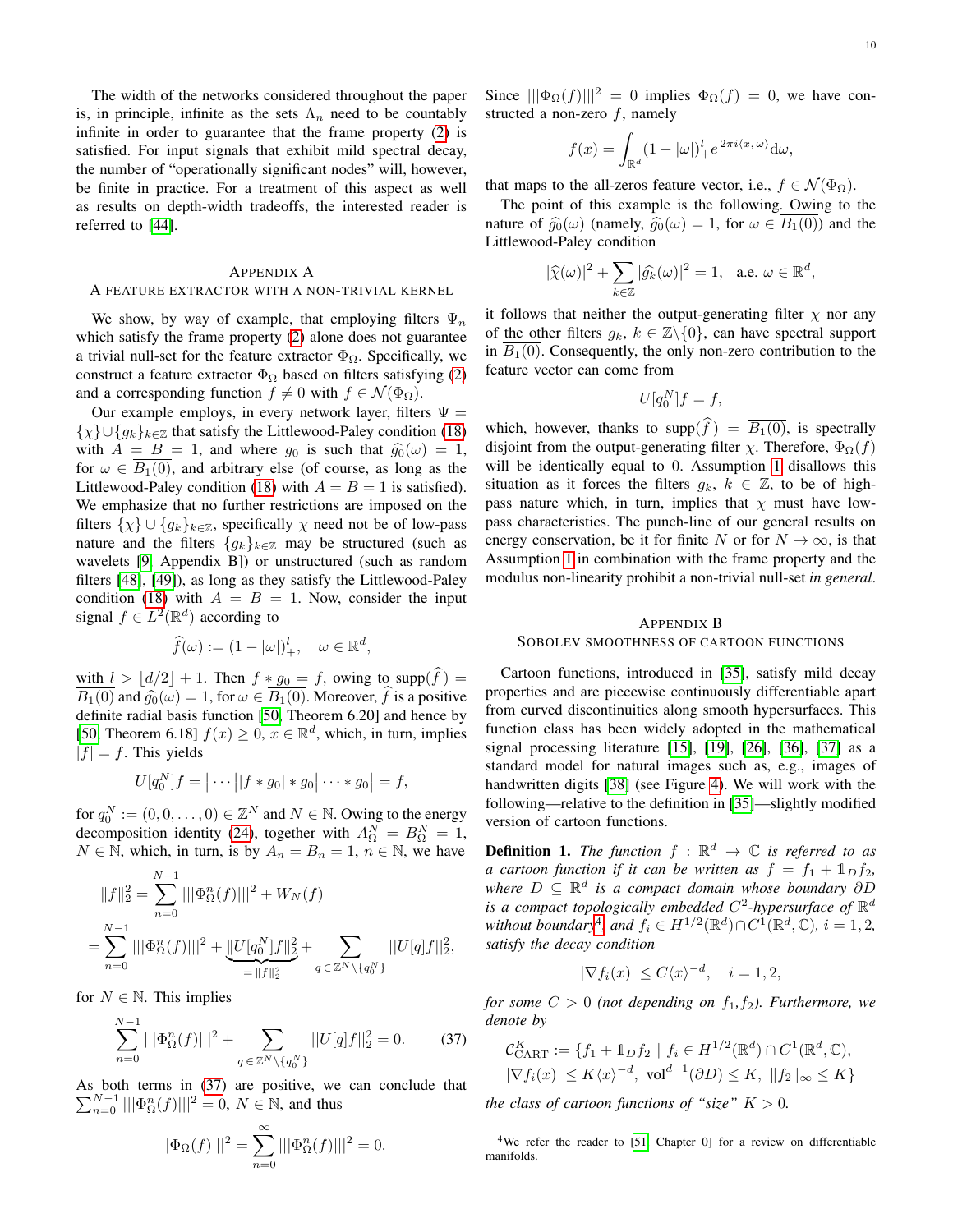Even though cartoon functions are in general discontinuous, they still admit Sobolev smoothness. The following result formalizes this statement.

**Lemma 1.** Let  $K > 0$ . Then,  $\mathcal{C}_{\text{CART}}^K \subseteq H^s(\mathbb{R}^d)$ , for all  $s \in (0,1/2)$ .

*Proof.* Let  $(f_1 + 1_D f_2) \in C_{\text{CART}}^K$ . We first establish  $1_D \in$  $H^{s}(\mathbb{R}^{d})$ , for all  $s \in (0,1/2)$ . To this end, we define the Sobolev-Slobodeckij semi-norm [\[52,](#page-23-4) Section 2.1.2]

$$
|f|_{H^s} := \Big(\int_{\mathbb{R}^d} \int_{\mathbb{R}^d} \frac{|f(x) - f(y)|^2}{|x - y|^{2s + d}} \mathrm{d}x \, \mathrm{d}y\Big)^{1/s}
$$

,

and note that, thanks to [\[52,](#page-23-4) Section 2.1.2],  $\mathbb{1}_D \in H^s(\mathbb{R}^d)$  if  $|\mathbb{1}_D|_{H^s}<\infty$ . We have

$$
|\mathbb{1}_D|_{H^s}^s = \int_{\mathbb{R}^d} \int_{\mathbb{R}^d} \frac{|\mathbb{1}_D(x) - \mathbb{1}_D(y)|^2}{|x - y|^{2s + d}} dx dy
$$
  
= 
$$
\int_{\mathbb{R}^d} \frac{1}{|t|^{2s + d}} \int_{\mathbb{R}^d} |\mathbb{1}_D(x) - \mathbb{1}_D(x - t)|^2 dx dt,
$$

where we employed the change of variables  $t = x - y$ . Next, we note that, for fixed  $t \in \mathbb{R}^d$ , the function

$$
h_t(x) := |1\!1_D(x) - 1\!1_D(x - t)|^2
$$

satisfies  $h_t(x) = 1$ , for  $x \in S_t$ , where

$$
S_t := \{x \in \mathbb{R}^d \mid x \in D \text{ and } x - t \notin D\}
$$
  

$$
\cup \{x \in \mathbb{R}^d \mid x \notin D \text{ and } x - t \in D\}
$$
  

$$
= D\Delta(D+t), \qquad (38)
$$

and  $h_t(x) = 0$ , for  $x \in \mathbb{R}^d \backslash S_t$ . It follows from [\(38\)](#page-10-0) that

<span id="page-10-4"></span>
$$
\text{vol}^d(S_t) \le 2 \text{ vol}^d(D), \quad \forall \, t \in \mathbb{R}^d. \tag{39}
$$

Moreover, owing to  $S_t \subseteq (\partial D + B_{|t|}(0))$ , where  $(\partial D +$  $B_{|t|}(0)$  is a tube of radius |t| around the boundary ∂D of  $D$  (see Figure [6\)](#page-10-1), and Lemma [2,](#page-10-2) stated below, there exists a constant  $C_{\partial D} > 0$  such that

<span id="page-10-5"></span>
$$
\text{vol}^d(S_t) \le \text{vol}^d(\partial D + B_{|t|}(0)) \le C_{\partial D}|t|,\tag{40}
$$

for all  $t \in \mathbb{R}^d$  with  $|t| \leq 1$ . Next, fix R such that  $0 < R < 1$ . Then,

$$
|\mathbb{1}_D|_{H^s}^s = \int_{\mathbb{R}^d} \frac{1}{|t|^{2s+d}} \int_{\mathbb{R}^d} |\mathbb{1}_D(x) - \mathbb{1}_D(x - t)|^2 dx dt
$$
  
\n
$$
= \int_{\mathbb{R}^d} \frac{1}{|t|^{2s+d}} \int_{\mathbb{R}^d} h_t(x) dx dt
$$
  
\n
$$
= \int_{\mathbb{R}^d} \frac{1}{|t|^{2s+d}} \int_{S_t} 1 dx dt = \int_{\mathbb{R}^d} \frac{\text{vol}^d(S_t)}{|t|^{2s+d}} dt
$$
  
\n
$$
\leq \int_{\mathbb{R}^d \setminus B_R(0)} \frac{2 \text{vol}^d(D)}{|t|^{2s+d}} dt + \int_{B_R(0)} \frac{C_{\partial D}}{|t|^{2s+d-1}} dt \qquad (41)
$$
  
\n
$$
= 2 \text{vol}^d(D) \text{vol}^{d-1}(\partial B_1(0)) \underbrace{\int_R^{\infty} r^{-(2s+1)} dr}_{=:I_1}
$$
  
\n+  $C_{\partial D} \text{vol}^{d-1}(\partial B_1(0)) \underbrace{\int_0^R r^{-2s} dr}_{=:I_2}, \qquad (42)$ 

<span id="page-10-1"></span>

Fig. 6: Illustration in dimension  $d = 2$ . The set  $(D + t)$  (grey) is obtained by translating the set D (white) by  $t \in \mathbb{R}^2$ . The symmetric difference  $D\Delta(D+\tilde{t})$ is contained in  $(\partial D + B_{|t|}(0))$ , the tube of radius |t| around the boundary ∂D of D.

step we introduced polar coordinates. The integral  $I_1$  is finite for all  $s > 0$ , while  $I_2$  is finite for all  $s < 1/2$ . Moreover, vol<sup>d</sup> $(D) = \int_D 1 \mathrm{d}x$  is finite owing to D being compact (and thus bounded). We can therefore conclude that [\(42\)](#page-10-6) is finite for  $s \in (0, 1/2)$ , and hence  $1_D \in H^s(\mathbb{R}^d)$ , for  $s \in (0, 1/2)$ . To see that  $(f_1 + \mathbb{1}_D f_2) \in H^s(\mathbb{R}^d)$ , for  $s \in (0, 1/2)$ , we first note that

<span id="page-10-10"></span><span id="page-10-7"></span>
$$
|f_1 + \mathbb{1}_D f_2|_{H^s} \le |f_1|_{H^s} + |\mathbb{1}_D f_2|_{H^s},\tag{43}
$$

<span id="page-10-0"></span>which is thanks to the sub-additivity of the semi-norm  $|\cdot|_{H^s}$ . Now, the first term on the RHS of [\(43\)](#page-10-7) is finite owing to  $f_1 \in H^{1/2}(\mathbb{R}^d) \subseteq H^s(\mathbb{R}^d)$ , for all  $s \in (0,1/2)$ . For the second term on the RHS, we start by noting that

$$
|1_D f_2|_{H^s}^s = \left( \int_{\mathbb{R}^d} \int_{\mathbb{R}^d} \frac{|(1_D f_2)(x) - (1_D f_2)(y)|^2}{|x - y|^{2s + d}} dx dy \right) \tag{44}
$$

and

$$
|(1_D f_2)(x) - (1_D f_2)(y)|^2
$$
  
= |(1\_D(x) - 1\_D(y))f\_2(x) + (f\_2(x) - f\_2(y))1\_D(y)|^2  

$$
\leq 2|(1_D(x) - 1_D(y))|^2|f_2(x)|^2
$$
(45)  
+ 2|(f\_2(x) - f\_2(y))|^2|1\_D(y)|^2, (46)

where [\(45\)](#page-10-8) and [\(46\)](#page-10-9) are thanks to  $|a+b|^2 \le 2|a|^2 + 2|b|^2$ , for  $a, b \in \mathbb{C}$ . Substituting [\(45\)](#page-10-8) and [\(46\)](#page-10-9) into [\(44\)](#page-10-10) and noting that  $|f_2(x)|^2 \leq ||f_2||_\infty^2 \leq K^2$ ,  $x \in \mathbb{R}^d$ , which is by assumption, and  $\mathbb{1}_D(y) \leq 1, y \in \mathbb{R}^d$ , implies

<span id="page-10-9"></span><span id="page-10-8"></span>
$$
|\mathbb{1}_D f_2|_{H^s}^s \le 2K^2 |\mathbb{1}_D|_{H^s}^s + 2|f_2|_{H^s}^s < \infty,
$$
 (47)

<span id="page-10-3"></span>where in the last step we used  $\mathbb{1}_D \in H^s(\mathbb{R}^d)$ , established above, and  $f_2 \in H^{1/2}(\mathbb{R}^d) \subseteq H^s(\mathbb{R}^d)$ , both for all  $s \in$  $(0, 1/2)$ . This completes the proof.  $\Box$ 

It remains to establish the second inequality in [\(40\)](#page-10-5).

<span id="page-10-6"></span><span id="page-10-2"></span>Lemma 2. *Let* M *be a compact topologically embedded* C 2  *hypersurface of* R <sup>d</sup> *without boundary and let*

$$
T(M,r) := \{ x \in \mathbb{R}^d \mid \inf_{y \in M} |x - y| \le r \}, \quad r > 0,
$$

where in [\(41\)](#page-10-3) we employed [\(39\)](#page-10-4) and [\(40\)](#page-10-5), and in the last *be the tube of radius* r *around* M*. Then, there exists a constant*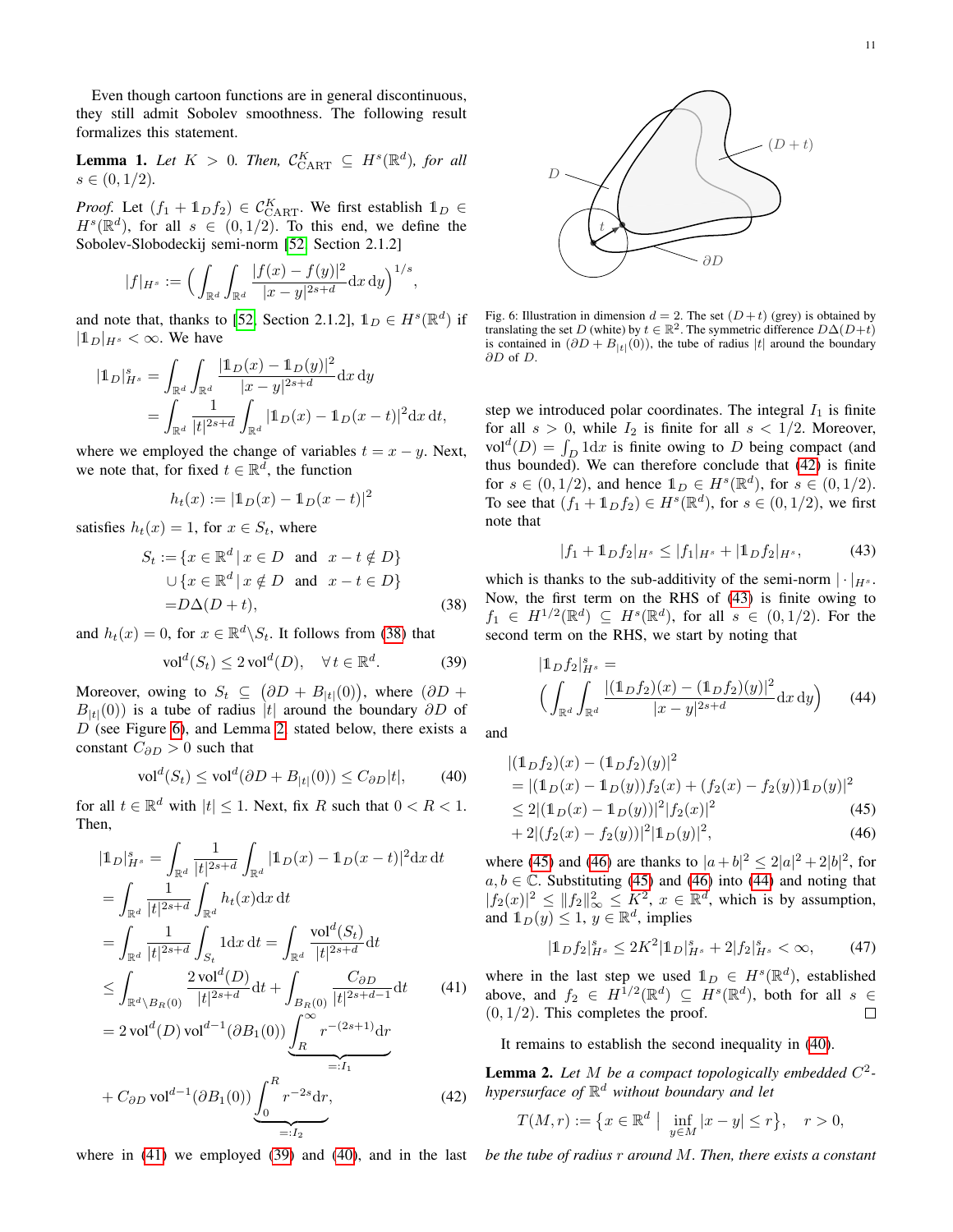$C_M > 0$  (that does not depend on r) such that for all  $r \leq 1$  for  $N \in \mathbb{N}$ , where *it holds that*

<span id="page-11-1"></span>
$$
\text{vol}^d(T(M,r)) \le C_M r. \tag{48}
$$

*Proof.* The proof is based on Weyl's tube formula [\[54\]](#page-23-5). Let

$$
\kappa := \max_{i \in \{1, \ldots, d-1\}} \kappa_i,
$$

where  $\kappa_i$  is the *i*-th principal curvature of the hypersurface M (see [\[53,](#page-23-6) Section 3.1] for a formal definition). It follows from  $[53,$  Theorem 8.4 (i)] that

$$
\text{vol}^d(T(M,r)) = \sum_{i=0}^{\lfloor \frac{d-1}{2} \rfloor} \frac{2r^{2i+1}k_{2i}(M)}{\prod_{j=0}^i (1+2j)},
$$

for all  $r \leq \kappa^{-1}$ , where  $k_{2i}(M) = \int_M H_{2i}(x) dx$ ,  $i \in$  $\{0, \ldots, \lfloor \frac{d-1}{2} \rfloor\}$ , with  $H_{2i}$  denoting the so-called  $(2i)$ -th curvature of  $M$ , see [\[53,](#page-23-6) Section 4.1] for a formal definition. Now, thanks to M being a  $C^2$ -hypersurface, we have that  $H_{2i}, i \in \{0, \ldots, \lfloor \frac{d-1}{2} \rfloor\},\$ is bounded (see [\[53,](#page-23-6) Section 4.1]), which together with  $M$  compact (and thus bounded) implies  $|k_{2i}(M)| < \infty$ , for all  $i \in \{0, \ldots, \lfloor \frac{d-1}{2} \rfloor\}$ . Moreover, by definition,  $k_{2i}(M)$ ,  $i \in \{0, \ldots, \lfloor \frac{d-1}{2} \rfloor\}$ , is independent of the tube radius  $r$ . Therefore, setting

$$
C_M := \left( \left\lfloor \frac{d-1}{2} \right\rfloor + 1 \right) \cdot \max_i \frac{2|k_{2i}(M)|}{\prod_{j=0}^i (1+2j)}
$$

establishes [\(48\)](#page-11-1) for  $0 < r \le \min\{1, \kappa^{-1}\}\$ . It remains to prove [\(48\)](#page-11-1) for  $\min\{1, \kappa^{-1}\} < r \leq 1$ . Let

$$
R^* := \inf\{R > 0: \ M \subseteq B_R(0)\}\
$$

and  $D_{R^*} := \text{vol}^d(B_{R^*+1}(0))$ . Since

$$
\text{vol}^d(T(M,r)) \le D_{R^*}, \quad \forall \, 0 < r \le 1,
$$

it follows that

$$
\text{vol}^d(T(M,r)) < D_{R^*} \cdot \max\{1, \kappa\} \cdot r
$$

for all  $\min\{1, \kappa^{-1}\} < r \leq 1$ , which establishes [\(48\)](#page-11-1) for  $\min\{1, \kappa^{-1}\} < r \le 1$  and thereby concludes the proof.  $\Box$ 

## <span id="page-11-0"></span>APPENDIX C

### PROOF OF STATEMENT I) IN THEOREM [1](#page-5-4)

We start by establishing [\(20\)](#page-5-1) with  $\alpha$  $\log_2(\sqrt{d/(d-1/2)})$ , for  $d \geq 1$ . Then, we sharpen our result in the 1-D case by proving that [\(20\)](#page-5-1) holds for  $d = 1$ with  $\alpha = 1$ . This leads to a significant improvement, in the 1-D case, of the decay exponent from  $\log_2(\sqrt{d/(d-1/2)}) = \frac{1}{2}$  to 1. The idea for the proof of [\(20\)](#page-5-1) for  $\alpha = \log_2(\sqrt{d/(d-1/2)})$ ,  $d \geq 1$ , is to establish that<sup>[5](#page-11-2)</sup>

$$
\sum_{q \in \Lambda_n \times \Lambda_{n+1} \times \dots \times \Lambda_{n+N-1}} \|U[q]f\|_2^2
$$
\n
$$
\leq C_n^{n+N-1} \int_{\mathbb{R}^d} |\widehat{f}(\omega)|^2 \Big(1 - \Big| \widehat{r}_l \Big(\frac{\omega}{N^{\alpha} \delta}\Big)\Big|^2\Big) d\omega, \qquad (49)
$$

<span id="page-11-2"></span><sup>5</sup>We prove the more general result [\(49\)](#page-11-3) for technical reasons, concretely in order to be able to argue by induction over path lengths with flexible starting index n.

$$
C_n^{n+N-1} := \prod_{k=n}^{n+N-1} \max\{1, B_k\}.
$$

Setting  $n = 1$  in [\(49\)](#page-11-3) and noting that  $C_1^N = B_0^N$  yields the desired result [\(20\)](#page-5-1). We proceed by induction over the path length  $\ell(q) := N$ , for  $q = (\lambda_n, \lambda_{n+1}, \ldots, \lambda_{n+N-1}) \in \Lambda_n \times$  $\Lambda_{n+1} \times \cdots \times \Lambda_{n+N-1}$ . Starting with the base case  $N = 1$ , we have

$$
\sum_{q \in \Lambda_n} ||U[q]f||_2^2 = \sum_{\lambda_n \in \Lambda_n} ||f * g_{\lambda_n}||_2^2
$$

$$
= \int_{\mathbb{R}^d} \sum_{\lambda_n \in \Lambda_n} |\widehat{g_{\lambda_n}}(\omega)|^2 |\widehat{f}(\omega)|^2 d\omega \tag{50}
$$

<span id="page-11-6"></span><span id="page-11-5"></span><span id="page-11-4"></span>
$$
\leq B_n \int_{\mathbb{R}^d \setminus B_\delta(0)} |\widehat{f}(\omega)|^2 d\omega \tag{51}
$$

$$
\leq \underbrace{\max\{1, B_n\}}_{=C_n^n} \int_{\mathbb{R}^d} \left|\widehat{f}(\omega)\right|^2 \left(1 - \left|\widehat{r_l}\left(\frac{\omega}{\delta}\right)\right|^2\right) d\omega, \qquad (52)
$$

for  $N \in \mathbb{N}$ , where [\(50\)](#page-11-4) is by Parseval's formula, [\(51\)](#page-11-5) is thanks to [\(17\)](#page-4-2) and [\(18\)](#page-4-4), and [\(52\)](#page-11-6) is due to supp $(\hat{r}_i) \subset B_1(0)$  and  $0 \leq \hat{r}_l(\omega) \leq 1$ , for  $\omega \in \mathbb{R}^d$ . The inductive step is established as follows. Let  $N > 1$  and suppose that [\(49\)](#page-11-3) holds for all paths q of length  $\ell(q) = N - 1$ , i.e.,

$$
\sum_{q \in \Lambda_n \times \Lambda_{n+1} \times \dots \times \Lambda_{n+N-2}} \|U[q]f\|_2^2
$$
\n
$$
\leq C_n^{n+N-2} \int_{\mathbb{R}^d} |\widehat{f}(\omega)|^2 \Big(1 - \Big| \widehat{r}_l \Big(\frac{\omega}{(N-1)^\alpha \delta}\Big) \Big|^2 \Big) d\omega, \quad (53)
$$

for  $n \in \mathbb{N}$ . We start by noting that every path  $\tilde{q} \in \Lambda_n \times \Lambda_{n+1} \times$  $\ldots \times \Lambda_{n+N-1}$  of length  $\ell(\tilde{q}) = N$ , with arbitrary starting index *n*, can be decomposed into a path  $q \in \Lambda_{n+1} \times ... \times \Lambda_{n+N-1}$ of length  $\ell(q) = N - 1$  and an index  $\lambda_n \in \Lambda_n$  according to  $\tilde{q} = (\lambda_n, q)$ . Thanks to [\(4\)](#page-2-8) we have

<span id="page-11-8"></span><span id="page-11-7"></span>
$$
U[\tilde{q}] = U[(\lambda_n, q)] = U[q]U_n[\lambda_n],
$$

which yields

$$
\sum_{q \in \Lambda_n \times \Lambda_{n+1} \times \cdots \times \Lambda_{n+N-1}} \|U[q]f\|_2^2
$$
\n
$$
= \sum_{\lambda_n \in \Lambda_n} \sum_{q \in \Lambda_{n+1} \times \cdots \times \Lambda_{n+N-1}} \|U[q](U_n[\lambda_n]f)\|_2^2, \quad (54)
$$

for  $n \in \mathbb{N}$ . We proceed by examining the inner sum on the RHS of  $(54)$ . Invoking the induction hypothesis  $(53)$  with n replaced by  $(n+1)$  and employing Parseval's formula, we get

$$
\sum_{q \in \Lambda_{n+1} \times \dots \times \Lambda_{n+N-1}} \|U[q](U_n[\lambda_n]f)\|_2^2
$$
\n
$$
\leq C_{n+1}^{n+N-1} \int_{\mathbb{R}^d} |\widehat{U_n[\lambda_n]f}(\omega)|^2 \Big(1 - \Big| \widehat{r}_l \Big(\frac{\omega}{(N-1)^{\alpha}\delta}\Big) \Big|^2 \Big) d\omega
$$
\n
$$
= C_{n+1}^{n+N-1} (\|U_n[\lambda_n]f\|_2^2 - \|U_n[\lambda_n]f) * r_{l,N-1,\alpha,\delta} \|_2^2)
$$
\n
$$
= C_{n+1}^{n+N-1} (\|f * g_{\lambda_n}\|_2^2 - \|f * g_{\lambda_n}| * r_{l,N-1,\alpha,\delta} \|_2^2), \qquad (55)
$$

<span id="page-11-9"></span><span id="page-11-3"></span>for  $n \in \mathbb{N}$ , where  $r_{l,N-1,\alpha,\delta}$  is the inverse Fourier transform of  $\hat{r}_l \left( \frac{\omega}{(N-1)\alpha \delta} \right)$ . Next, we note that  $\hat{r}_l \left( \frac{\omega}{(N-1)\alpha \delta} \right)$  is a positive definite radial basis function [50, Theorem 6.201 and bance definite radial basis function [\[50,](#page-23-2) Theorem 6.20] and hence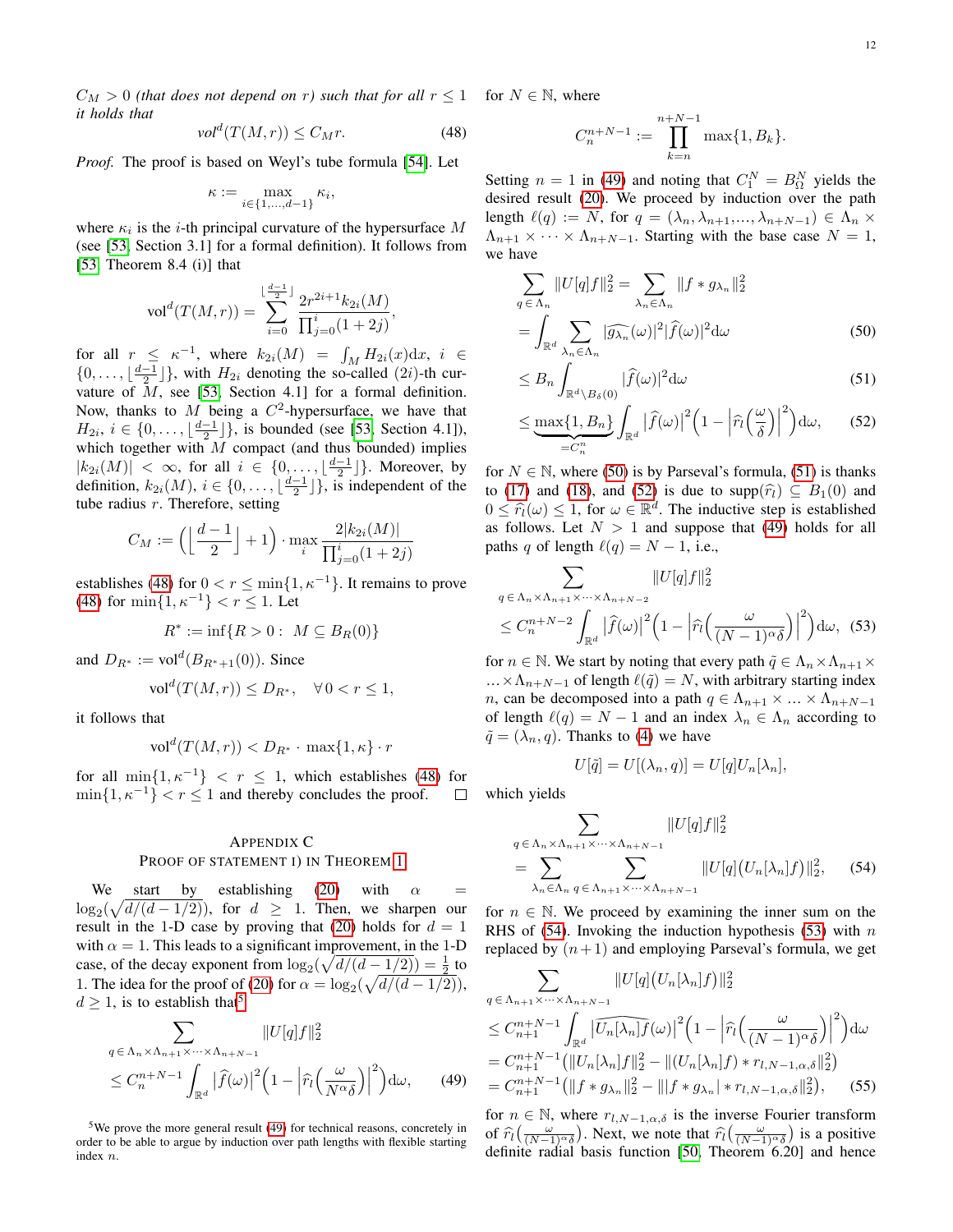by [\[50,](#page-23-2) Theorem 6.18]  $r_{l,N-1,\alpha,\delta}(x) \geq 0$ , for  $x \in \mathbb{R}^d$ . Furthermore, it follows from Lemma [3,](#page-12-0) stated below, that for  $\{\nu_{\lambda_n}\}_{\lambda_n \in \Lambda_n} \subseteq \mathbb{R}^d$ , we have

$$
\begin{aligned} &\| |f * g_{\lambda_n}| * r_{l,N-1,\alpha,\delta} \|_2^2 \\ &\ge \| f * g_{\lambda_n} * (M_{\nu_{\lambda_n}} r_{l,N-1,\alpha,\delta}) \|_2^2. \end{aligned} \tag{56}
$$

Here, we note that choosing the modulation factors  $\{\nu_{\lambda_n}\}_{\lambda_n \in \Lambda_n} \subseteq \mathbb{R}^d$  appropriately (see [\(60\)](#page-12-1) below) will be key in establishing the inductive step.

<span id="page-12-0"></span>**Lemma 3.** [\[8,](#page-22-3) Lemma 2.7]: Let  $f, g \in L^2(\mathbb{R}^d)$  with  $g(x) \ge 0$ , *for*  $x \in \mathbb{R}^d$ . *Then*,  $|||f| * g||_2^2 \ge ||f * (M_\omega g)||_2^2$ , *for*  $\omega \in \mathbb{R}^d$ .

Inserting [\(55\)](#page-11-9) and [\(56\)](#page-12-2) into the inner sum on the RHS of [\(54\)](#page-11-7) yields

$$
\sum_{q \in \Lambda_n \times \Lambda_{n+1} \times \cdots \times \Lambda_{n+N-1}} \|U[q]f\|_2^2
$$
\n
$$
\leq C_{n+1}^{n+N-1} \sum_{\lambda_n \in \Lambda_n} \left( \|f * g_{\lambda_n}\|_2^2 \right)
$$
\n
$$
- \|f * g_{\lambda_n} * (M_{\nu_{\lambda_n}} r_{l,N-1,\alpha,\delta})\|_2^2
$$
\n
$$
= C_{n+1}^{n+N-1} \int_{\mathbb{R}^d} |\widehat{f}(\omega)|^2 h_{n,N,\alpha,\delta}(\omega) d\omega, \quad \forall N \in \mathbb{N}, \quad (57)
$$

where we applied Parseval's formula together with  $\widehat{M_{\omega}f}$  =  $T_{\omega}\widehat{f}$ , for  $f \in L^2(\mathbb{R}^d)$ , and  $\omega \in \mathbb{R}^d$ , and set

$$
h_{n,N,\alpha,\delta}(\omega)
$$
  

$$
:= \sum_{\lambda_n \in \Lambda_n} |\widehat{g_{\lambda_n}}(\omega)|^2 \Big(1 - \Big| \widehat{r}_l \Big(\frac{\omega - \nu_{\lambda_n}}{(N-1)^{\alpha \delta}}\Big) \Big|^2 \Big). \tag{58}
$$

The key step is now to establish—by judiciously choosing  $\{\nu_{\lambda_n}\}_{\lambda_n\in\Lambda_n}\subseteq\mathbb{R}^d$ —the upper bound

<span id="page-12-12"></span>
$$
h_{n,N,\alpha,\delta}(\omega) \le \max\{1, B_n\} \Big(1 - \Big| \widehat{r}_l\Big(\frac{\omega}{N^{\alpha}\delta}\Big)\Big|^2\Big),\qquad(59)
$$

for  $\omega \in \mathbb{R}^d$ , which upon noting that  $C_n^{n+N-1}$  =  $\max\{1, B_n\} C_{n+1}^{n+N-1}$  yields [\(49\)](#page-11-3) and thereby completes the proof. We start by defining  $H_{A_{\lambda_n}}$ , for  $\lambda_n \in \Lambda_n$ , to be the orthant supporting  $\widehat{g_{\lambda_n}}$ , i.e.,  $\text{supp}(\widehat{g_{\lambda_n}}) \subseteq H_{A_{\lambda_n}}$ , where  $A_{\lambda_n} \in O(d)$ , for  $\lambda_n \in \Lambda_n$  (see Assumption [1\)](#page-4-1). Furthermore, for  $\lambda_n \in \Lambda_n$ , we choose the modulation factors according to

<span id="page-12-1"></span>
$$
\nu_{\lambda_n} := A_{\lambda_n} \nu \in \mathbb{R}^d, \tag{60}
$$

where the components of  $\nu \in \mathbb{R}^d$  are given by  $\nu_k := (1 +$  $(2^{-1/2})^{\delta}_{d}$ , for  $k \in \{1, ..., d\}$ . Invoking [\(16\)](#page-4-3) and [\(17\)](#page-4-2), we get

$$
h_{n,N,\alpha,\delta}(\omega) = \sum_{\lambda_n \in \Lambda_n} |\widehat{g_{\lambda_n}}(\omega)|^2 \left(1 - \left|\widehat{r_l}\left(\frac{\omega - \nu_{\lambda_n}}{(N-1)^{\alpha}\delta}\right)\right|^2\right)
$$
  
= 
$$
\sum_{\lambda_n \in \Lambda_n} |\widehat{g_{\lambda_n}}(\omega)|^2 1_{S_{\lambda_n,\delta}}(\omega) \left(1 - \left|\widehat{r_l}\left(\frac{\omega - \nu_{\lambda_n}}{(N-1)^{\alpha}\delta}\right)\right|^2\right),
$$
 (61)

for  $\omega \in \mathbb{R}^d$ , where  $S_{\lambda_n,\delta} := H_{A_{\lambda_n}} \setminus B_{\delta}(0)$ . For the first canonical orthant  $H = \{x \in \mathbb{R}^d \mid x_k \geq 0, k = 1, ..., d\},\$ we show in Lemma [4](#page-12-3) below that

<span id="page-12-7"></span>
$$
\left|\widehat{r}_l\left(\frac{\omega-\nu}{(N-1)^\alpha\delta}\right)\right| \ge \left|\widehat{r}_l\left(\frac{\omega}{N^\alpha\delta}\right)\right|,\tag{62}
$$

for  $\omega \in H \backslash B_\delta(0)$  and  $N \geq 2$ . This will allow us to deduce

<span id="page-12-8"></span><span id="page-12-4"></span>
$$
\left|\widehat{r}_l\left(\frac{\omega-\nu_{\lambda_n}}{(N-1)^\alpha\delta}\right)\right| \ge \left|\widehat{r}_l\left(\frac{\omega}{N^\alpha\delta}\right)\right|,\tag{63}
$$

<span id="page-12-2"></span>for  $\omega \in S_{\lambda_n,\delta}, \lambda_n \in \Lambda_n$ , and  $N \geq 2$ , where  $S_{\lambda_n,\delta} =$  $H_{A_{\lambda_n}}\backslash B_\delta(0)$ , simply by noting that

$$
\left| \widehat{r}_l \left( \frac{\omega - \nu_{\lambda_n}}{(N-1)^\alpha \delta} \right) \right| = \left( 1 - \left| \frac{A_{\lambda_n} (\omega' - \nu)}{(N-1)^\alpha \delta} \right| \right)_+^l
$$

$$
= \left( 1 - \left| \frac{\omega' - \nu}{(N-1)^\alpha \delta} \right| \right)_+^l = \left| \widehat{r}_l \left( \frac{\omega' - \nu}{(N-1)^\alpha \delta} \right) \right| \tag{64}
$$

<span id="page-12-6"></span><span id="page-12-5"></span>
$$
\geq \left| \widehat{r}_l \left( \frac{\omega'}{N^{\alpha} \delta} \right) \right| = \left( 1 - \left| \frac{\omega'}{N^{\alpha} \delta} \right| \right)_+^l \tag{65}
$$

$$
= \left(1 - \left|\frac{A_{\lambda_n}\omega'}{N^{\alpha}\delta}\right|\right)_+^l = \left|\widehat{r}_l\left(\frac{\omega}{N^{\alpha}\delta}\right)\right|,\tag{66}
$$

for  $\omega = A_{\lambda_n} \omega' \in H_{A_{\lambda_n}} \backslash B_\delta(0)$ , where  $\omega' \in H \backslash B_\delta(0)$ . Here, [\(64\)](#page-12-4) and [\(66\)](#page-12-5) are thanks to  $|\omega| = |A_{\lambda_n} \omega|$ , which is by  $A_{\lambda_n} \in$  $O(d)$ , and the inequality in [\(65\)](#page-12-6) is due to [\(62\)](#page-12-7). Insertion of  $(63)$  into  $(61)$  then yields

<span id="page-12-15"></span>
$$
h_{n,N,\alpha,\delta}(\omega) \leq \sum_{\lambda_n \in \Lambda_n} |\widehat{g_{\lambda_n}}(\omega)|^2 \mathbb{1}_{S_{\lambda_n,\delta}}(\omega) \left(1 - \left|\widehat{r_l}\left(\frac{\omega}{N^{\alpha}\delta}\right)\right|^2\right)
$$
  

$$
= \sum_{\lambda_n \in \Lambda_n} |\widehat{g_{\lambda_n}}(\omega)|^2 \left(1 - \left|\widehat{r_l}\left(\frac{\omega}{N^{\alpha}\delta}\right)\right|^2\right) \tag{67}
$$
  

$$
< \max\{1, B_n\} \left(1 - \left|\widehat{r_l}\left(\frac{\omega}{N^{\alpha}\delta}\right)\right|^2\right).
$$

<span id="page-12-11"></span><span id="page-12-10"></span>
$$
\leq \max\{1, B_n\} \Big(1 - \Big| \widehat{r}_l \Big(\frac{\omega}{N^{\alpha} \delta}\Big) \Big|^2 \Big), \tag{68}
$$

<span id="page-12-16"></span>for  $\omega \in \mathbb{R}^d$ , where in [\(67\)](#page-12-10) we employed Assumption [1,](#page-4-1) and [\(68\)](#page-12-11) is thanks to [\(18\)](#page-4-4). This establishes [\(59\)](#page-12-12) and completes the proof of [\(20\)](#page-5-1) for  $\alpha = \log_2(\sqrt{d/(d-1/2)})$ ,  $d \ge 1$ .

It remains to show [\(62\)](#page-12-7), which is accomplished through the following lemma.

<span id="page-12-3"></span>**Lemma 4.** Let  $\alpha := \log_2(\sqrt{d/(d-1/2)})$ ,  $\hat{r}_l : \mathbb{R}^d \to \mathbb{R}$ ,<br> $\hat{\epsilon}_l(\alpha) := (1 - |\alpha|)^l$ , with  $l > |d/2| + 1$  and define  $u \in \mathbb{R}^d$  $\widehat{r}_l(\omega) := (1 - |\omega|)^l_+,$  with  $l > \lfloor d/2 \rfloor + 1$ , and define  $\nu \in \mathbb{R}^d$ <br>to have components  $\nu_l = (1 + 2^{-1/2})^{\delta}$  for  $k \in [1, \ldots, d]$ *to have components*  $\nu_k = (1 + 2^{-1/2})\frac{\delta}{d}$ , for  $k \in \{1, ..., d\}$ . *Then,*

<span id="page-12-13"></span>
$$
\left|\widehat{r}_l\left(\frac{\omega-\nu}{(N-1)^\alpha\delta}\right)\right| \ge \left|\widehat{r}_l\left(\frac{\omega}{N^\alpha\delta}\right)\right|,\tag{69}
$$

*for*  $\omega \in H \backslash B_{\delta}(0)$  *and*  $N > 2$ *.* 

*Proof.* The key idea of the proof is to employ a monotonicity argument. Specifically, thanks to  $\hat{r}_l$  monotonically decreasing in  $|\omega|$ , i.e.,  $\hat{r}_l(\omega_1) \geq \hat{r}_l(\omega_2)$ , for  $\omega_1, \omega_2 \in \mathbb{R}^d$  with  $|\omega_2| \geq |\omega_1|$ ,  $(69)$  can be established simply by showing that [\(69\)](#page-12-13) can be established simply by showing that

<span id="page-12-14"></span>
$$
\kappa_N(\omega) := |\omega|^2 \left| \frac{N-1}{N} \right|^{2\alpha} - |\omega - \nu|^2 \ge 0,\qquad(70)
$$

<span id="page-12-9"></span>for  $\omega \in H \backslash B_\delta(0)$  and  $N \geq 2$ . We first note that for  $\omega \in$  $H \backslash B_\delta(0)$  with  $|\omega| > N^\alpha \delta$ , [\(69\)](#page-12-13) is trivially satisfied as the RHS of [\(69\)](#page-12-13) equals zero (owing to  $\left|\frac{\omega}{N^{\alpha}\delta}\right| > 1$  together with supp $(\widehat{r}_l) \subseteq B_1(0)$ ). It hence suffices to prove [\(70\)](#page-12-14) for  $\omega \in H$ with  $\delta \leq |\omega| \leq N^{\alpha} \delta$ . To this end, fix  $\tau \in [\delta, N^{\alpha} \delta]$ , and define the spherical segment

$$
\Xi_{\tau} := \{ \omega \in H \mid |\omega| = \tau \}.
$$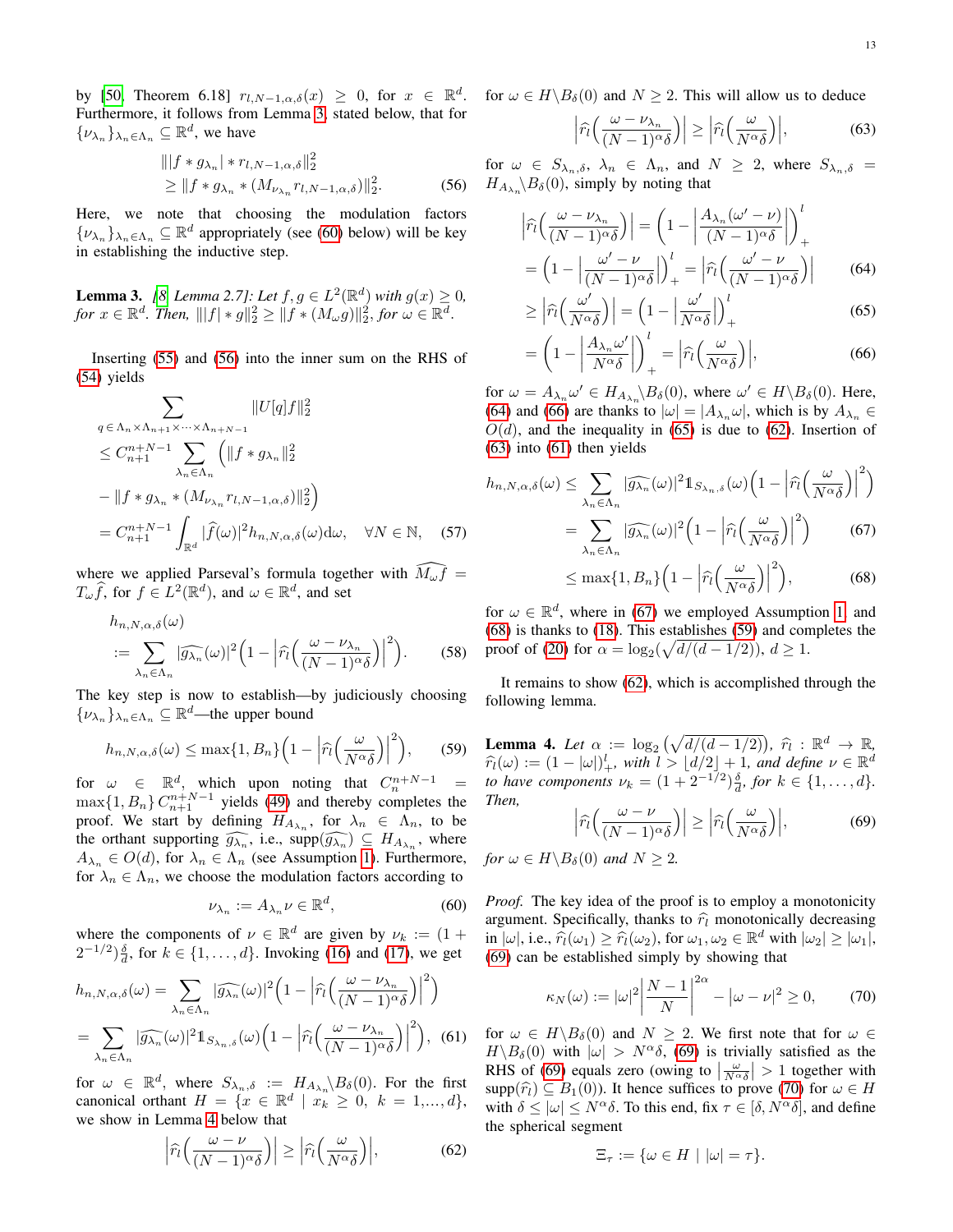<span id="page-13-1"></span>

Fig. 7: Illustration of [\(71\)](#page-13-0) in dimension  $d = 2$ . The mapping  $\omega \mapsto |\omega - \nu|^2$ ,  $\omega \in \Xi_{\tau} = \{\omega = (\omega_1, \omega_2) \in \mathbb{R}^2 \mid |\omega| = \tau, \omega_1 \ge 0, \omega_2 \ge 0\}$ , computes the squared Euclidean distance between an element  $\omega$  of the spherical segment  $\Xi_{\tau}$  and the vector  $\nu = (\nu_1, \nu_2)$  with components  $\nu_k = (1 + 2^{-1/2})\frac{\delta}{2}$ ,  $k \in \{1, 2\}$ . The mapping attains its maxima along the coordinate axes, e.g., for  $\omega^* = (\tau, 0) \in \Xi_\tau$ .

We then have

$$
\kappa_N(\omega) = \tau^2 \left| \frac{N-1}{N} \right|^{2\alpha} - |\omega - \nu|^2
$$

$$
\geq \tau^2 \left| \frac{N-1}{N} \right|^{2\alpha} - |\omega^* - \nu|^2, \tag{71}
$$

for  $\omega \in \Xi_{\tau}$  and  $N \geq 2$ , where

$$
\omega^* = (\tau, 0, \ldots, 0) \in \Xi_\tau.
$$

The inequality in [\(71\)](#page-13-0) holds thanks to the mapping

$$
\omega \mapsto |\omega - \nu|^2, \quad \omega \in \Xi_\tau,
$$

attaining its maxima along the coordinate axes (see Figure [7\)](#page-13-1). Inserting

$$
|\omega^* - \nu|^2 = \left(\tau - \frac{\delta(1 + 2^{-1/2})}{d}\right)^2 + \frac{(d - 1)\delta^2(1 + 2^{-1/2})^2}{d^2}
$$

$$
= \tau^2 - \frac{\tau\delta(2 + 2^{1/2})}{d} + \frac{\delta^2(1 + 2^{-1/2})^2}{d}
$$

into [\(71\)](#page-13-0) and rearranging terms yields

$$
\kappa_N(\omega) \ge \underbrace{\tau^2 \left( \left| \frac{N-1}{N} \right|^{2\alpha} - 1 \right) + \frac{\tau \delta (2 + 2^{1/2})}{d}}_{=:p_N(\tau)} - \underbrace{\delta^2 (1 + 2^{-1/2})^2}_{=:\rho_N(\tau)},
$$

for  $\omega \in \Xi_{\tau}$  and  $N \geq 2$ . This inequality shows that  $\kappa_N(\omega)$ is lower-bounded—for  $\omega \in \Xi_{\tau}$ —by the 1-D function  $p_N(\tau)$ . Now,  $p_N(\tau)$  is quadratic in  $\tau$ , with the highest-degree coefficient

$$
\left(\left|\frac{N-1}{N}\right|^{2\alpha}-1\right)
$$

negative owing to

$$
\alpha = \log_2(\sqrt{d/(d-1/2)}) > 0, \quad \forall d \ge 1.
$$

Therefore, thanks to  $p_N$ ,  $N \geq 2$ , being concave, establishing  $p_N(\delta) \geq 0$  and  $p_N(N^{\alpha}\delta) \geq 0$ , for  $N \geq 2$ , implies  $p_N(\tau) \geq 0$ , for  $\tau \in [\delta, N^{\alpha} \delta]$  and  $N \ge 2$  (see Figure [8\)](#page-13-2), and thus [\(70\)](#page-12-14),

<span id="page-13-2"></span>

Fig. 8: The function  $p_N(\tau)$  is quadratic in  $\tau$ , with the coefficient of the highest-degree term negative. Establishing  $p_N(\delta) \geq 0$  and  $p_N(N^{\alpha}\delta) \geq 0$ therefore implies  $p_N(\tau) \geq 0, \tau \in [\delta, N^{\alpha} \delta].$ 

which completes the proof. It remains to show that  $p_N(\delta) \geq 0$ and  $p_N (N^{\alpha} \delta) \geq 0$ , both for  $N \geq 2$ . We have

$$
p_N(\delta) = \delta^2 \left( \left| \frac{N-1}{N} \right|^{2\alpha} - 1 + \frac{2+2^{1/2}}{d} - \frac{(1+2^{-1/2})^2}{d} \right) \ge \delta^2 \left( 2^{-2\alpha} - \frac{d-1/2}{d} \right) = 0,
$$
\n(72)

where the inequality in [\(72\)](#page-13-3) is by

<span id="page-13-5"></span><span id="page-13-4"></span><span id="page-13-3"></span>
$$
N \mapsto \left| \frac{N-1}{N} \right|^{2\alpha}, \quad N \ge 2,
$$

<span id="page-13-0"></span>monotonically increasing in  $N$ , and the equality is thanks to  $\alpha = \log_2(\sqrt{d/(d-1/2)})$ . Next, we have

$$
\frac{p_N(N^{\alpha}\delta)}{\delta^2} = |N-1|^{2\alpha} - N^{2\alpha} + \frac{N^{\alpha}(2+2^{1/2})}{d} - \frac{(1+2^{-1/2})^2}{d}
$$
  
\n
$$
\geq 1 - 2^{2\alpha} + \frac{2^{\alpha}(2+2^{1/2})}{d} - \frac{(1+2^{-1/2})^2}{d}
$$
 (73)  
\n
$$
= 1 - \frac{d}{d-1/2} + \frac{\sqrt{d}(2+2^{1/2})}{d\sqrt{d-1/2}} - \frac{(1+2^{-1/2})^2}{d} \geq 0, (74)
$$

for  $d \geq 1$  and  $N \geq 2$ , where [\(73\)](#page-13-4) is by  $N \mapsto (N (1)^{2\alpha} - N^{2\alpha} + d^{-1}N^{\alpha}(2+2^{1/2})$ , for  $N \ge 2$ , monotonically increasing in N (owing to  $\alpha = \log_2(\sqrt{d/(d-1/2)}) > 0$ , for  $d \ge 1$ , and the equality in [\(74\)](#page-13-5) is thanks to  $\alpha =$  $\log_2(\sqrt{d/(d-1/2)})$ . The inequality in [\(74\)](#page-13-5) is established in Lemma [5](#page-13-6) below. This completes the proof.  $\Box$ 

<span id="page-13-6"></span>**Lemma 5.** *For every*  $d \geq 1$  *it holds that* 

$$
1 - \frac{d}{d-1/2} + \frac{\sqrt{d}(2+2^{1/2})}{d\sqrt{d-1/2}} - \frac{(1+2^{-1/2})^2}{d} \ge 0.
$$

*Proof.* We start by multiplying the inequality by  $d(d-1/2)$ , which (after rearranging terms) yields

<span id="page-13-7"></span>
$$
\sqrt{d(d-1/2)}\alpha \ge (d-1/2)\beta + d/2, \quad d \ge 1,\tag{75}
$$

where

$$
\alpha := (2 + 2^{1/2}), \qquad \beta := (1 + 2^{-1/2})^2.
$$

Squaring [\(75\)](#page-13-7) yields (again, after rearranging terms)

$$
d^2 \underbrace{\left(\alpha^2 - \beta^2 - \beta - \frac{1}{4}\right)}_{=0} + d \underbrace{\left(-\frac{\alpha^2}{2} + \beta^2 + \frac{\beta}{2}\right)}_{\geq 4} - \underbrace{\frac{\beta^2}{4}}_{\geq 3} \geq 0,
$$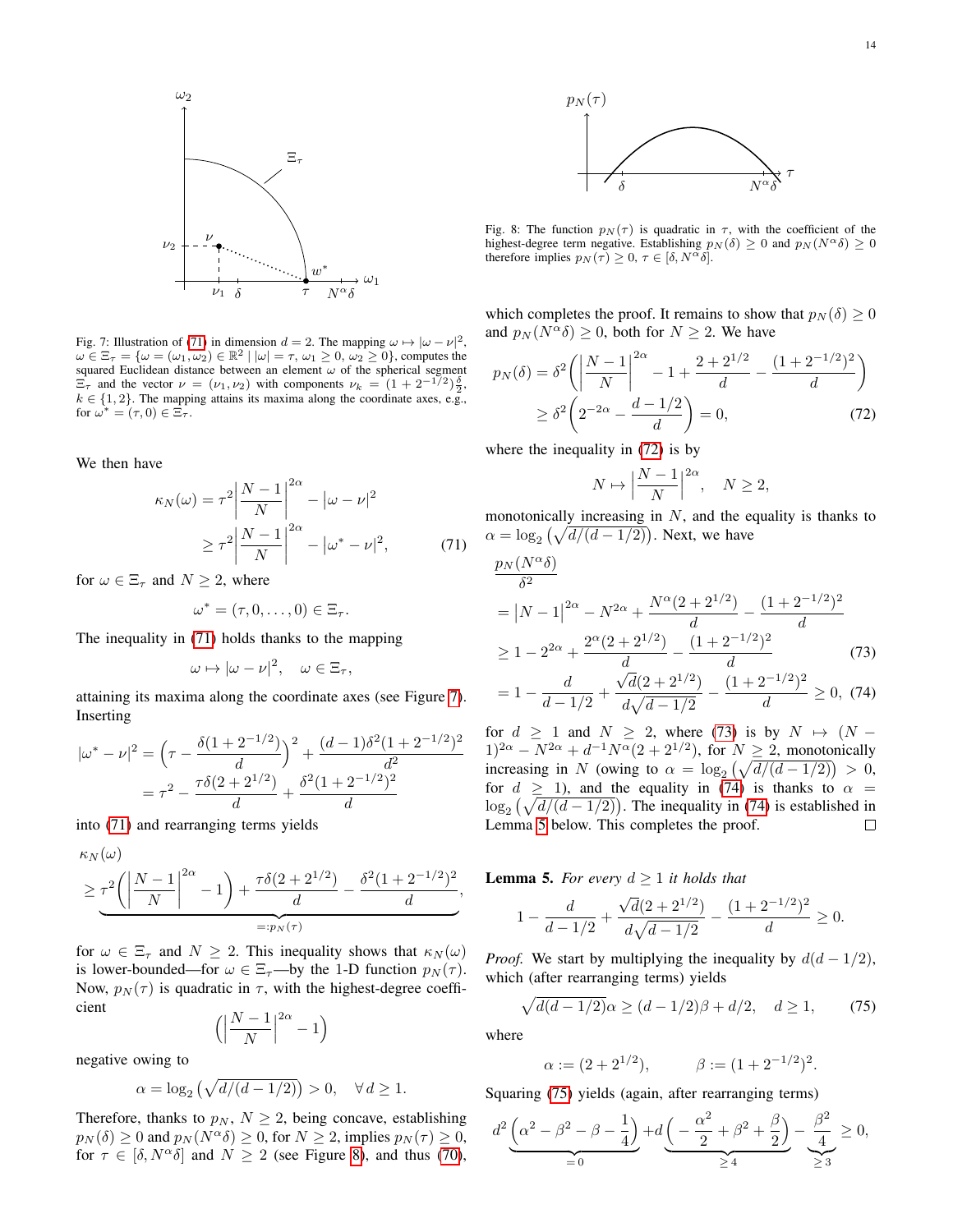We proceed to sharpen, for  $d = 1$ , the exponent  $\alpha =$  $\log_2(\sqrt{d/(d-1/2)}) = 1/2$  to  $\alpha = 1$ . The structure of the corresponding proof is similar to that of the proof of the general result  $\alpha = \log_2(\sqrt{d/(d-1/2)})$ , for  $d \ge 1$ . Specifically, we start by employing the arguments leading to [\(57\)](#page-12-15) with  $N^{\alpha}$  replaced by N. With this replacement  $h_{n,N,\alpha,\delta}$ in [\(58\)](#page-12-16) becomes

$$
h_{n,N,\alpha,\delta}(\omega) := \sum_{\lambda_n \in \Lambda_n} |\widehat{g_{\lambda_n}}(\omega)|^2 \Big(1 - \Big|\widehat{r}_l\Big(\frac{\omega - \nu_{\lambda_n}}{(N-1)\delta}\Big)\Big|^2\Big),\,
$$

where, again, appropriate choice of the modulation factors  $\{\nu_{\lambda_n}\}_{\lambda_n\in\Lambda_n}\subseteq\mathbb{R}^d$  will be key in establishing the inductive step. We start by defining  $\Lambda_n^+$  to be the set of indices  $\lambda_n \in \Lambda_n$ such that  $\text{supp}(\widehat{g_{\lambda n}}) \subseteq [\delta, \infty)$ , and take  $\Lambda_n^-$  to be the set<br>of indices  $\Lambda_n \subseteq \Lambda$  so that  $\text{supp}(\widehat{g_{\lambda n}}) \subseteq (\infty, \delta)$  (see of indices  $\lambda_n \in \Lambda_n$  so that  $\text{supp}(\widehat{g_{\lambda_n}}) \subseteq (-\infty, -\delta]$  (see Assumption 1) Clearly  $\Lambda = \Lambda + \cup \Lambda$  Moreover we define Assumption [1\)](#page-4-1). Clearly,  $\Lambda_n = \Lambda_n^+ \cup \Lambda_n^-$ . Moreover, we define the modulation factors according to  $\nu_{\lambda_n} := \delta$ , for  $\lambda_n \in \Lambda_n^+$ , and  $\nu_{\lambda_n} := -\delta$ , for  $\lambda_n \in \Lambda_n^-$ . We then get

$$
h_{n,N,\alpha,\delta}(\omega) = \sum_{\lambda_n \in \Lambda_n} |\widehat{g_{\lambda_n}}(\omega)|^2 \left(1 - \left|\widehat{r_l}\left(\frac{\omega - \nu_{\lambda_n}}{(N-1)\delta}\right)\right|^2\right)
$$
  

$$
= \sum_{\lambda_n \in \Lambda_n^+} |\widehat{g_{\lambda_n}}(\omega)|^2 1_{[\delta,\infty)}(\omega) \left(1 - \left|\widehat{r_l}\left(\frac{\omega - \delta}{(N-1)\delta}\right)\right|^2\right) (76)
$$
  

$$
+ \sum_{\lambda_n \in \Lambda_n^-} |\widehat{g_{\lambda_n}}(\omega)|^2 1_{(-\infty,-\delta)}(\omega) \left(1 - \left|\widehat{r_l}\left(\frac{\omega + \delta}{(N-1)\delta}\right)\right|^2\right)
$$

$$
\sum_{\lambda_n \in \Lambda_n^{-}} |\mathcal{G}_{\lambda_n}(\omega)|^2 \mathbb{1}_{(-\infty, -\delta)}(\omega) \left(1 - \left| \hat{r}_l \left( \frac{\omega - \delta}{(N - 1)\delta} \right) \right|^2 \right) \tag{77}
$$

$$
\leq \max\{1, B_n\} \, \mathbb{1}_{\left[\delta, \infty\right)}(\omega) \Big(1 - \left|\widehat{r}_l\left(\frac{\omega}{(N-1)\delta}\right)\right| \Big) \tag{77}
$$

$$
+\max\{1, B_n\} \mathbb{1}_{(-\infty, -\delta)}(\omega) \Big(1 - \Big|\widehat{r}_l\Big(\frac{\omega + \delta}{(N-1)\delta}\Big)\Big|^2\Big), (78)
$$

where [\(76\)](#page-14-1) is thanks to Assumption [1,](#page-4-1) and for the last step we employed [\(18\)](#page-4-4). We show in Lemma [6](#page-14-2) below that

<span id="page-14-4"></span>
$$
\left|\widehat{r}_l\left(\frac{\omega-\delta}{(N-1)\delta}\right)\right| \ge \left|\widehat{r}_l\left(\frac{\omega}{N\delta}\right)\right|,\tag{79}
$$

for  $\omega \in [\delta, \infty)$  and  $N \ge 2$ . This will allow us to deduce

<span id="page-14-6"></span>
$$
\left|\widehat{r}_l\left(\frac{\omega+\delta}{(N-1)\delta}\right)\right| \ge \left|\widehat{r}_l\left(\frac{\omega}{N\delta}\right)\right|,\tag{80}
$$

for  $\omega \in (-\infty, -\delta]$  and  $N \geq 2$ , simply by noting that

$$
\left| \hat{r}_{l} \left( \frac{\omega + \delta}{(N-1)\delta} \right) \right| = \left( 1 - \left| \frac{\omega + \delta}{(N-1)\delta} \right| \right)_{+}^{l}
$$

$$
= \left( 1 - \left| \frac{-(-\omega - \delta)}{(N-1)\delta} \right| \right)_{+}^{l} = \left| \hat{r}_{l} \left( \frac{-\omega - \delta}{(N-1)\delta} \right) \right|
$$

$$
\geq \left| \hat{r}_{l} \left( \frac{-\omega}{N\delta} \right) \right| = \left( 1 - \left| \frac{-\omega}{N\delta} \right| \right)_{+}^{l} = \left| \hat{r}_{l} \left( \frac{\omega}{N\delta} \right) \right|, \tag{81}
$$

for  $\omega \in (-\infty, -\delta]$ . Here, the inequality in [\(81\)](#page-14-3) is due to [\(79\)](#page-14-4). Insertion of  $(79)$  into  $(77)$  and of  $(80)$  into  $(78)$  then yields

$$
h_{n,N,\alpha,\delta}(\omega)
$$
  
\n
$$
\leq \max\{1, B_n\} \mathbb{1}_{(-\infty,\delta] \cup [\delta,\infty)}(\omega) \Big(1 - \Big| \widehat{r}_l\Big(\frac{\omega}{N\delta}\Big) \Big|^2\Big)
$$
  
\n
$$
\leq \max\{1, B_n\} \Big(1 - \Big| \widehat{r}_l\Big(\frac{\omega}{N\delta}\Big) \Big|^2\Big),
$$

Fig. 9: Illustration of [\(86\)](#page-14-8) in dimension  $d = 1$ . The functions  $g_1(\omega) :=$  $\max\{0, 1 - 2l|\omega|\}$  (dashed line) and  $g_2(\omega) := (1 - |\omega|)_+^{2l}$  (solid line) satisfy  $g_1(\omega) \le g_2(\omega)$ , for  $\omega \in \mathbb{R}$ . Note that  $l > \lfloor d/2 \rfloor + 1$ .

 $\mathfrak{g}_1$ 

for  $\omega \in \mathbb{R}$ , where the last inequality is thanks to  $0 \leq \hat{r}_l(\omega) \leq$ 1, for  $\omega \in \mathbb{R}$ . This establishes [\(20\)](#page-5-1)—in the 1-D case—for  $\alpha = 1$  and completes the proof of statement i) in Theorem [1.](#page-5-4) It remains to prove [\(79\)](#page-14-4), which is done through the follow-

ing lemma.

<span id="page-14-2"></span>**Lemma 6.** Let  $\widehat{r}_l : \mathbb{R} \to \mathbb{R}$ ,  $\widehat{r}_l(\omega) := (1 - |\omega|)^l_+$ , with  $l > 1$ . *Then,*

<span id="page-14-9"></span>
$$
\left|\widehat{r}_l\left(\frac{\omega-\delta}{(N-1)\delta}\right)\right| \ge \left|\widehat{r}_l\left(\frac{\omega}{N\delta}\right)\right|,\tag{82}
$$

*for*  $\omega \in [\delta, \infty)$  *and*  $N \geq 2$ *.* 

<span id="page-14-11"></span> $\Box$ 

<span id="page-14-1"></span>*Proof.* We first note that for  $\omega > N\delta$ , [\(82\)](#page-14-9) is trivially satisfied as the RHS of [\(82\)](#page-14-9) equals zero (owing to  $\left|\frac{\omega}{N\delta}\right| > 1$ together with supp $(\hat{r}_l) \subseteq B_1(0)$ . It hence suffices to prove [\(82\)](#page-14-9) for  $\delta \leq \omega \leq N\delta$ . The key idea of the proof is to employ a monotonicity argument. Specifically, thanks to  $\hat{r}_l$ monotonically decreasing in  $|\omega|$ , i.e.,  $\hat{\tau}_l(\omega_1) \geq \hat{\tau}_l(\omega_2)$ , for  $\omega_1, \omega_2 \in \mathbb{R}$  with  $|\omega_2| \geq |\omega_1|$ , [\(82\)](#page-14-9) can be established simply by showing that

<span id="page-14-5"></span>
$$
\left|\frac{\omega-\delta}{(N-1)\delta}\right| \le \left|\frac{\omega}{N\delta}\right|, \qquad \forall \omega \in [\delta, N\delta], \ \forall N \ge 2,
$$

<span id="page-14-7"></span>which, by  $\omega \in [\delta, N\delta]$ , is equivalent to

<span id="page-14-10"></span>
$$
\frac{\omega - \delta}{(N-1)\delta} \le \frac{\omega}{N\delta}, \qquad \forall \omega \in [\delta, N\delta], \ \forall N \ge 2. \tag{83}
$$

Rearranging terms in [\(83\)](#page-14-10), we get  $\omega \leq N\delta$ , for  $\omega \in [\delta, N\delta]$ and  $N \geq 2$ , which completes the proof.  $\Box$ 

Remark 1. *What makes the improved exponent* α *possible in the* 1*-D case is the absence of rotated orthants. Specifically, for*  $d = 1$ *, the filters*  $\{g_{\lambda_n}\}_{\lambda_n \in \Lambda_n}$  *satisfy either supp* $(\widehat{g_{\lambda_n}}) \subseteq$  $(-\infty, -\delta]$  *or supp* $(\widehat{g_{\lambda_n}}) \subseteq [\delta, \infty)$ *, i.e., the support sets*<br>support  $\widehat{g_{\lambda_n}}$  are located in one of the two helf spaces  $supp(\widehat{g_{\lambda_n}})$  are located in one of the two half-spaces.

### <span id="page-14-0"></span>APPENDIX D PROOF OF STATEMENT II) IN THEOREM [1](#page-5-4)

<span id="page-14-3"></span>We need to show that there exist constants  $C_{1,s}$ ,  $C_{2,s} > 0$ (that are independent of  $N$ ) such that

<span id="page-14-12"></span>
$$
W_N(f) \le C_{1,s} B_{\Omega}^N N^{-2s\alpha}, \quad \forall s \in (0, 1/2), \ \forall N \ge 1, \tag{84}
$$

and

<span id="page-14-13"></span>
$$
W_N(f) \le C_{2,s} B_{\Omega}^N N^{-\alpha}, \quad \forall s \in [1/2, \infty), \ \forall N \ge 1. \tag{85}
$$

Let us start by noting that

<span id="page-14-8"></span>
$$
\max\{0, 1 - 2l|\omega|\} \le (1 - |\omega|)_+^{2l}, \quad \omega \in \mathbb{R}^d, \qquad (86)
$$

ω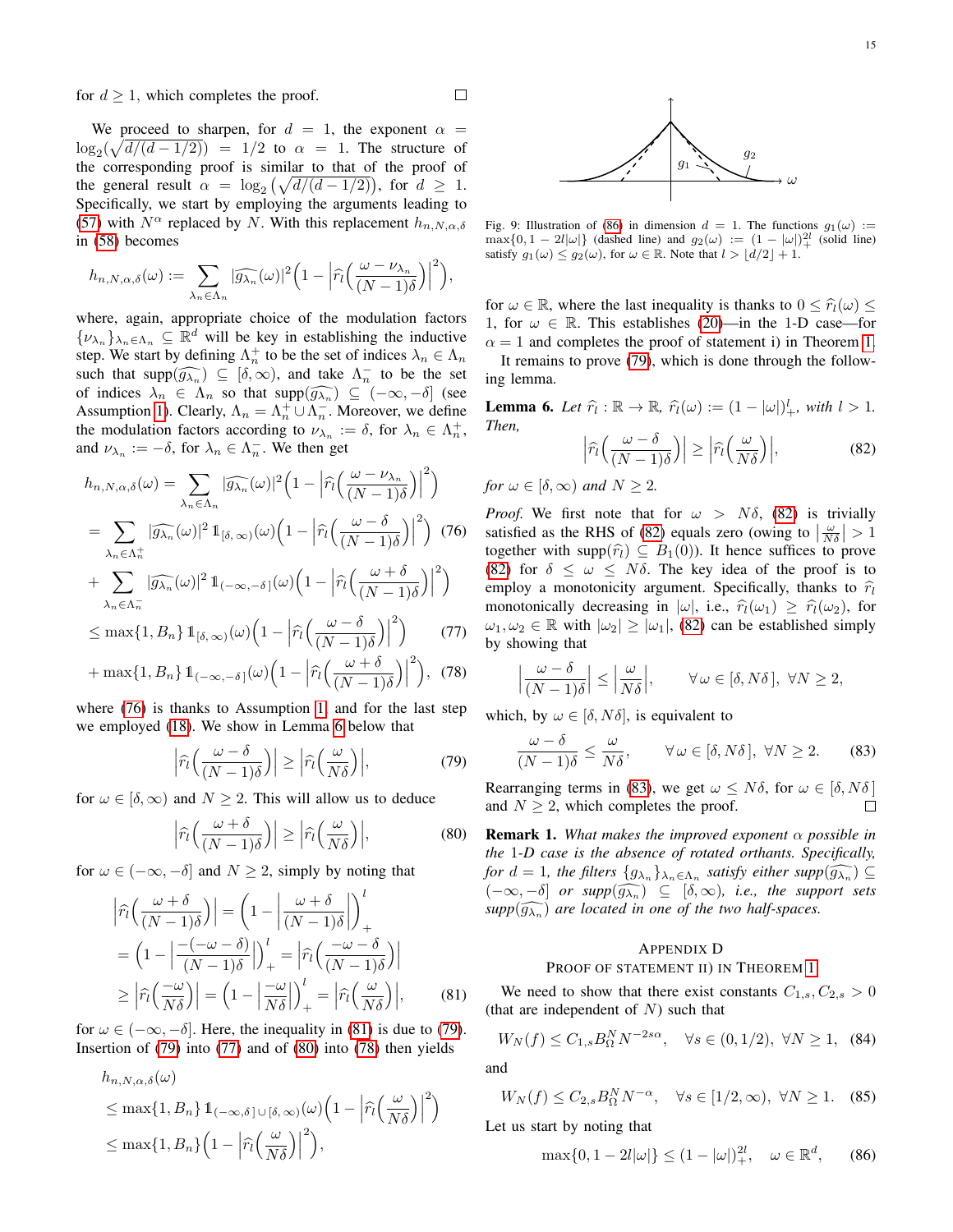where  $l > |d/2| + 1$ , see Figure [9.](#page-14-11) This implies

$$
1 - \left| \widehat{r}_l \left( \frac{\omega}{N^{\alpha} \delta} \right) \right|^2 = 1 - \left( 1 - \left| \frac{\omega}{N^{\alpha} \delta} \right| \right)_+^{2l}
$$
  
\n
$$
\leq 1 - \max \left\{ 0, 1 - \frac{2l |\omega|}{N^{\alpha} \delta} \right\}
$$
  
\n
$$
= 1 + \min \left\{ 0, \frac{2l |\omega|}{N^{\alpha} \delta} - 1 \right\}
$$
  
\n
$$
= \min \left\{ 1, \frac{2l |\omega|}{N^{\alpha} \delta} \right\}, \quad \forall \omega \in \mathbb{R}^d. \tag{87}
$$

The key idea of the proof of [\(84\)](#page-14-12) is to upper-bound the integral on the RHS of [\(20\)](#page-5-1) according to

$$
\int_{\mathbb{R}^d} |\widehat{f}(\omega)|^2 \left(1 - \left|\widehat{r}_l\left(\frac{\omega}{N^{\alpha}\delta}\right)\right|^2\right) d\omega
$$
\n
$$
\leq \int_{\mathbb{R}^d} |\widehat{f}(\omega)|^2 \min\left\{1, \frac{2l|\omega|}{N^{\alpha}\delta}\right\} d\omega
$$
\n(88)

$$
= \int_{B_{\tau}(0)} |\widehat{f}(\omega)|^2 \frac{2l |\omega|}{N^{\alpha} \delta} d\omega + \int_{\mathbb{R}^d \setminus B_{\tau}(0)} |\widehat{f}(\omega)|^2 d\omega, \tag{89}
$$

where  $\tau := \frac{N^{\alpha} \delta}{2l}$ . Here, the inequality in [\(88\)](#page-15-2) follows from [\(87\)](#page-15-3), and [\(89\)](#page-15-4) is owing to

$$
\min\left\{1,\frac{2l\left|\omega\right|}{N^{\alpha}\delta}\right\} = \begin{cases} \frac{2l\left|\omega\right|}{N^{\alpha}\delta}, & |\omega| \leq \tau, \\ 1, & |\omega| > \tau. \end{cases}
$$

Now, the first integral in [\(89\)](#page-15-4) satisfies

$$
\int_{B_{\tau}(0)} |\widehat{f}(\omega)|^2 \frac{2l |\omega|}{N^{\alpha}\delta} d\omega = \frac{2l}{N^{\alpha}\delta} \int_{B_{\tau}(0)} |\widehat{f}(\omega)|^2 |\omega|^{1-2s} |\omega|^{2s} d\omega
$$
\n
$$
\leq \frac{2l \tau^{1-2s}}{N^{\alpha}\delta} \int_{B_{\tau}(0)} |\widehat{f}(\omega)|^2 |\omega|^{2s} d\omega \tag{90}
$$
\n
$$
\leq \frac{2l \tau^{1-2s}}{N^{\alpha}\delta} \int_{B_{\tau}(0)} |\widehat{f}(\omega)|^2 (1+|\omega|^2)^s d\omega
$$
\n
$$
\leq \left(\frac{2l}{N^{\alpha}\delta}\right)^{2s} \int_{B_{\tau}(0)} |\widehat{f}(\omega)|^2 (1+|\omega|^2)^s d\omega, \tag{91}
$$

where [\(90\)](#page-15-5) is owing to  $|\omega| \mapsto (1 + |\omega|)^{1-2s}$  monotonically increasing in  $|\omega|$  for  $s \in (0, 1/2)$ . For the second integral in [\(89\)](#page-15-4), we have

$$
\int_{\mathbb{R}^d \backslash B_{\tau}(0)} |\widehat{f}(\omega)|^2 d\omega = \int_{\mathbb{R}^d \backslash B_{\tau}(0)} |\widehat{f}(\omega)|^2 |\omega|^{-2s} |\omega|^{2s} d\omega
$$
\n
$$
\leq \tau^{-2s} \int_{\mathbb{R}^d \backslash B_{\tau}(0)} |\widehat{f}(\omega)|^2 \underbrace{|\omega|^{2s}}_{\leq (1+|\omega|^2)^s} d\omega \qquad (92)
$$
\n
$$
\leq \tau^{-2s} \int_{\mathbb{R}^d \backslash B_{\tau}(0)} |\widehat{f}(\omega)|^2 (1+|\omega|^2)^s d\omega
$$
\n
$$
\leq \left(\frac{2l}{N^{\alpha} \delta}\right)^{2s} \int_{\mathbb{R}^d \backslash B_{\tau}(0)} |\widehat{f}(\omega)|^2 (1+|\omega|^2)^s d\omega, \qquad (93)
$$

where [\(92\)](#page-15-6) is thanks to

$$
|\omega| \mapsto |\omega|^{-2s}, \quad \omega \in \mathbb{R}^d,
$$

monotonically decreasing in  $|\omega|$  for  $s \in (0, 1/2)$ . Inserting [\(91\)](#page-15-7) and [\(93\)](#page-15-8) into [\(89\)](#page-15-4) establishes [\(84\)](#page-14-12) with

$$
C_{1,s} := (2l)^{2s} \delta^{-2s} ||f||_{H^s}^2.
$$

Next, we show [\(85\)](#page-14-13) by noting that

$$
\int_{\mathbb{R}^d} |\widehat{f}(\omega)|^2 \left(1 - \left|\widehat{r}_l\left(\frac{\omega}{N^{\alpha}\delta}\right)\right|^2\right) d\omega
$$
\n
$$
\leq \int_{\mathbb{R}^d} |\widehat{f}(\omega)|^2 \min\left\{1, \frac{2l|\omega|}{N^{\alpha}\delta}\right\} d\omega \tag{94}
$$
\n
$$
\leq \frac{2l}{N^{\alpha}\delta} \int_{\mathbb{R}^d} |\widehat{f}(\omega)|^2 |\omega| d\omega
$$
\n
$$
\leq \frac{2l}{N^{\alpha}\delta} \int_{\mathbb{R}^d} |\widehat{f}(\omega)|^2 (1 + |\omega|^2)^s d\omega = \frac{2l}{N^{\alpha}\delta} ||f||_{H^s}^2,
$$

<span id="page-15-3"></span>where [\(94\)](#page-15-9) is by [\(87\)](#page-15-3), and the last inequality follows from  $|\omega| \leq (1+|\omega|^2)^s$ , for  $\omega \in \mathbb{R}^d$  and  $s \in [1/2,\infty)$ . This establishes [\(85\)](#page-14-13) with

<span id="page-15-9"></span>
$$
C_{2,s} := (2l)\,\delta^{-1} \|f\|_{H^s}^2
$$

<span id="page-15-4"></span><span id="page-15-2"></span>and thereby completes the proof.

### <span id="page-15-1"></span>APPENDIX E PROPOSITION 1

<span id="page-15-0"></span>Proposition 1. *Let* Ω *be the module-sequence* [\(1\)](#page-1-2)*. Then,*

<span id="page-15-10"></span>
$$
A_{\Omega}^N \|f\|_2^2 \le \sum_{n=0}^{N-1} |||\Phi_{\Omega}^n(f)|||^2 + W_N(f) \le B_{\Omega}^N \|f\|_2^2, \quad (95)
$$

 $for$  all  $f \in L^2(\mathbb{R}^d)$  and all  $N \geq 1$ , where  $A_{\Omega}^N =$  $\prod_{k=1}^{N} \min\{1, A_k\}$  *and*  $B_{\Omega}^{N} = \prod_{k=1}^{N} \max\{1, B_k\}.$ 

*Proof.* We proceed by induction over N and start with the base case  $N = 1$  which follows directly from the frame property [\(2\)](#page-2-5) according to

<span id="page-15-5"></span>
$$
A_{\Omega}^1 \|f\|_2^2 = \min\{1, A_1\} \|f\|_2^2 \le A_1 \|f\|_2^2
$$
  
\n
$$
\le \|f * \chi_1\|_2^2 + \sum_{\lambda_1 \in \Lambda_1} \|f * g_{\lambda_1}\|_2^2 \le B_1 \|f\|_2^2
$$
  
\n
$$
= \|f \Phi_{\Omega}^0(f)\|_2^2 + W_1(f)
$$
  
\n
$$
\le \max\{1, B_1\} \|f\|_2^2 = B_{\Omega}^1 \|f\|_2^2, \qquad \forall f \in L^2(\mathbb{R}^d).
$$

<span id="page-15-7"></span>The inductive step is obtained as follows. Let  $N > 1$  and suppose that [\(95\)](#page-15-10) holds for  $N - 1$ , i.e.,

<span id="page-15-12"></span>
$$
A_{\Omega}^{N-1} \|f\|_{2}^{2} \le \sum_{n=0}^{N-2} |||\Phi_{\Omega}^{n}(f)|||^{2} + W_{N-1}(f)
$$
  

$$
\le B_{\Omega}^{N-1} \|f\|_{2}^{2}, \quad \forall f \in L^{2}(\mathbb{R}^{d}). \tag{96}
$$

<span id="page-15-8"></span><span id="page-15-6"></span>We start by noting that

$$
\sum_{n=0}^{N-1} |||\Phi_{\Omega}^n(f)|||^2 + W_N(f) = \sum_{n=0}^{N-2} |||\Phi_{\Omega}^n(f)|||^2
$$
  
+ 
$$
\sum_{q \in \Lambda^{N-1}} ||(U[q]f) * \chi_N||_2^2 + \sum_{q \in \Lambda^N} ||U[q]f||_2^2,
$$
 (97)

and proceed by examining the third term on the RHS of [\(97\)](#page-15-11). Every path

<span id="page-15-11"></span>
$$
\tilde{q} \in \Lambda^N = \underbrace{\Lambda_1 \times \ldots \times \Lambda_{N-1}}_{=\Lambda^{N-1}} \times \Lambda_N
$$

of length N can be decomposed into a path  $q \in \Lambda^{N-1}$  of length  $N-1$  and an index  $\lambda_N \in \Lambda_N$  according to  $\tilde{q} = (q, \lambda_N)$ .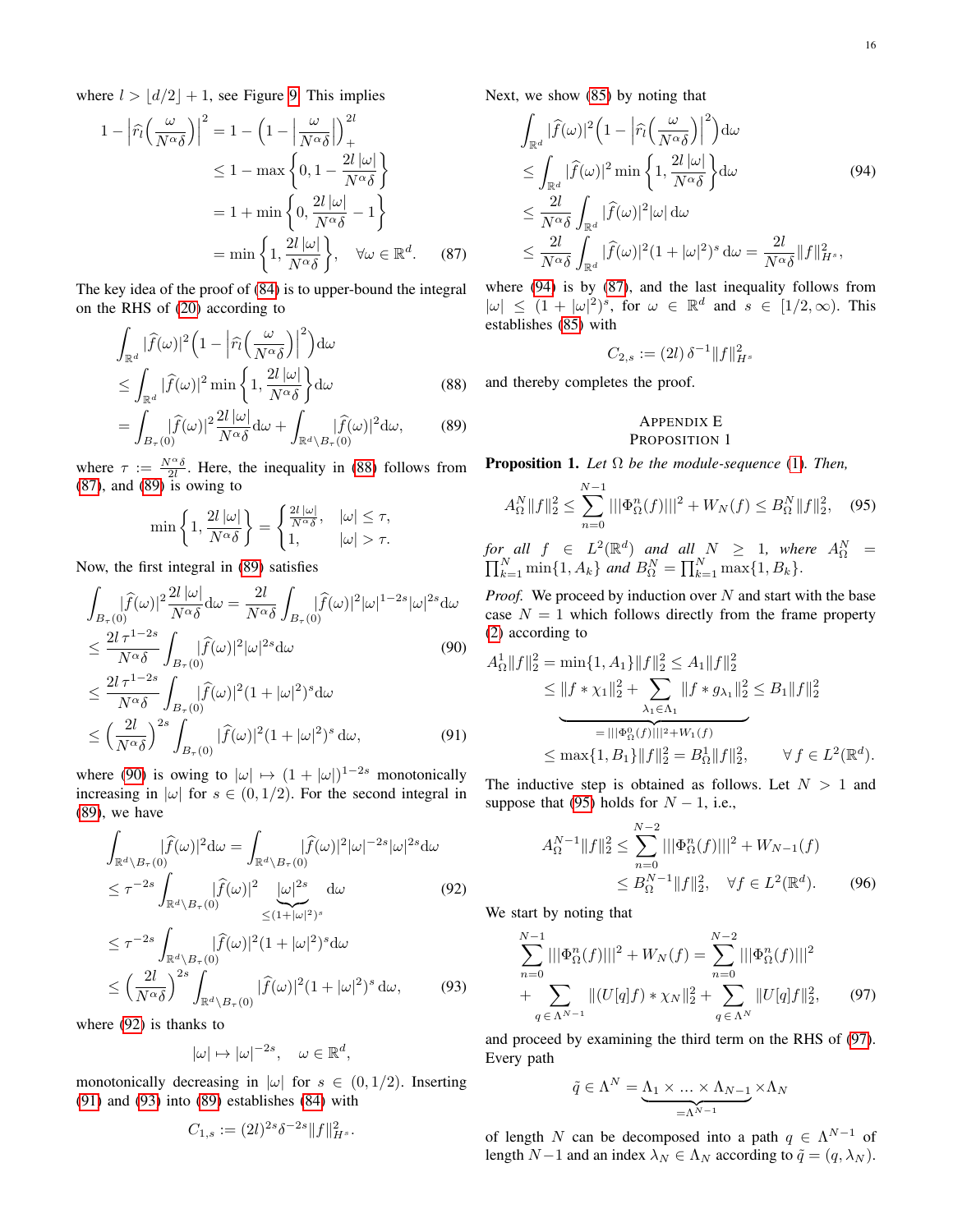Thanks to [\(4\)](#page-2-8) we have  $U[\tilde{q}] = U[(q, \lambda_N)] = U_N[\lambda_N]U[q]$ , pointwise on  $B_R(0)$ , i.e., which yields

$$
\sum_{q \in \Lambda^N} \|U[q]f\|_2^2 = \sum_{q \in \Lambda^{N-1}} \sum_{\lambda_N \in \Lambda_N} \|(U[q]f) * g_{\lambda_N}\|_2^2. \tag{98}
$$

Substituting the third term on the RHS of [\(97\)](#page-15-11) by [\(98\)](#page-16-3) and rearranging terms, we obtain

$$
\sum_{n=0}^{N-1} |||\Phi_{\Omega}^{n}(f)|||^{2} + W_{N}(f) = \sum_{n=0}^{N-2} |||\Phi_{\Omega}^{n}(f)|||^{2}
$$
  
+ 
$$
\sum_{q \in \Lambda^{N-1}} \left( ||(U[q]f) * \chi_{N}||_{2}^{2} + \sum_{\lambda_{N} \in \Lambda_{N}} ||(U[q]f) * g_{\lambda_{N}}||_{2}^{2} \right).
$$

Thanks to the frame property [\(2\)](#page-2-5) and  $U[q]_f \in L^2(\mathbb{R}^d)$ , which is by [\[9,](#page-22-4) Eq. 16], we have  $A_N ||U[q]f||_2^2 \le \rho_N(U[q]f) \le$  $B_N||U[q]f||_2^2$ , and thus

$$
\min\{1, A_N\} \Big( \sum_{n=0}^{N-2} |||\Phi_{\Omega}^n(f)|||^2 + W_{N-1}(f) \Big) \tag{99}
$$
  

$$
\leq \sum_{n=0}^{N-1} |||\Phi_{\Omega}^n(f)|||^2 + W_N(f)
$$
  

$$
\leq \max\{1, B_N\} \Big( \sum_{n=0}^{N-2} |||\Phi_{\Omega}^n(f)|||^2 + W_{N-1}(f) \Big), \tag{100}
$$

where we employed the identity 
$$
\sum_{q \in \Lambda^{N-1}} \|U[q]f\|_2^2 = W_{N-1}(f)
$$
. Involving the induction hypothesis (96) in (99)

 $W_{N-1}(f)$ . Invoking the induction hypothesis [\(96\)](#page-15-12) in [\(99\)](#page-16-4) and [\(100\)](#page-16-5) and noting that  $A_{\Omega}^{N} = \min\{1, A_{N}\}A_{\Omega}^{N-1}$  and  $B_{\Omega}^{N} = \max\{1, B_{N}\} B_{\Omega}^{N-1}$  completes the proof.

### <span id="page-16-1"></span>APPENDIX F PROPOSITION 2

<span id="page-16-0"></span>**Proposition 2.** Let  $\hat{r}_l : \mathbb{R}^d \to \mathbb{R}$ ,  $\hat{r}_l(\omega) := (1 - |\omega|)^l_+,$  with  $l > |d/2| + 1$  and let  $\omega$  be a  $(\sqrt{d/(d-1/2)})$ . Then, we  $l > \lfloor d/2 \rfloor + 1$ *, and let*  $\alpha := \log_2(\sqrt{d/(d-1/2)})$ *. Then, we have*

<span id="page-16-6"></span>
$$
\lim_{N \to \infty} \int_{\mathbb{R}^d} |\widehat{f}(\omega)|^2 \Big(1 - \Big| \widehat{r}_l \Big(\frac{\omega}{N^{\alpha} \delta}\Big)\Big|^2\Big) d\omega = 0, \qquad (101)
$$

*for all*  $f \in L^2(\mathbb{R}^d)$ *.* 

*Proof.* We start by setting

$$
d_{N,\alpha,\delta}(\omega) := \left(1 - \left|\widehat{r}_l\left(\frac{\omega}{N^{\alpha}\delta}\right)\right|^2\right), \quad \omega \in \mathbb{R}^d, N \in \mathbb{N}.
$$

Let  $f \in L^2(\mathbb{R}^d)$ . For every  $\varepsilon > 0$  there exists  $R > 0$  such that

$$
\int_{\mathbb{R}^d \setminus \overline{B_R(0)}} |\widehat{f}(\omega)|^2 d\omega \leq \varepsilon/2,
$$

where  $\overline{B_R(0)}$  denotes the closed ball of radius R centered at the origin. Next, we employ Dini's theorem [\[55,](#page-23-7) Theorem 7.3] to show that  $(d_{N,\alpha,\delta})_{N\in\mathbb{N}}$  converges to zero uniformly on  $B_R(0)$ . To this end, we note that (i)  $d_{N,\alpha,\delta}$  is continuous as a composition of continuous functions, (ii)  $z_0(\omega) = 0$ , for  $\omega \in \mathbb{R}^d$ , is clearly continuous, (iii)  $d_{N,\alpha,\delta}(\omega) \ge d_{N+1,\alpha,\delta}(\omega)$ , for  $\omega \in \mathbb{R}^d$  and  $N \in \mathbb{N}$ , and (iv)  $d_{N,\alpha,\delta}$  converges to  $z_0$ 

$$
\lim_{N \to \infty} d_{N,\alpha,\delta}(\omega) = z_0(\omega) = 0, \quad \forall \omega \in \mathbb{R}^d.
$$

<span id="page-16-3"></span>This allows us to conclude that there exists  $N_0 \in \mathbb{N}$  (that depends on  $\varepsilon$ ) such that  $d_{N,\alpha,\delta}(\omega) \leq \frac{\varepsilon}{2\|f\|_2^2}$ , for  $\omega \in \overline{B_R(0)}$ and  $N \geq N_0$ , and we therefore get

$$
\int_{\mathbb{R}^d} |\widehat{f}(\omega)|^2 d_{N,\alpha,\delta}(\omega) d\omega = \int_{\mathbb{R}^d \setminus \overline{B_R(0)}} |\widehat{f}(\omega)|^2 \underbrace{d_{N,\alpha,\delta}(\omega)}_{\leq 1} d\omega
$$

$$
+ \int_{\overline{B_R(0)}} |\widehat{f}(\omega)|^2 \underbrace{d_{N,\alpha,\delta}(\omega)}_{\leq \frac{\varepsilon}{2\|f\|_2^2}} d\omega
$$

$$
\leq \frac{\varepsilon}{2} + \frac{\varepsilon}{2\|f\|_2^2} \|\widehat{f}\|_2^2 = \varepsilon,
$$

<span id="page-16-4"></span>where in the last step we employed Parseval's formula. Since  $\varepsilon > 0$  was arbitrary, we have [\(101\)](#page-16-6), which completes the proof.  $\Box$ 

### <span id="page-16-2"></span>APPENDIX G PROOF OF THEOREM [2](#page-6-3)

<span id="page-16-5"></span>We start by establishing [\(27\)](#page-6-4) in statement i). The structure of the proof is similar to that of the proof of statement i) in Theorem [1,](#page-5-4) specifically we perform induction over  $N$ . Starting with the base case  $N = 1$ , we first note that supp $(\psi) \subseteq$  $[1/2, 2], \hat{g}_j(\omega) = \hat{\psi}(2^{-j}\omega), j \ge 1$ , and  $\hat{g}_j(\omega) = \hat{\psi}(-2^{-|j|}\omega),$ <br> $\hat{g}_j(\omega) = 1$ , all by assumption imply  $j \leq -1$ , all by assumption, imply

<span id="page-16-9"></span>
$$
supp(\hat{g}_j) = supp(\hat{\psi}(2^{-j} \cdot)) \subseteq [2^{j-1}, 2^{j+1}], \quad j \ge 1,
$$
 (102)

and

Z

<span id="page-16-10"></span>
$$
\text{supp}(\hat{g_j}) = \text{supp}(\hat{\psi}(-2^{-|j|}\cdot)) \subseteq [-2^{|j|+1}, -2^{|j|-1}], \quad (103)
$$

for  $j \leq -1$ . We then get

<span id="page-16-7"></span>
$$
W_1(f) = \sum_{j \in \mathbb{Z} \setminus \{0\}} ||f * g_j||_2^2
$$
  
\n
$$
= \int_{\mathbb{R}} \sum_{j \in \mathbb{Z} \setminus \{0\}} |\widehat{g}_j(\omega)|^2 |\widehat{f}(\omega)|^2 d\omega \qquad (104)
$$
  
\n
$$
= \int_{\mathbb{R}} \sum_{j \ge 1} |\widehat{\psi}(2^{-j}\omega)|^2 |\widehat{f}(\omega)|^2 d\omega
$$
  
\n
$$
+ \int_{\mathbb{R}} \sum_{j \le -1} |\widehat{\psi}(-2^{-|j|}\omega)|^2 |\widehat{f}(\omega)|^2 d\omega
$$
  
\n
$$
= \int_{1}^{\infty} \sum_{j \ge 1} |\widehat{\psi}(2^{-j}\omega)|^2 |\widehat{f}(\omega)|^2 d\omega
$$
  
\n
$$
+ \int_{-\infty}^{-1} \sum_{j \le -1} |\widehat{\psi}(-2^{-|j|}\omega)|^2 |\widehat{f}(\omega)|^2 d\omega \qquad (105)
$$
  
\n
$$
< \int_{-\infty}^{1} |\widehat{f}(\omega)|^2 d\omega \qquad (106)
$$

<span id="page-16-11"></span><span id="page-16-8"></span>
$$
\leq \int_{\mathbb{R}\setminus[-1,1]} |\widehat{f}(\omega)|^2 d\omega \tag{106}
$$

<span id="page-16-12"></span>
$$
\leq \int_{\mathbb{R}} \left|\widehat{f}(\omega)\right|^2 (1 - |\widehat{r}_l(\omega)|^2) \, \mathrm{d}\omega,\tag{107}
$$

where [\(104\)](#page-16-7) is by Parseval's formula, and [\(105\)](#page-16-8) is thanks to [\(102\)](#page-16-9) and [\(103\)](#page-16-10). The inequality in [\(106\)](#page-16-11) is owing to [\(26\)](#page-6-6), and [\(107\)](#page-16-12) is due to supp $(\hat{r}_l) \subseteq [-1, 1]$  and  $0 \leq \hat{r}_l(\omega) \leq 1$ , for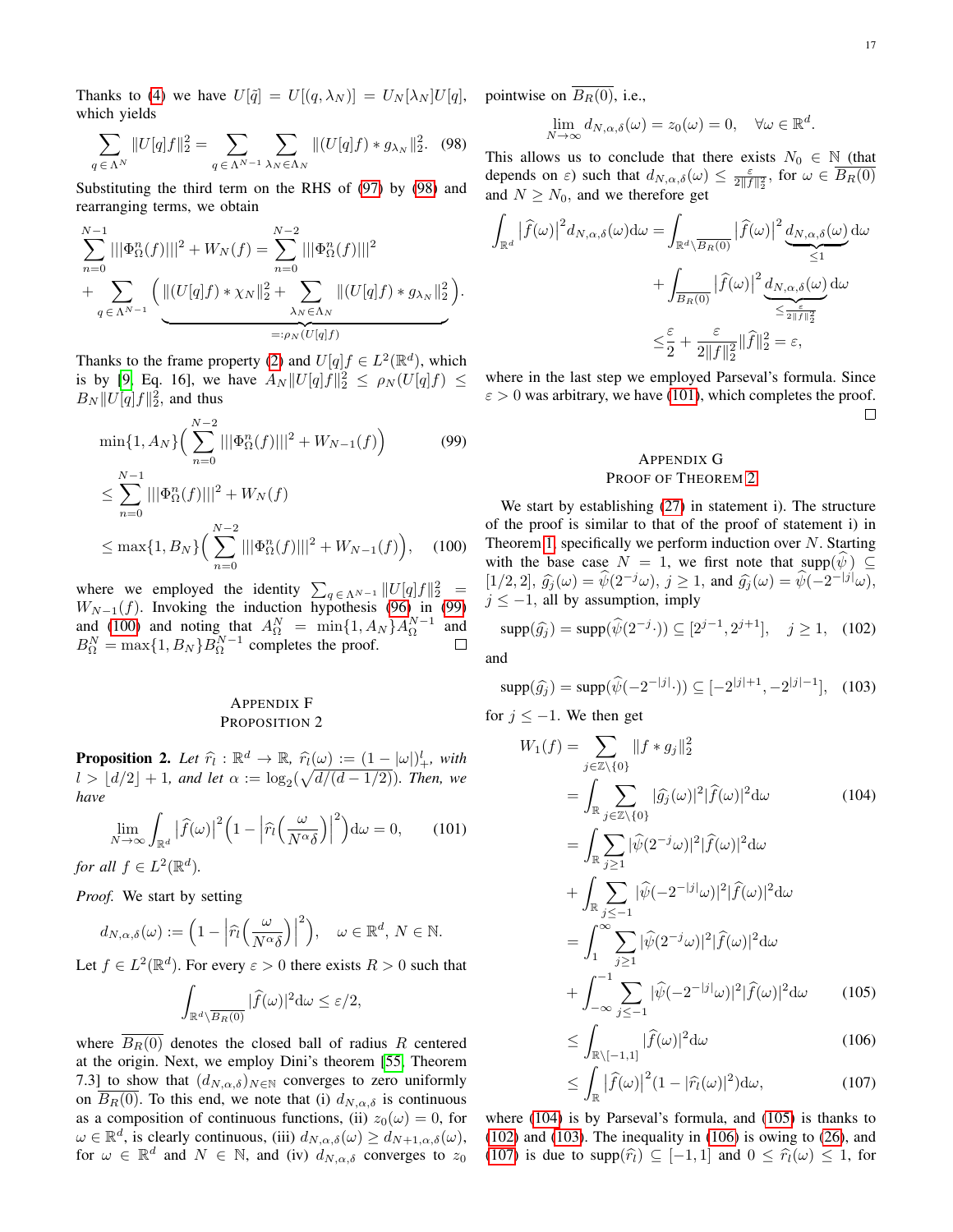$\omega \in \mathbb{R}$ . The inductive step is obtained as follows. Let  $N > 1$ and suppose that [\(27\)](#page-6-4) holds for  $N - 1$ , i.e.,

<span id="page-17-1"></span>
$$
W_{N-1}(f) \leq \int_{\mathbb{R}} \left| \widehat{f}(\omega) \right|^2 \left( 1 - \left| \widehat{r}_l \left( \frac{\omega}{(5/3)^{N-2}} \right) \right|^2 \right) d\omega, \tag{108}
$$

for  $f \in L^2(\mathbb{R})$ . We start by noting that every path  $\tilde{q} \in$  $(\mathbb{Z}\backslash\{0\})^N$  of length N can be decomposed into a path  $q \in (\mathbb{Z}\backslash \{0\})^{N-1}$  of length  $N-1$  and an index  $j \in \mathbb{Z}\backslash \{0\}$ according to  $\tilde{q} = (j, q)$ . Thanks to [\(4\)](#page-2-8) we have  $U[\tilde{q}] =$  $U[(j, q)] = U[q]U_1[j]$ , which yields

$$
W_N(f) = \sum_{j \in \mathbb{Z} \setminus \{0\}} \sum_{q \in (\mathbb{Z} \setminus \{0\})^{N-1}} ||U[q](U_1[j]f)||_2^2
$$
  
= 
$$
\sum_{j \in \mathbb{Z} \setminus \{0\}} W_{N-1}(U_1[j]f).
$$
 (109)

We proceed by examining the term  $W_{N-1}(U_1[j]f)$  inside the sum on the RHS of [\(109\)](#page-17-0). Invoking the induction hypothesis [\(108\)](#page-17-1) and employing Parseval's formula, we get

$$
W_{N-1}(U_1[j]f)
$$
  
\n
$$
\leq \int_{\mathbb{R}} |\widehat{U_1[j]}f(\omega)|^2 \left(1 - \left|\widehat{r_l}\left(\frac{\omega}{(5/3)^{N-2}}\right)\right|^2\right) d\omega
$$
  
\n
$$
= (||U_1[j]f||_2^2 - ||(U_1[j]f) * r_{l,N-2}||_2^2)
$$
  
\n
$$
= (||f * g_j||_2^2 - ||f * g_j| * r_{l,N-2}||_2^2),
$$
\n(110)

where  $r_{l,N-2}$  is the inverse Fourier transform of  $\hat{r}_l\left(\frac{\omega}{(5/3)^{N-2}}\right)$ . Next, we note that  $\hat{r}$  $(\frac{\omega}{(5/3)^{N-2}})$  is a positive definite radial basis function [\[50,](#page-23-2) Theorem 6.20] and hence by [\[50,](#page-23-2) Theorem 6.18]  $r_{l,N-2}(x) \geq 0$ , for  $x \in \mathbb{R}$ . Furthermore, it follows from Lemma [3](#page-12-0) in Appendix [C](#page-11-0) that

$$
\| |f * g_j| * r_{l,N-2} \|_2^2 \ge \| f * g_j * (M_{\nu_j} r_{l,N-2}) \|_2^2, \quad (111)
$$

for  $\{\nu_j\}_{j\in\mathbb{Z}\setminus\{0\}} \subseteq \mathbb{R}$ . Choosing the modulation factors  $\{\nu_j\}_{j\in\mathbb{Z}\setminus\{0\}} \subseteq \mathbb{R}$  appropriately (see [\(115\)](#page-17-2) below) will be key in establishing the inductive step. Using [\(110\)](#page-17-3) and [\(111\)](#page-17-4) to upper-bound the term  $W_{N-1}(U_1[j]f)$  inside the sum on the RHS of [\(109\)](#page-17-0) yields

$$
W_N(f) \le \sum_{j \in \mathbb{Z} \setminus \{0\}} \left( \|f * g_j\|_2^2 - \|f * g_j * (M_{\nu_j} r_{l,N-2})\|_2^2 \right)
$$
  
= 
$$
\int_{\mathbb{R}} |\widehat{f}(\omega)|^2 h_{l,N-2}(\omega) d\omega,
$$
 (112)

where

$$
h_{l,N-2}(\omega)
$$
  
 := 
$$
\sum_{j \in \mathbb{Z} \setminus \{0\}} |\widehat{g}_j(\omega)|^2 \Big(1 - \Big| \widehat{r}_l \Big(\frac{\omega - \nu_j}{(5/3)^{N-2}}\Big) \Big|^2 \Big).
$$
 (113)

In [\(112\)](#page-17-5) we employed Parseval's formula together with  $\widehat{M_{\omega}f} = T_{\omega}\widehat{f}$ , for  $f \in L^2(\mathbb{R})$  and  $\omega \in \mathbb{R}$ . The key step is now to establish—by judiciously choosing  $\{\nu_j\}_{j\in\mathbb{Z}\setminus\{0\}} \subseteq \mathbb{R}$ —the upper bound

<span id="page-17-6"></span>
$$
h_{l,N-2}(\omega) \le \left(1 - \left|\widehat{r}_l\left(\frac{\omega}{(5/3)^{N-1}}\right)\right|^2\right), \qquad \forall \omega \in \mathbb{R}, \tag{114}
$$

which then yields [\(27\)](#page-6-4) and thereby completes the proof. To this end, we set  $\eta := \frac{4}{5}$ ,

<span id="page-17-2"></span>
$$
\nu_j := 2^j \eta, \quad j \ge 1, \qquad \nu_j := -2^{|j|} \eta, \quad j \le -1, \quad (115)
$$

and note that it suffices to prove [\(114\)](#page-17-6) for  $\omega \ge 0$ , as

$$
h_{l,N-2}(-\omega) = \sum_{j \in \mathbb{Z} \setminus \{0\}} |\widehat{g}_j(-\omega)|^2 \left(1 - \left| \widehat{r}_l \left( \frac{-\omega - \nu_j}{(5/3)^{N-2}} \right) \right|^2 \right)
$$
  
= 
$$
\sum_{j \le -1} |\widehat{g}_j(-\omega)|^2 \left(1 - \left| \widehat{r}_l \left( \frac{\omega + \nu_j}{(5/3)^{N-2}} \right) \right|^2 \right)
$$
(116)  
= 
$$
\sum_{j \ge 1} |\widehat{g_{-j}}(-\omega)|^2 \left(1 - \left| \widehat{r}_l \left( \frac{\omega + \nu_{-j}}{(5/3)^{N-2}} \right) \right|^2 \right)
$$

<span id="page-17-9"></span><span id="page-17-7"></span><span id="page-17-0"></span>
$$
-\sum_{j\geq 1} |g_{-j}(w)|^{2} \left(1 - \left| \hat{r}_{l}\left(\frac{w - \nu_{j}}{(5/3)^{N-2}}\right) \right|^{2}\right)
$$
  
= 
$$
\sum_{j\geq 1} |\hat{g}_{j}(w)|^{2} \left(1 - \left| \hat{r}_{l}\left(\frac{w - \nu_{j}}{(5/3)^{N-2}}\right) \right|^{2}\right)
$$
 (117)

$$
= h_{l,N-2}(\omega), \quad \forall \omega \ge 0.
$$
\n(118)

Here, [\(116\)](#page-17-7) is thanks to  $\hat{g}_j(-\omega) = 0$ , for  $j \ge 1$  and  $\omega \ge 0$ , which is by [\(102\)](#page-16-9), and [\(118\)](#page-17-8) is owing to  $\hat{g}_j(\omega) = 0$ , for  $j \le -1$  and  $\omega \ge 0$ , which is by [\(103\)](#page-16-10). Moreover, in [\(116\)](#page-17-7) we used  $\hat{r}_l(-\omega) = \hat{r}_l(\omega)$ , for  $\omega \in \mathbb{R}$ , and [\(117\)](#page-17-9) is thanks to

$$
\widehat{g_{-j}}(-\omega) = \widehat{\psi}(2^{-|-j|\omega}) = \widehat{\psi}(2^{-j}\omega) = \widehat{g_j}(\omega),
$$

<span id="page-17-3"></span>for  $\omega \in \mathbb{R}$  and  $j \ge 1$ , as well as

<span id="page-17-10"></span><span id="page-17-8"></span>
$$
\nu_{-j} = -2^j \eta = -\nu_j, \quad j \ge 1.
$$

Now, let  $\omega \in [0, 1]$ , and note that

<span id="page-17-4"></span>
$$
h_{l,N-2}(\omega) = \sum_{j \in \mathbb{Z} \setminus \{0\}} |\widehat{g}_j(\omega)|^2 \left(1 - \left|\widehat{r}_l\left(\frac{\omega - \nu_j}{(5/3)^{N-2}}\right)\right|^2\right) = 0
$$
  

$$
\leq 1 - \left|\widehat{r}_l\left(\frac{\omega}{(5/3)^{N-1}}\right)\right|^2, \quad \forall N \ge 2, \quad (119)
$$

where the second equality in [\(119\)](#page-17-10) is simply a consequence of  $\hat{g}_i(\omega) = 0$ , for  $j \in \mathbb{Z}\backslash\{0\}$  and  $\omega \in [0,1]$ , which, in turn, is by [\(102\)](#page-16-9) and [\(103\)](#page-16-10). The inequality in [\(119\)](#page-17-10) is thanks to  $0 \leq \hat{r}_l(\omega) \leq 1$ , for  $\omega \in \mathbb{R}$ . Next, let  $\omega \in [1, 2]$ . Then, we have

$$
h_{l,N-2}(\omega) = |\widehat{g_1}(\omega)|^2 \left(1 - \left|\widehat{r_l}\left(\frac{\omega - 2\eta}{(5/3)^{N-2}}\right)\right|^2\right) \tag{120}
$$

<span id="page-17-11"></span><span id="page-17-5"></span>
$$
\leq |\widehat{g_1}(\omega)|^2 \left(1 - \left|\widehat{r_l}\left(\frac{\omega - 2\eta}{(5/3)^{N-2}}\right)\right|^2\right) + \underbrace{\left(1 - |\widehat{g_1}(\omega)|^2\right)}_{\geq 0} \underbrace{\left(1 - \left|\widehat{r_l}\left(\frac{\omega - \eta}{(5/3)^{N-2}}\right)\right|^2\right)}_{\geq 0}
$$
\n(121)

<span id="page-17-14"></span>
$$
=1-\left|\widehat{r}_{l}\left(\frac{\omega-\eta}{(5/3)^{N-2}}\right)\right|^{2}+|\widehat{g}_{1}(\omega)|^{2}\left(\left|\widehat{r}_{l}\left(\frac{\omega-\eta}{(5/3)^{N-2}}\right)\right|^{2}-\left|\widehat{r}_{l}\left(\frac{\omega-2\eta}{(5/3)^{N-2}}\right)\right|^{2}\right),
$$
\n(122)

where [\(120\)](#page-17-11) is thanks to  $\hat{g}_j(\omega) = 0$ , for  $j \in \mathbb{Z}\backslash \{0, 1\}$  and  $\omega \in [1, 2]$ , which, in turn, is by [\(102\)](#page-16-9) and [\(103\)](#page-16-10). Moreover, [\(121\)](#page-17-12) is owing to

<span id="page-17-13"></span><span id="page-17-12"></span>
$$
|\widehat{g_1}(\omega)|^2 \in [0,1],
$$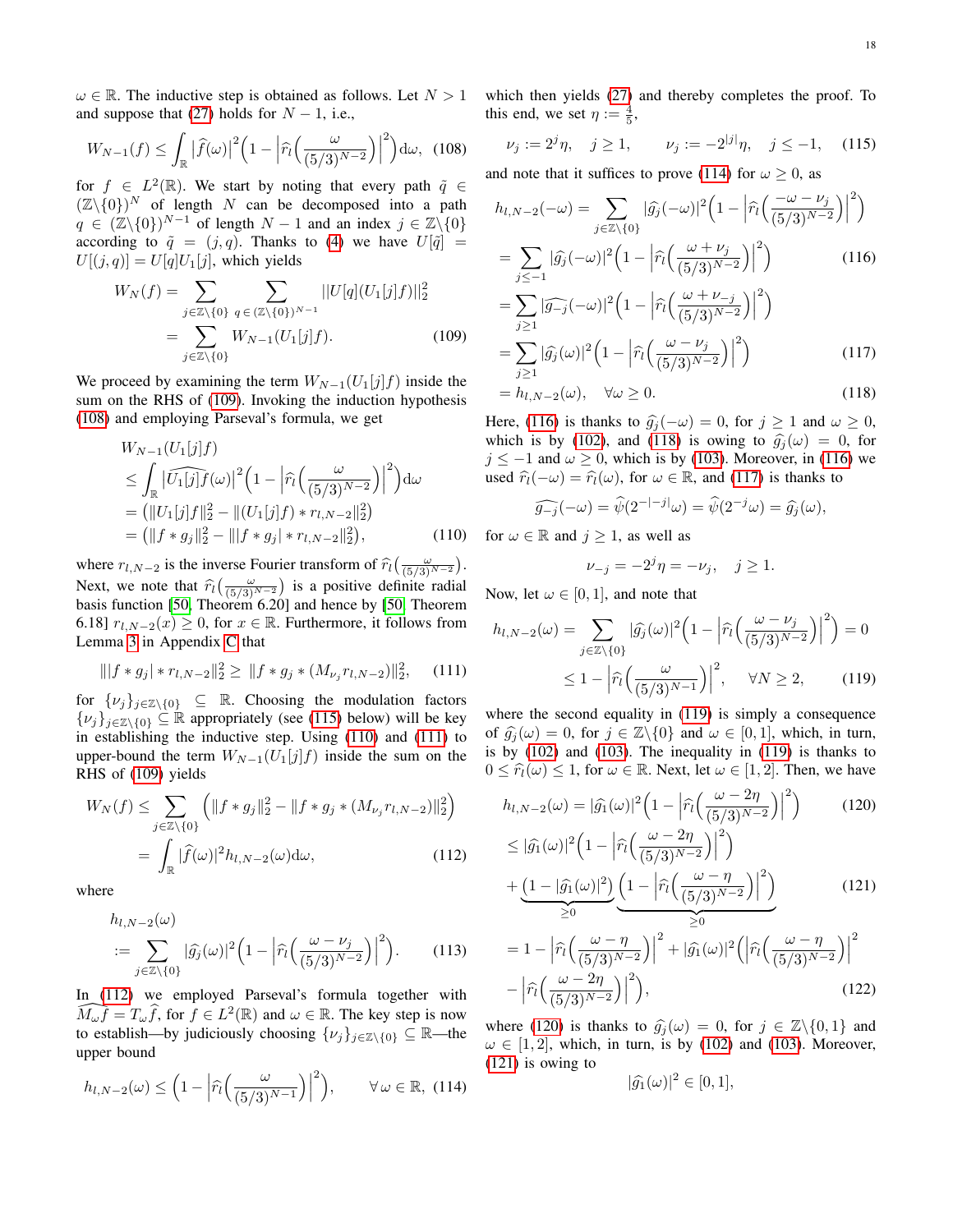<span id="page-18-2"></span>

Fig. 10: The functions  $h_1(\omega) := |\omega - 2^j \eta|$  (solid line),  $h_2(\omega) := |\omega - 2^{j-1} \eta|$ (dashed line), and  $h_3(\omega) := \frac{3}{5}\omega$  (dotted line) satisfy  $h_2 \leq h_1 \leq h_3$  on  $I_L = [2^{j-1}, \frac{3}{5}2^j]$  and  $h_1 \leq h_2 \leq h_3$  on  $I_R = [\frac{3}{5}2^j, 2^j]$ .

which, in turn, is by [\(26\)](#page-6-6) and  $0 \leq \hat{r}_l(\omega) \leq 1$ , for  $\omega \in \mathbb{R}$ . Next, fix  $j \ge 2$  and let  $\omega \in [2^{j-1}, 2^j]$ . Then, we have

$$
h_{l,N-2}(\omega) = |\widehat{g_j}(\omega)|^2 \left(1 - \left|\widehat{r_l}\left(\frac{\omega - 2^j \eta}{(5/3)^{N-2}}\right)\right|^2\right) + \frac{|\widehat{g_{j-1}}(\omega)|^2}{\left|(-\frac{\widehat{g_{j-1}}(\omega)}{(5/3)^{N-2}}\right|^2\right)} \left(1 - \left|\widehat{r_l}\left(\frac{\omega - 2^{j-1} \eta}{(5/3)^{N-2}}\right)\right|^2\right) < 1 - \left|\widehat{r_l}\left(\frac{\omega - 2^{j-1} \eta}{(5/3)^{N-2}}\right)\right|^2 + |\widehat{g_j}(\omega)|^2 \left(\left|\widehat{r_l}\left(\frac{\omega - 2^{j-1} \eta}{(5/3)^{N-2}}\right)\right|^2 - \left|\widehat{r_l}\left(\frac{\omega - 2^j \eta}{(5/3)^{N-2}}\right)\right|^2\right),
$$
(124)

where [\(123\)](#page-18-0) is thanks to i)  $\widehat{g_j}(\omega) = 0$ , for  $j' \in \mathbb{Z} \setminus \{0, j, j-1\}$ <br>and  $(0.02)$  and  $(103)$  and  $(103)$  and  $(103)$  and and  $\omega \in [2^{j-1}, 2^j]$ , which, in turn, is by [\(102\)](#page-16-9) and [\(103\)](#page-16-10), and ii)

<span id="page-18-3"></span>
$$
|\widehat{\phi}(\omega)|^2 + |\widehat{g_{j-1}}(\omega)|^2 + |\widehat{g_j}(\omega)|^2 = 1,
$$
 (125)

for  $\omega \in [2^{j-1}, 2^j]$ , which is a consequence of the Littlewood-Paley condition [\(26\)](#page-6-6) and of [\(102\)](#page-16-9) and [\(103\)](#page-16-10). It follows from [\(122\)](#page-17-13) and [\(124\)](#page-18-1) that for every  $j \ge 1$ , we have

$$
h_{l,N-2}(\omega) \le 1 - \left| \widehat{r}_l \left( \frac{\omega - 2^{j-1} \eta}{(5/3)^{N-2}} \right) \right|^2
$$
  
+ 
$$
|\widehat{g}_j(\omega)|^2 \underbrace{\left( \left| \widehat{r}_l \left( \frac{\omega - 2^{j-1} \eta}{(5/3)^{N-2}} \right) \right|^2 - \left| \widehat{r}_l \left( \frac{\omega - 2^j \eta}{(5/3)^{N-2}} \right) \right|^2 \right)}_{=:s(\omega)},
$$

for  $\omega \in [2^{j-1}, 2^j]$ . Next, we divide the interval  $[2^{j-1}, 2^j]$  into two intervals, namely  $I_L := [2^{j-1}, \frac{3}{5} 2^j]$  and  $I_R := [\frac{3}{5} 2^j, 2^j]$ , and note that  $s(\omega) \geq 0$ , for  $\omega \in I_L$ , and  $s(\omega) \leq 0$ , for  $\omega \in I_R$ , as  $\hat{\tau}_l$  is monotonically decreasing in  $|\omega|$  and  $|\omega - 2^j \eta| \ge |\omega - 2^{j-1} \eta|$  for  $\omega \in I_{\infty}$  $2^{j-1}\eta$ , for  $\omega \in I_L$ , and  $|\omega - 2^j \eta| \leq |\omega - 2^{j-1}\eta|$ , for  $\omega \in I_R$ , respectively (see Figure [10\)](#page-18-2). For  $\omega \in I_L$ , we therefore have

$$
h_{l,N-2}(\omega) \le 1 - \left| \widehat{r}_l \left( \frac{\omega - 2^{j-1} \eta}{(5/3)^{N-2}} \right) \right|^2 + \underbrace{|\widehat{g}_j(\omega)|^2}_{\in [0,1]} \underbrace{s(\omega)}_{\ge 0}
$$
  

$$
\le 1 - \left| \widehat{r}_l \left( \frac{\omega - 2^{j-1} \eta}{(5/3)^{N-2}} \right) \right|^2 + s(\omega)
$$
  

$$
= 1 - \left| \widehat{r}_l \left( \frac{\omega - 2^j \eta}{(5/3)^{N-2}} \right) \right|^2 \le 1 - \left| \widehat{r}_l \left( \frac{\omega}{(5/3)^{N-1}} \right) \right|^2
$$

where  $|\hat{g}_j(\omega)|^2 \in [0,1]$  follows from [\(125\)](#page-18-3), and the last<br>inequality is a consequence of  $|\omega - 2j\omega| < 3\omega$  for  $\omega \in I_{\tau}$ . inequality is a consequence of  $|\omega - 2^{j}\eta| \leq \frac{3\omega}{5}$ , for  $\omega \in I_L$ , see Figure [10.](#page-18-2) For  $\omega \in I_R$ , we have

$$
h_{l,N-2}(\omega) \le 1 - \left| \widehat{r}_l \left( \frac{\omega - 2^{j-1} \eta}{(5/3)^{N-2}} \right) \right|^2 + \underbrace{\left| \widehat{g}_j(\omega) \right|^2}_{\in [0,1]} \underbrace{s(\omega)}_{\le 0}
$$
  

$$
\le 1 - \left| \widehat{r}_l \left( \frac{\omega - 2^{j-1} \eta}{(5/3)^{N-2}} \right) \right|^2 \le 1 - \left| \widehat{r}_l \left( \frac{\omega}{(5/3)^{N-1}} \right) \right|^2,
$$

where the last inequality now follows from  $|\omega - 2^{j-1}\eta| \le \frac{3\omega}{5}$ , for  $\omega \in I_R$ , see Figure [10.](#page-18-2) This completes the proof of [\(27\)](#page-6-4).

Next, we establish [\(28\)](#page-6-1). The proof is very similar to that of statement ii) in Theorem [2](#page-6-3) in Section [D.](#page-14-0) We start by noting that [\(28\)](#page-6-1) amounts to the existence of constants  $C_{1,s}$ ,  $C_{2,s} > 0$ (that are independent of  $N$ ) such that

<span id="page-18-4"></span>
$$
W_N(f) \le C_{1,s}(5/3)^{-2sN}, \quad \forall s \in (0,1/2), \ \forall N \ge 1, \ (126)
$$

and

,

<span id="page-18-11"></span>
$$
W_N(f) \le C_{2,s}(5/3)^{-N}, \quad \forall s \in [1/2, \infty), \ \forall N \ge 1. \tag{127}
$$

<span id="page-18-0"></span>The key idea of the proof of [\(126\)](#page-18-4) is to upper-bound the integral on the RHS of [\(27\)](#page-6-4) according to

$$
\int_{\mathbb{R}} |\widehat{f}(\omega)|^2 \left(1 - \left|\widehat{r}_l\left(\frac{\omega}{(5/3)^{N-1}}\right)\right|^2\right) d\omega
$$
\n
$$
\leq \int_{\mathbb{R}} |\widehat{f}(\omega)|^2 \min\left\{1, \frac{2l|\omega|}{(5/3)^{N-1}}\right\} d\omega
$$
\n(128)

<span id="page-18-5"></span><span id="page-18-1"></span>
$$
= \int_{B_{\tau}(0)} |\widehat{f}(\omega)|^2 \frac{2l |\omega|}{(5/3)^{N-1}} d\omega + \int_{\mathbb{R}\setminus B_{\tau}(0)} |\widehat{f}(\omega)|^2 d\omega, \quad (129)
$$

where  $\tau := \frac{(5/3)^{N-1}}{2l}$  $\frac{3}{2l}$ . Here, the inequality in [\(128\)](#page-18-5) follows from [\(87\)](#page-15-3), and [\(129\)](#page-18-6) is owing to

<span id="page-18-6"></span>
$$
\min\left\{1, \frac{2l|\omega|}{(5/3)^{N-1}}\right\} = \begin{cases} \frac{2l|\omega|}{(5/3)^{N-1}}, & |\omega| \le \tau, \\ 1, & |\omega| > \tau. \end{cases}
$$

Now, the first integral in [\(129\)](#page-18-6) satisfies

$$
\int_{B_{\tau}(0)} |\widehat{f}(\omega)|^2 \frac{2l |\omega|}{(5/3)^{N-1}} d\omega \n= \frac{2l}{(5/3)^{N-1}} \int_{B_{\tau}(0)} |\widehat{f}(\omega)|^2 |\omega|^{1-2s} |\omega|^{2s} d\omega \n\le \frac{2l \tau^{1-2s}}{(5/3)^{N-1}} \int_{B_{\tau}(0)} |\widehat{f}(\omega)|^2 \frac{|\omega|^{2s}}{\le (1+|\omega|^2)^s} d\omega
$$
\n(130)

<span id="page-18-9"></span><span id="page-18-7"></span>
$$
\leq \left(\frac{2l}{(5/3)^{N-1}}\right)^{2s} \int_{B_{\tau}(0)} |\widehat{f}(\omega)|^2 (1+|\omega|^2)^s d\omega, \quad (131)
$$

where [\(130\)](#page-18-7) is owing to  $|\omega| \mapsto (1 + |\omega|)^{1-2s}$  monotonically increasing in  $|\omega|$  for  $s \in (0, 1/2)$ . For the second integral in [\(129\)](#page-18-6), we have

<span id="page-18-8"></span>
$$
\int_{\mathbb{R}\setminus B_{\tau}(0)} |\widehat{f}(\omega)|^2 d\omega = \int_{\mathbb{R}\setminus B_{\tau}(0)} |\widehat{f}(\omega)|^2 |\omega|^{-2s} |\omega|^{2s} d\omega
$$
\n
$$
\leq \tau^{-2s} \int_{\mathbb{R}\setminus B_{\tau}(0)} |\widehat{f}(\omega)|^2 \underbrace{|\omega|^{2s}}_{\leq (1+|\omega|^2)^s} d\omega \tag{132}
$$

<span id="page-18-10"></span>
$$
\leq \left(\frac{2l}{(5/3)^{N-1}}\right)^{2s} \int_{\mathbb{R}\setminus B_{\tau}(0)} |\widehat{f}(\omega)|^2 (1+|\omega|^2)^s d\omega, \quad (133)
$$

where [\(132\)](#page-18-8) is thanks to  $|\omega| \mapsto |\omega|^{-2s}$  monotonically decreas-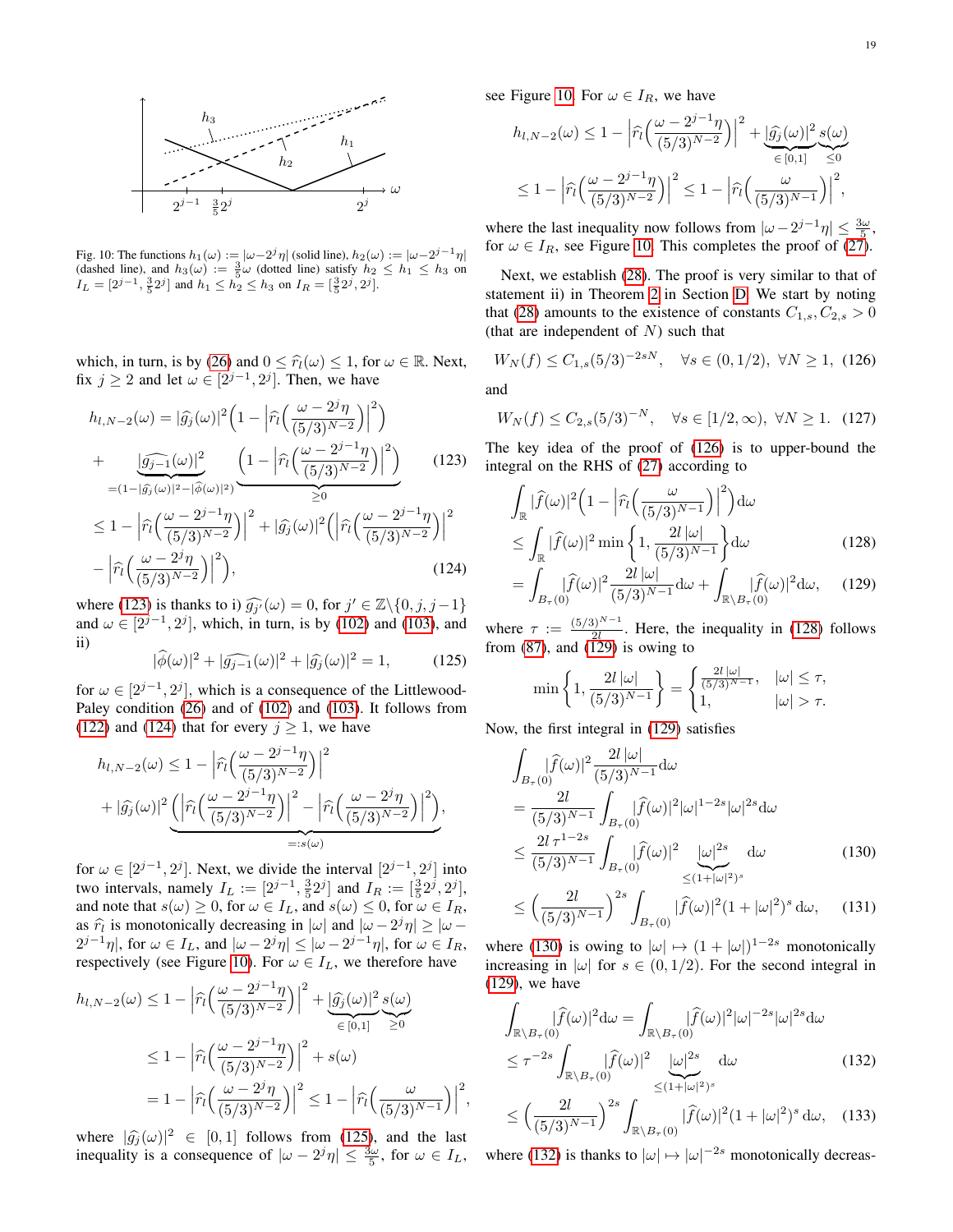ing in  $|\omega|$  for  $s \in (0, 1/2)$ . Inserting [\(131\)](#page-18-9) and [\(133\)](#page-18-10) into [\(129\)](#page-18-6) to establishes [\(126\)](#page-18-4) with

$$
C_{1,s} := (2l)^{2s} (5/3)^{2s} \|f\|_{H^s}^2.
$$

Next, we show [\(127\)](#page-18-11) by noting that

$$
\int_{\mathbb{R}} |\widehat{f}(\omega)|^2 \left(1 - \left|\widehat{r}_l\left(\frac{\omega}{(5/3)^{N-1}}\right)\right|^2\right) d\omega
$$
\n
$$
\leq \int_{\mathbb{R}} |\widehat{f}(\omega)|^2 \min\left\{1, \frac{2l|\omega|}{(5/3)^{N-1}}\right\} d\omega \tag{134}
$$
\n
$$
\leq \frac{2l}{(5/3)^{N-1}} \int_{\mathbb{R}} |\widehat{f}(\omega)|^2 |\omega| d\omega
$$
\n
$$
\leq \frac{2l}{(5/3)^{N-1}} \int_{\mathbb{R}} |\widehat{f}(\omega)|^2 (1 + |\omega|^2)^s d\omega = \frac{2l}{(5/3)^{N-1}} ||f||_{H^s}^2,
$$

where [\(134\)](#page-19-0) is by [\(87\)](#page-15-3), and the last inequality follows from

$$
|\omega|\leq (1+|\omega|^2)^s,\quad \forall\,\omega\in\mathbb{R},\;\forall\,s\in[1/2,\infty).
$$

This establishes [\(127\)](#page-18-11) with

$$
C_{2,s} := 2l\,(5/3)\|f\|_{H^s}^2
$$

and thereby completes the proof of statement i).

We proceed to the proof of statement ii), again, effected by induction over  $N$ . Specifically, we first establish [\(30\)](#page-6-5) by employing the same arguments as those leading to [\(112\)](#page-17-5) with  $(5/3)^{N-2}$  replaced by  $(3/2)^{N-2}R$ . With this replacement  $h_{l,N-2}$  in [\(113\)](#page-17-14) becomes

$$
h_{l,N-2}(\omega)
$$
  

$$
:= \sum_{k \in \mathbb{Z} \setminus \{0\}} |\widehat{g_k}(\omega)|^2 \Big(1 - \Big|\widehat{r_l}\Big(\frac{\omega - \nu_k}{(3/2)^{N-2}R}\Big)\Big|^2\Big), \qquad (135)
$$

where, again, judicious choice of the modulation factors  $\{\nu_k\}_{k\in\mathbb{Z}\backslash\{0\}} \subseteq \mathbb{R}$  (see [\(139\)](#page-19-1) below) will be key in establishing the inductive step. Here, we note that the functions  $\widehat{g_k}$  in [\(135\)](#page-19-2) satisfy  $\widehat{g_k}(\omega) = \widehat{g}(\omega - R(k+1)),$  for  $k \geq 1$ ,  $\widehat{g}_k(\omega) = \widehat{g}(\omega + R(|k| + 1))$ , for  $k \leq -1$ , both by assumption, as well as

$$
supp(\widehat{g_k}) = supp(\widehat{g}(\cdot - R(k+1)))
$$
  
\n
$$
\subseteq [Rk, R(k+2)], \quad k \ge 1,
$$
\n(136)

and

$$
supp(\widehat{g_k}) = supp(\widehat{g}(\cdot + R(|k|+1)))
$$
  
\n
$$
\subseteq [-R(|k|+2), -R|k|], \quad k \le -1,
$$
\n(137)

where [\(136\)](#page-19-3) and [\(137\)](#page-19-4) follow from

$$
\mathrm{supp}(\widehat{g}) \subseteq [-R, R],
$$

which again is by assumption. It remains to establish the equivalent of [\(114\)](#page-17-6), namely

<span id="page-19-5"></span>
$$
h_{l,N-2}(\omega) \le 1 - \left| \widehat{r}_l\left(\frac{\omega}{(3/2)^{N-1}R}\right) \right|^2, \quad \forall \omega \in \mathbb{R}.\tag{138}
$$

To this end, we set  $\eta := \frac{2}{3}R$ ,

<span id="page-19-1"></span>
$$
\nu_k := Rk + \eta, \quad \forall k \ge 1, \quad \nu_k := -\nu_{|k|}, \quad \forall k \le -1, \tag{139}
$$

and note that it suffices to establish [\(138\)](#page-19-5) for  $\omega \geq 0$ , thanks

$$
h_{l,N-2}(-\omega) = \sum_{k \in \mathbb{Z} \setminus \{0\}} |\widehat{g_k}(-\omega)|^2 \left(1 - \left| \widehat{r_l} \left( \frac{-\omega - \nu_k}{(3/2)^{N-2} R} \right) \right|^2 \right)
$$
  
= 
$$
\sum_{k \le -1} |\widehat{g_k}(-\omega)|^2 \left(1 - \left| \widehat{r_l} \left( \frac{\omega + \nu_k}{(3/2)^{N-2} R} \right) \right|^2 \right)
$$
(140)

<span id="page-19-6"></span><span id="page-19-0"></span>
$$
= \sum_{k\geq 1} |\widehat{g_{-k}}(-\omega)|^2 \left(1 - \left|\widehat{r}_l\left(\frac{\omega + \nu_{-k}}{(3/2)^{N-2}R}\right)\right|^2\right)
$$

$$
= \sum_{k\geq 1} |\widehat{g_k}(\omega)|^2 \left(1 - \left|\widehat{r}_l\left(\frac{\omega - \nu_k}{(3/2)^{N-2}R}\right)\right|^2\right) \tag{141}
$$

<span id="page-19-8"></span><span id="page-19-7"></span>
$$
= h_{l,N-2}(\omega), \quad \forall \omega \ge 0.
$$
\n(142)

Here, [\(140\)](#page-19-6) follows from  $\hat{g}_k(-\omega) = 0$ , for  $k \ge 1$  and  $\omega \ge 0$ , which, in turn, is by [\(136\)](#page-19-3), and [\(142\)](#page-19-7) is owing to  $\hat{g}_k(\omega) = 0$ , for  $k \le -1$  and  $\omega \ge 0$ , which is by [\(137\)](#page-19-4). Moreover, in [\(140\)](#page-19-6) we used  $\hat{r}_l(-\omega) = \hat{r}_l(\omega)$ , for  $\omega \in \mathbb{R}$ , and [\(141\)](#page-19-8) is thanks to  $\nu_{-k} = -\nu_k$ , for  $k \geq 1$ , and

$$
\widehat{g_{-k}}(-\omega) = \widehat{g}(-\omega + R(|-k|+1)) = \widehat{g}(-(\omega - R(k+1)))
$$
  
= 
$$
\widehat{g}(\omega - R(k+1)) = \widehat{g_k}(\omega), \quad \forall \omega \in \mathbb{R}, \ \forall k \ge 1,
$$

where we used  $\hat{g}(-\omega) = \hat{g}(\omega)$ , for  $\omega \in \mathbb{R}$ , which is by assumption. Now, let  $\omega \in [0, R]$ , and note that

<span id="page-19-10"></span><span id="page-19-9"></span>
$$
h_{l,N-2}(\omega) = 0 \le 1 - \left| \widehat{r}_l\left(\frac{\omega}{(3/2)^{N-1}R}\right) \right|^2, \quad (143)
$$

for  $N \geq 2$ , where the equality in [\(143\)](#page-19-9) is a consequence of [\(136\)](#page-19-3) and [\(137\)](#page-19-4), and the inequality is thanks to  $0 \leq \hat{r}_l(\omega) \leq 1$ , for  $\omega \in \mathbb{R}$ . Next, let  $\omega \in [R, 2R]$ . Then, we have

<span id="page-19-2"></span>
$$
h_{l,N-2}(\omega) = |\widehat{g_1}(\omega)|^2 \left(1 - \left|\widehat{r_l}\left(\frac{\omega - \nu_1}{(3/2)^{N-2}R}\right)\right|^2\right) \tag{144}
$$

$$
\leq |\widehat{g_1}(\omega)|^2 \left(1 - \left|\widehat{r_l}\left(\frac{\omega - \nu_1}{(3/2)^{N-2}R}\right)\right|^2\right)
$$

<span id="page-19-11"></span>
$$
\begin{split} &= |g_1(\omega)| \left(1 - \left| \hat{r}_1(\sqrt{3/2})^{N-2} R \right| \right) \\ &+ \underbrace{\left(1 - |\hat{g_1}(\omega)|^2\right)}_{\geq 0} \underbrace{\left(1 - \left| \hat{r}_1\left(\frac{\omega - \eta}{(3/2)^{N-2} R}\right) \right|^2\right)}_{\geq 0} \\ &= 1 - \left| \hat{r}_1\left(\frac{\omega - \eta}{(3/2)^{N-2} R}\right) \right|^2 + |\hat{g_1}(\omega)|^2 \left( \left| \hat{r}_1\left(\frac{\omega - \eta}{(3/2)^{N-2} R}\right) \right|^2 \right) \end{split} \tag{145}
$$

<span id="page-19-13"></span><span id="page-19-3"></span>
$$
-\left|\widehat{r}_l\left(\frac{\omega-\nu_1}{(3/2)^{N-2}R}\right)\right|^2\bigg),\tag{146}
$$

<span id="page-19-4"></span>where [\(144\)](#page-19-10) is thanks to  $\hat{g}_k(\omega) = 0$ , for  $k \in \mathbb{Z}\backslash\{0,1\}$  and  $\omega \in [0, R]$ , which, in turn, is by [\(136\)](#page-19-3) and [\(137\)](#page-19-4). Moreover, [\(145\)](#page-19-11) is owing to  $|\widehat{g_1}(\omega)|^2 \in [0, 1]$ , which, in turn, is by [\(29\)](#page-6-7), and  $0 \leq \hat{r}_l(\omega) \leq 1$ , for  $\omega \in \mathbb{R}$ . Next, fix  $k \geq 2$ , and let  $\omega \in [Rk, R(k+1)]$ . Then, we have

<span id="page-19-14"></span><span id="page-19-12"></span>
$$
h_{l,N-2}(\omega) = |\hat{g_k}(\omega)|^2 \left(1 - \left|\hat{r_l}\left(\frac{\omega - \nu_k}{(3/2)^{N-2}R}\right)\right|^2\right) + \frac{|\hat{g_{k-1}}(\omega)|^2}{\frac{(|g_{k-1}(\omega)|^2}{(3/2)^{N-2}R}\left|\frac{\omega - \nu_{k-1}}{(3/2)^{N-2}R}\right|^2} \right) \n\leq 1 - \left|\hat{r_l}\left(\frac{\omega - \nu_{k-1}}{(3/2)^{N-2}R}\right)\right|^2 + |\hat{g_k}(\omega)|^2 \left(\left|\hat{r_l}\left(\frac{\omega - \nu_{k-1}}{(3/2)^{N-2}R}\right)\right|^2 - \left|\hat{r_l}\left(\frac{\omega - \nu_k}{(3/2)^{N-2}R}\right)\right|^2\right),
$$
\n(148)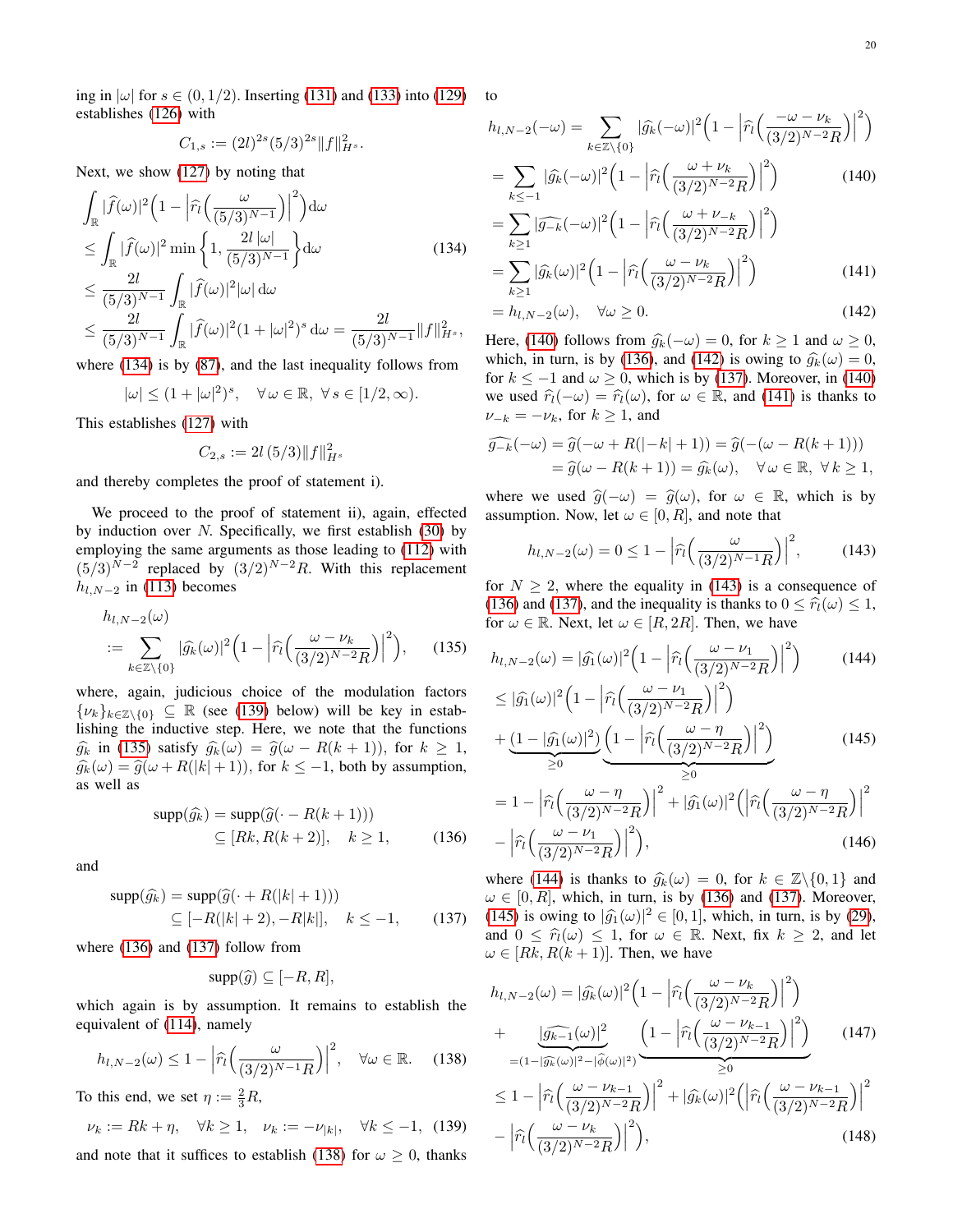<span id="page-20-0"></span>

Fig. 11: The functions  $h_1(\omega) := |\omega - \nu_k|$  (solid line),  $h_2(\omega) := |\omega - \nu_{k-1}|$  (dashed line), and  $h_3(\omega) = \frac{2}{3}\omega$  (dotted line) satisfy  $h_2 \leq h_1 \leq h_3$  on  $I_L = [Rk, R(k + \frac{1}{6})]$  and  $h_1 \leq h_2 \leq h_3$  on  $I_R = [R(k + \frac{1}{6}), R(k + 1)].$ 

where [\(147\)](#page-19-12) is thanks to i)  $\widehat{g_k}(\omega) = 0$ , for  $k' \in \mathbb{Z} \setminus \{0, k, k-1\}$ <br>and  $\omega \in [Rk \ R(k+1)]$  which in turn is by (136) and (137) and  $\omega \in [Rk, R(k+1)]$ , which, in turn, is by [\(136\)](#page-19-3) and [\(137\)](#page-19-4), and ii)

<span id="page-20-1"></span>
$$
|\widehat{\chi}(\omega)|^2 + |\widehat{g_{k-1}}(\omega)|^2 + |\widehat{g_k}(\omega)|^2 = 1,
$$
 (149)

for  $\omega \in [Rk, R(k+1)]$ , which is a consequence of the Littlewood-Paley condition [\(29\)](#page-6-7) and of [\(136\)](#page-19-3) and [\(137\)](#page-19-4). It follows from [\(146\)](#page-19-13) and [\(148\)](#page-19-14) that for  $k \geq 1$ ,

$$
h_{l,N-2}(\omega) \le 1 - \left| \widehat{r}_l \left( \frac{\omega - \nu_{k-1}}{(3/2)^{N-2} R} \right) \right|^2 + |\widehat{g}_k(\omega)|^2 \underbrace{\left( \left| \widehat{r}_l \left( \frac{\omega - \nu_{k-1}}{(3/2)^{N-2} R} \right) \right|^2 - \left| \widehat{r}_l \left( \frac{\omega - \nu_k}{(3/2)^{N-2} R} \right) \right|^2 \right)}_{=:s(\omega)},
$$

for  $\omega \in [Rk, R(k+1)]$ , where  $\nu_0 := \eta$ . Next, we divide the interval  $[Rk, R(k + 1)]$  into two intervals, namely

$$
I_L := [Rk, R(k+1/6)]
$$

and

$$
I_R := [R(k+1/6), R(k+1)],
$$

and note that  $s(\omega) \geq 0$ , for  $\omega \in I_L$ , and  $s(\omega) \leq 0$ , for  $\omega \in I_R$ , as  $\hat{r}_l$  is monotonically decreasing in  $|\omega|$  and  $|\omega - \nu_k| \ge$  $|\omega-\nu_{k-1}|$ , for  $\omega \in I_L$ , and  $|\omega-\nu_k| \leq |\omega-\nu_{k-1}|$ , for  $\omega \in I_R$ , respectively (see Figure [11\)](#page-20-0). For  $\omega \in I_L$ , we therefore have

$$
h_{l,N-2}(\omega) \le 1 - \left| \widehat{r}_l \left( \frac{\omega - \nu_{k-1}}{(3/2)^{N-2} R} \right) \right|^2 + \underbrace{\left| \widehat{g}_k(\omega) \right|^2}_{\in [0,1]} \underbrace{s(\omega)}_{\ge 0}
$$
  

$$
\le 1 - \left| \widehat{r}_l \left( \frac{\omega - \nu_{k-1}}{(3/2)^{N-2} R} \right) \right|^2 + s(\omega)
$$
  

$$
= 1 - \left| \widehat{r}_l \left( \frac{\omega - \nu_k}{(3/2)^{N-2} R} \right) \right|^2 \le 1 - \left| \widehat{r}_l \left( \frac{\omega}{(3/2)^{N-1} R} \right) \right|^2,
$$

where  $|\hat{g}_k(\omega)|^2 \in [0,1]$  follows from [\(149\)](#page-20-1), and the last<br>inequality is by  $|\omega - \mu| \leq 2\omega$  for  $\omega \in L$  (see Figure 11) inequality is by  $|\omega - \nu_k| \leq \frac{2\omega}{3}$ , for  $\omega \in I_L$  (see Figure [11\)](#page-20-0). For the interval  $\omega \in I_R$ , we have

$$
h_{l,N-2}(\omega) \le 1 - \left|\widehat{r}_l\left(\frac{\omega - \nu_{k-1}}{(3/2)^{N-2}R}\right)\right|^2 + \underbrace{|\widehat{g}_k(\omega)|^2}_{\in [0,1]} \underbrace{s(\omega)}_{\le 0}
$$
  

$$
\le 1 - \left|\widehat{r}_l\left(\frac{\omega - \nu_{k-1}}{(3/2)^{N-2}R}\right)\right|^2 \le 1 - \left|\widehat{r}_l\left(\frac{\omega}{(3/2)^{N-1}R}\right)\right|^2,
$$

where the last inequality is by  $|\omega - \nu_{k-1}| \leq \frac{2\omega}{3}$ , for  $\omega \in I_R$ (see Figure [11\)](#page-20-0). This completes the proof of [\(30\)](#page-6-5).

Next, we establish [\(31\)](#page-6-2). The proof is very similar to that of

statement ii) in Theorem [1](#page-5-4) in Appendix [D.](#page-14-0) We start by noting that [\(31\)](#page-6-2) amounts to the existence of constants  $C_{1,s}, C_{2,s} > 0$ (that are independent of  $N$ ) such that

<span id="page-20-2"></span>
$$
W_N(f) \le C_{1,s}(3/2)^{-2sN}, \quad \forall s \in (0,1/2), \ \forall N \ge 1, \ (150)
$$

and

<span id="page-20-9"></span>
$$
W_N(f) \le C_{2,s}(3/2)^{-N}, \quad \forall s \in [1/2, \infty), \ \forall N \ge 1. \tag{151}
$$

The key idea of the proof of [\(150\)](#page-20-2) is to upper-bound the integral on the RHS of [\(30\)](#page-6-5) according to

$$
\int_{\mathbb{R}} |\widehat{f}(\omega)|^2 \left(1 - \left|\widehat{r}_l\left(\frac{\omega}{(3/2)^{N-1}R}\right)\right|^2\right) d\omega
$$
\n
$$
\leq \int_{\mathbb{R}} |\widehat{f}(\omega)|^2 \min\left\{1, \frac{2l|\omega|}{(3/2)^{N-1}R}\right\} d\omega \tag{152}
$$
\n
$$
= \int_{\mathbb{R}} |\widehat{f}(\omega)|^2 \frac{2l|\omega|}{|\omega|} d\omega + \int_{\mathbb{R}} |\widehat{f}(\omega)|^2 d\omega \tag{153}
$$

$$
= \int_{B_{\tau}(0)} |\widehat{f}(\omega)|^2 \frac{2\iota |\omega|}{(3/2)^{N-1} R} d\omega + \int_{\mathbb{R}\setminus B_{\tau}(0)} |\widehat{f}(\omega)|^2 d\omega, \quad (153)
$$

where

<span id="page-20-4"></span><span id="page-20-3"></span>
$$
\tau:=\frac{(3/2)^{N-1}R}{2l}.
$$

Here, the inequality in [\(152\)](#page-20-3) follows from [\(87\)](#page-15-3), and [\(153\)](#page-20-4) is owing to

$$
\min\left\{1, \frac{2l\,|\omega|}{(3/2)^{N-1}R}\right\} = \begin{cases} \frac{2l\,|\omega|}{(3/2)^{N-1}R}, & |\omega| \le \tau, \\ 1, & |\omega| > \tau. \end{cases}
$$

Now, the first integral in [\(153\)](#page-20-4) satisfies

$$
\int_{B_{\tau}(0)} |\widehat{f}(\omega)|^2 \frac{2l |\omega|}{(3/2)^{N-1} R} d\omega \n= \frac{2l}{(3/2)^{N-1} R} \int_{B_{\tau}(0)} |\widehat{f}(\omega)|^2 |\omega|^{1-2s} |\omega|^{2s} d\omega \n\leq \frac{2l \tau^{1-2s}}{(3/2)^{N-1} R} \int_{B_{\tau}(0)} |\widehat{f}(\omega)|^2 \frac{|\omega|^{2s}}{\leq (1+|\omega|^2)^s} d\omega \n\leq \left(\frac{2l}{(3/2)^{N-1} R}\right)^{2s} \int_{B_{\tau}(0)} |\widehat{f}(\omega)|^2 (1+|\omega|^2)^s d\omega, \quad (155)
$$

where [\(154\)](#page-20-5) is owing to

<span id="page-20-7"></span><span id="page-20-5"></span> $|\omega| \mapsto (1+|\omega|)^{1-2s}$ 

monotonically increasing in  $|\omega|$  for  $s \in (0, 1/2)$ . For the second integral in [\(153\)](#page-20-4), we have

$$
\int_{\mathbb{R}\setminus B_{\tau}(0)} |\widehat{f}(\omega)|^2 d\omega = \int_{\mathbb{R}\setminus B_{\tau}(0)} |\widehat{f}(\omega)|^2 |\omega|^{-2s} |\omega|^{2s} d\omega
$$
\n
$$
\leq \tau^{-2s} \int_{\mathbb{R}\setminus B_{\tau}(0)} |\widehat{f}(\omega)|^2 \underbrace{|\omega|^{2s}}_{\leq (1+|\omega|^2)^s} d\omega \qquad (156)
$$

$$
\leq \left(\frac{2l}{(3/2)^{N-1}R}\right)^{2s} \int_{\mathbb{R}\setminus B_{\tau}(0)} |\widehat{f}(\omega)|^2 (1+|\omega|^2)^s \, \mathrm{d}\omega, \tag{157}
$$

<span id="page-20-8"></span><span id="page-20-6"></span>,

where [\(156\)](#page-20-6) is thanks to

$$
|\omega| \mapsto |\omega|^{-2s}, \quad \omega \in \mathbb{R}^d
$$

monotonically decreasing in  $|\omega|$  for  $s \in (0, 1/2)$ . Inserting [\(155\)](#page-20-7) and [\(157\)](#page-20-8) into [\(153\)](#page-20-4) establishes [\(150\)](#page-20-2) with

$$
C_{1,s} := (2l)^{2s} (3/2)^{2s} R^{-2s} ||f||_{H^s}^2.
$$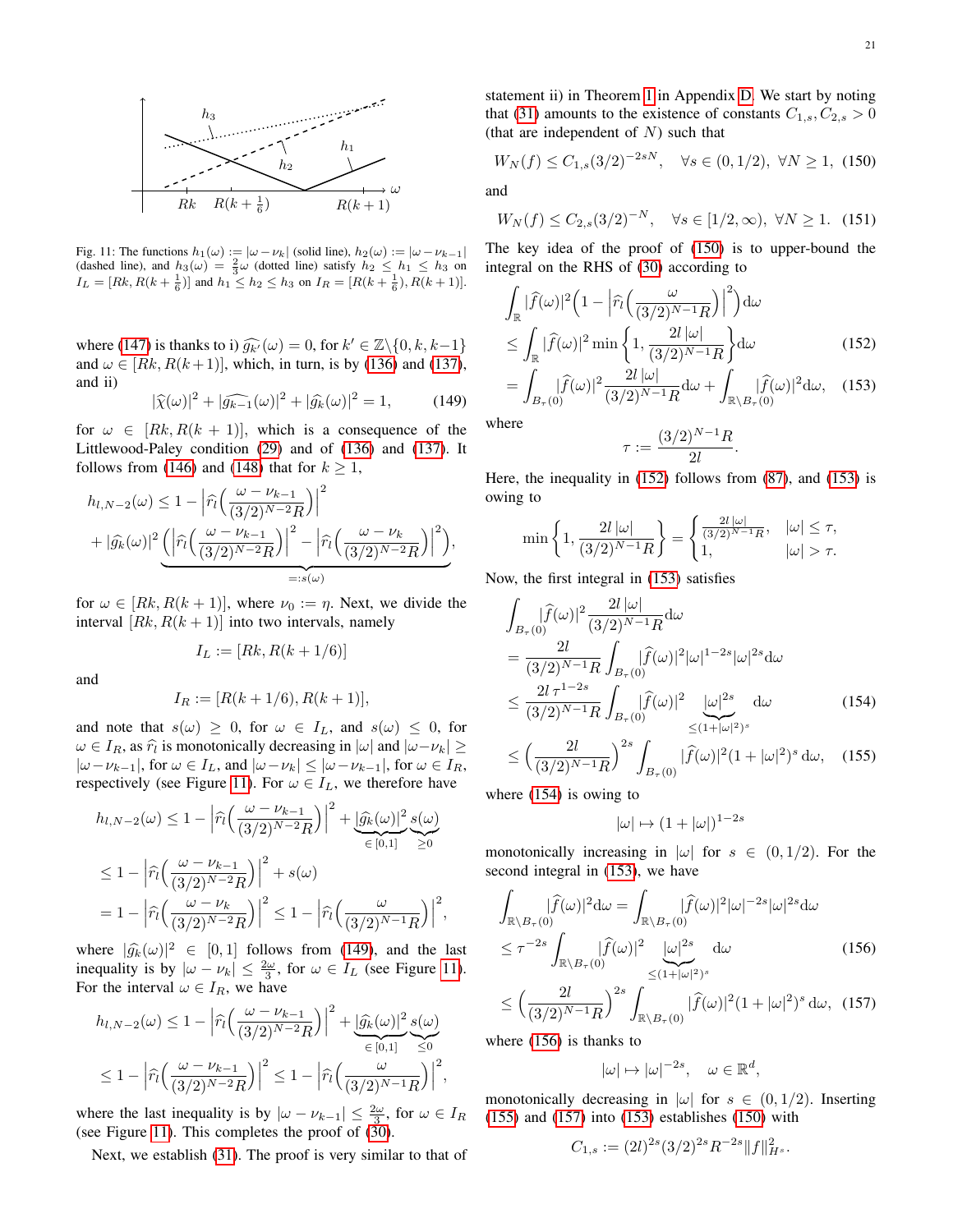Next, we show [\(151\)](#page-20-9) by noting that

$$
\int_{\mathbb{R}} |\widehat{f}(\omega)|^2 \left(1 - \left|\widehat{r}_l\left(\frac{\omega}{(3/2)^{N-1}R}\right)\right|^2\right) d\omega
$$
\n
$$
\leq \int_{\mathbb{R}} |\widehat{f}(\omega)|^2 \min\left\{1, \frac{2l|\omega|}{(3/2)^{N-1}R}\right\} d\omega \qquad (158)
$$
\n
$$
\leq \frac{2l}{(3/2)^{N-1}R} \int_{\mathbb{R}} |\widehat{f}(\omega)|^2 |\omega| d\omega
$$
\n
$$
\leq \frac{2l}{(3/2)^{N-1}R} \int_{\mathbb{R}} |\widehat{f}(\omega)|^2 (1+|\omega|^2)^s d\omega
$$
\n
$$
= \frac{2l}{(3/2)^{N-1}R} \|f\|_{H^s}^2,
$$

where [\(158\)](#page-21-2) is by [\(87\)](#page-15-3), and the last inequality follows from  $|\omega| \leq (1+|\omega|^2)^s$ , for  $\omega \in \mathbb{R}$  and  $s \in [1/2,\infty)$ . This establishes [\(151\)](#page-20-9) with  $C_{2,s} := 2l\,(3/2)R^{-1}||f||_{H^s}^2$  and thereby completes the proof of statement ii).

### <span id="page-21-0"></span>APPENDIX H PROOF OF COROLLARY [1](#page-0-0)

We start with statement i) and note that  $A_{\Omega}^{N} = B_{\Omega}^{N} = 1$ ,  $N \in \mathbb{N}$ , by assumption. Let  $f \in L^2(\mathbb{R}^d)$  with

$$
\mathrm{supp}(f) \subseteq B_L(0).
$$

Then, by Proposition [1](#page-15-0) in Appendix [E](#page-15-1) together with

$$
\lim_{N \to \infty} W_N(f) = 0, \quad \forall f \in L^2(\mathbb{R}^d),
$$

which follows from Proposition [2](#page-16-0) in Appendix [F,](#page-16-1) we have

$$
||f||_2^2 = |||\Phi_{\Omega}(f)|||^2 = \sum_{n=0}^{\infty} |||\Phi_{\Omega}^n(f)|||^2
$$
  
\n
$$
\geq \sum_{n=0}^N |||\Phi_{\Omega}^n(f)|||^2 = ||f||_2^2 - W_{N+1}(f) \qquad (159)
$$

$$
\geq \int_{\mathbb{R}^d} |\widehat{f}(\omega)|^2 \left| \widehat{r}_l \left( \frac{\omega}{(N+1)^\alpha \delta} \right) \right|^2 d\omega \tag{160}
$$

$$
= \int_{B_L(0)} |\widehat{f}(\omega)|^2 \left| \widehat{r}_l \left( \frac{\omega}{(N+1)^{\alpha} \delta} \right) \right|^2 d\omega, \qquad (161)
$$

where  $(159)$  is by the lower bound in  $(95)$ ,  $(160)$  is thanks to Parseval's formula and  $(20)$ , and  $(161)$  follows from  $f$  being L-band-limited. Next, thanks to  $\hat{r}_l$  monotonically decreasing in  $|\omega|$ , we get

<span id="page-21-6"></span>
$$
\left|\widehat{r}_l\Big(\frac{\omega}{(N+1)^\alpha\delta}\Big)\right|^2 \ge \left|\widehat{r}_l\Big(\frac{L}{(N+1)^\alpha\delta}\Big)\right|^2,\tag{162}
$$

for  $\omega \in B_L(0)$ . Employing [\(162\)](#page-21-6) in [\(161\)](#page-21-5), we obtain

$$
||f||_2^2 \ge \left| \widehat{r}_l \left( \frac{L}{(N+1)^{\alpha} \delta} \right) \right|^2 ||f||_2^2
$$
(163)  
=  $\left( 1 - \frac{L}{(N+1)^{\alpha} \delta} \right)_+^{2l} ||f||_2^2$   
=  $\left( 1 - \frac{L}{(N+1)^{\alpha} \delta} \right)^{2l} ||f||_2^2 \ge (1-\varepsilon) ||f||_2^2$ , (164)

where in [\(163\)](#page-21-7) we used Parseval's formula, the equality in [\(164\)](#page-21-8) is due to  $L \leq (N + 1)^{\alpha} \delta$ , which, in turn, is by [\(33\)](#page-8-1), and the inequality in [\(164\)](#page-21-8) is also by [\(33\)](#page-8-1) (upon rearranging terms). This establishes [\(32\)](#page-8-0) and thereby completes the proof.

<span id="page-21-2"></span>The proof of statement ii) is very similar to that of statement i). Again, we start by noting that  $A_{\Omega}^{N} = B_{\Omega}^{N} = 1, N \in \mathbb{N}$ , by assumption. Let  $f \in L^2(\mathbb{R})$  with supp $(\widehat{f}) \subseteq B_L(0)$ . Then, by Proposition [1](#page-15-0) in Appendix [E](#page-15-1) together with  $\lim_{N \to \infty} W_N(f) = 0$ , for  $f \in L^2(\mathbb{R})$ , we have

$$
||f||_2^2 = |||\Phi_{\Omega}(f)|||^2 = \sum_{n=0}^{\infty} |||\Phi_{\Omega}^n(f)|||^2
$$
  

$$
\geq \sum_{n=0}^N |||\Phi_{\Omega}^n(f)|||^2 = ||f||_2^2 - W_{N+1}(f) \qquad (165)
$$

<span id="page-21-10"></span><span id="page-21-9"></span>
$$
\geq \int_{\mathbb{R}} |\widehat{f}(\omega)|^2 \left| \widehat{r}_l\left(\frac{\omega}{a^N \delta}\right) \right|^2 d\omega \tag{166}
$$

<span id="page-21-11"></span>
$$
= \int_{B_L(0)} |\widehat{f}(\omega)|^2 \left| \widehat{r}_l\left(\frac{\omega}{a^N \delta}\right) \right|^2 d\omega, \tag{167}
$$

where  $(165)$  is by the lower bound in  $(95)$ ,  $(166)$  is thanks to Parseval's formula and [\(27\)](#page-6-4) and [\(30\)](#page-6-5), and [\(167\)](#page-21-11) follows from f being L-band-limited. Next, thanks to  $\hat{r}_l$  monotonically decreasing in  $|\omega|$ , we get

<span id="page-21-12"></span>
$$
\left|\widehat{r}_{l}\left(\frac{\omega}{a^{N}\delta}\right)\right|^{2} \geq \left|\widehat{r}_{l}\left(\frac{L}{a^{N}\delta}\right)\right|^{2}, \qquad \forall \,\omega \in B_{L}(0). \tag{168}
$$

Employing [\(168\)](#page-21-12) in [\(167\)](#page-21-11) yields

$$
||f||_2^2 \ge \left|\widehat{r}_l\left(\frac{L}{a^N\delta}\right)\right|^2 ||f||_2^2 = \left(1 - \frac{L}{a^N\delta}\right)^{2l} ||f||_2^2 \qquad (169)
$$

$$
= \left(1 - \frac{L}{a^N \delta}\right)^{2l} \|f\|_2^2 \ge (1 - \varepsilon) \|f\|_2^2, \tag{170}
$$

where in [\(169\)](#page-21-13) we used Parseval's formula, the equality in [\(170\)](#page-21-14) is by  $L \le a^N \delta$ , which, in turn, is by [\(34\)](#page-8-2), and the inequality in [\(170\)](#page-21-14) is also due to [\(34\)](#page-8-2) (upon rearranging terms). This establishes [\(32\)](#page-8-0) and thereby completes the proof of ii).

### <span id="page-21-14"></span><span id="page-21-13"></span><span id="page-21-1"></span>APPENDIX I

### PROOF OF COROLLARY [2](#page-0-0)

<span id="page-21-5"></span><span id="page-21-4"></span><span id="page-21-3"></span>The proof is very similar to that of Corollary [1](#page-0-0) in Appendix [H.](#page-21-0) We start with statement i). Let  $f \in H^s(\mathbb{R}^d) \setminus \{0\}$  and  $\varepsilon \in$  $(0, 1)$  and note that, by [\(84\)](#page-14-12) and [\(85\)](#page-14-13) together with  $B_{\Omega}^{N} = 1$ ,  $N \in \mathbb{N}$ , which is by assumption, we have

<span id="page-21-17"></span>
$$
W_N(f) \le \frac{(2l)^{\gamma} \|f\|_{H^s}^2}{\delta^{\gamma} N^{\gamma \alpha}}, \quad \forall s > 0,
$$
 (171)

where  $\gamma = \min\{1, 2s\}$ . By Proposition [1](#page-15-0) in Appendix [E](#page-15-1) with  $A_{\Omega}^N = B_{\Omega}^N = 1, N \in \mathbb{N}$ , and  $\lim_{N \to \infty} W_N(f) = 0, f \in L^2(\mathbb{R}^d)$ , which follows from Proposition  $2$  in Appendix [F,](#page-16-1) we have

<span id="page-21-7"></span>
$$
||f||_2^2 = |||\Phi_{\Omega}(f)|||^2 = \sum_{n=0}^{\infty} |||\Phi_{\Omega}^n(f)|||^2
$$
  
\n
$$
\geq \sum_{n=0}^N |||\Phi_{\Omega}^n(f)|||^2 = ||f||_2^2 - W_{N+1}(f) \qquad (172)
$$

<span id="page-21-16"></span><span id="page-21-15"></span>
$$
\geq \|f\|_2^2 - \frac{(2l)^{\gamma} \|f\|_{H^s}^2}{\delta^{\gamma} (N+1)^{\gamma \alpha}} \tag{173}
$$

<span id="page-21-18"></span>
$$
\geq \|f\|_2^2 - \varepsilon \|f\|_2^2 = (1 - \varepsilon) \|f\|_2^2,\tag{174}
$$

<span id="page-21-8"></span>where  $(172)$  is by the lower bound in  $(95)$ ,  $(173)$  is thanks to [\(171\)](#page-21-17), and [\(174\)](#page-21-18) follows from [\(35\)](#page-8-4). This establishes [\(32\)](#page-8-0) and thereby completes the proof of i).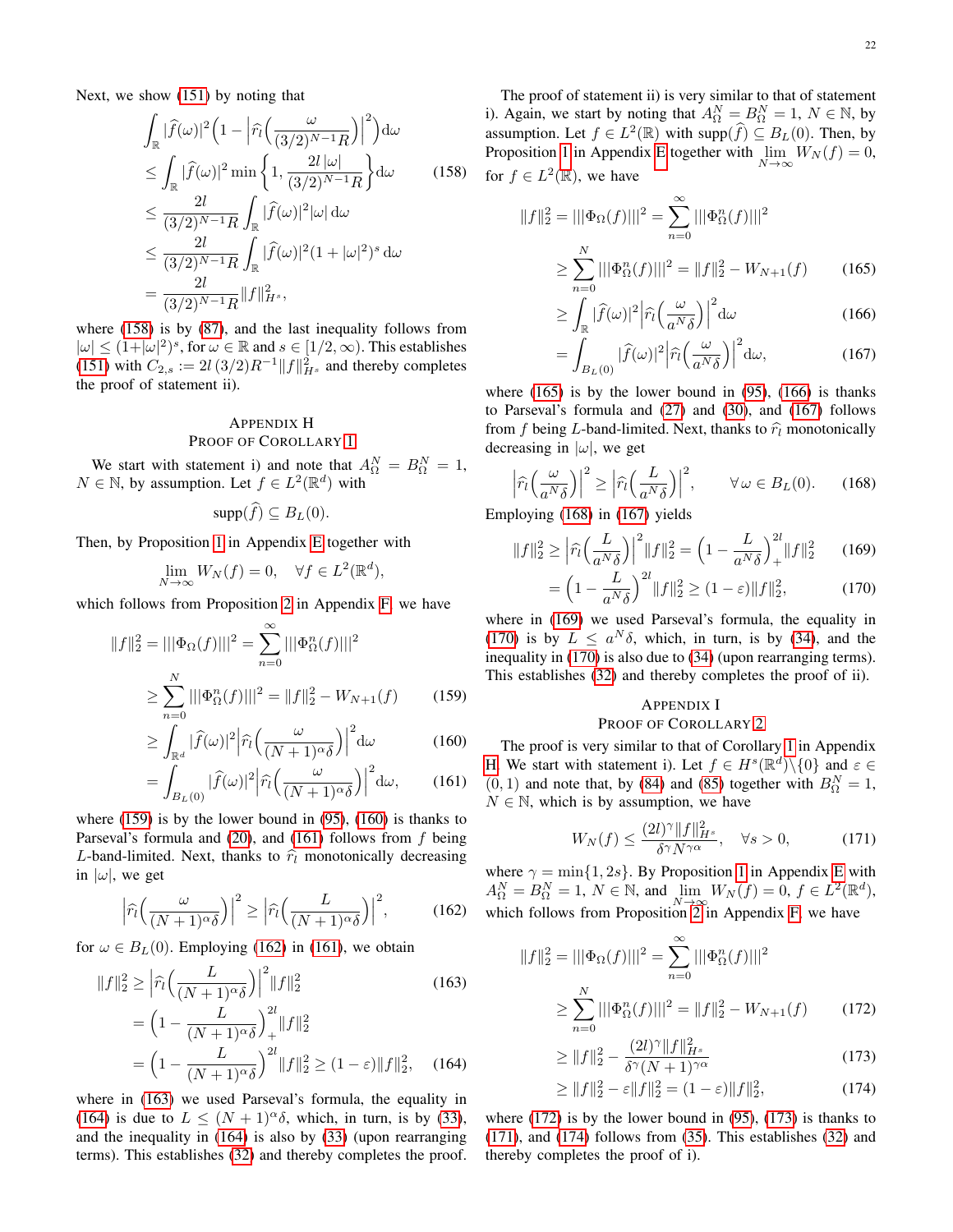The proof of statement ii) is very similar to that of statement i). Let  $f \in H^s(\mathbb{R}) \setminus \{0\}$  and  $\varepsilon \in (0,1)$  and note that, by [\(126\)](#page-18-4), [\(127\)](#page-18-11), [\(150\)](#page-20-2), and [\(151\)](#page-20-9), we have

<span id="page-22-39"></span>
$$
W_N(f) \le \frac{(2l)^{\gamma} \|f\|_{H^s}^2}{\delta^{\gamma} a^{\gamma(N-1)}}, \quad \forall s > 0,
$$
\n(175)

where  $\gamma = \min\{1, 2s\}$ . By Proposition [1](#page-15-0) in Appendix [E](#page-15-1) with  $A_{\Omega}^N = B_{\Omega}^N = 1$ ,  $N \in \mathbb{N}$ , and  $\lim_{N \to \infty} W_N(f) = 0$ ,  $f \in L^2(\mathbb{R})$ , which follows from Proposition [2](#page-16-0) in Appendix [F,](#page-16-1) we have

$$
||f||_2^2 = |||\Phi_{\Omega}(f)|||^2 = \sum_{n=0}^{\infty} |||\Phi_{\Omega}^n(f)|||^2
$$
  

$$
\geq \sum_{n=0}^N |||\Phi_{\Omega}^n(f)|||^2 = ||f||_2^2 - W_{N+1}(f) \qquad (176)
$$

$$
\geq \|f\|_{2}^{2} - \frac{(2l)^{\gamma} \|f\|_{H^{s}}^{2}}{\delta^{\gamma} a^{\gamma N}}
$$
\n(177)

$$
\geq \|f\|_2^2 - \varepsilon \|f\|_2^2 = (1 - \varepsilon) \|f\|_2^2, \tag{178}
$$

where  $(176)$  is by the lower bound in  $(95)$ ,  $(177)$  is thanks to [\(175\)](#page-22-39), and [\(178\)](#page-22-40) follows from [\(36\)](#page-8-5). This establishes [\(32\)](#page-8-0) and thereby completes the proof of ii).

### ACKNOWLEDGMENTS

The authors are thankful to Verner Vlačić for pointing out errors in arguments on the spectral decay of Sobolev functions and on the volume of tubes in an earlier version of the manuscript.

#### REFERENCES

- <span id="page-22-0"></span>[1] Y. LeCun, Y. Bengio, and G. Hinton, "Deep learning," *Nature*, vol. 521, pp. 436–444, 2015.
- [2] I. Goodfellow, Y. Bengio, and A. Courville, *Deep Learning*. MIT Press, 2016. [http://www.deeplearningbook.org.](http://www.deeplearningbook.org)
- [3] Y. Bengio, A. Courville, and P. Vincent, "Representation learning: A review and new perspectives," *IEEE Trans. Pattern Anal. Mach. Intell.*, vol. 35, no. 8, pp. 1798–1828, 2013.
- [4] Y. LeCun, B. Boser, J. Denker, D. Henderson, R. Howard, W. Hubbard, and L. Jackel, "Handwritten digit recognition with a back-propagation network," in *Proc. of International Conference on Neural Information Processing Systems (NIPS)*, pp. 396–404, 1990.
- [5] D. E. Rumelhart, G. Hinton, and R. J. Williams, "Learning internal representations by error propagation," in *Parallel distributed processing: Explorations in the microstructure of cognition* (J. L. McClelland and D. E. Rumelhart, eds.), pp. 318–362, MIT Press, 1986.
- <span id="page-22-1"></span>[6] Y. LeCun, L. Bottou, Y. Bengio, and P. Haffner, "Gradient-based learning applied to document recognition," in *Proc. of the IEEE*, pp. 2278–2324, 1998.
- <span id="page-22-2"></span>[7] K. He, X. Zhang, S. Ren, and J. Sun, "Deep residual learning for image recognition," in *Proc. of IEEE International Conference on Computer Vision and Pattern Recognition (CVPR)*, pp. 770–778, 2015.
- <span id="page-22-3"></span>[8] S. Mallat, "Group invariant scattering," *Comm. Pure Appl. Math.*, vol. 65, no. 10, pp. 1331–1398, 2012.
- <span id="page-22-4"></span>[9] T. Wiatowski and H. Bölcskei, "A mathematical theory of deep convolutional neural networks for feature extraction," *IEEE Trans. Inf. Theory*, 2018, to appear.
- <span id="page-22-5"></span>[10]I. Waldspurger, *Wavelet transform modulus: Phase retrieval and scattering*. PhD thesis, École Normale Supérieure, Paris, 2015.
- <span id="page-22-6"></span>[11] W. Czaja and W. Li, "Analysis of time-frequency scattering transforms," *arXiv:1606.08677*, 2017.
- <span id="page-22-7"></span>[12]J. Bruna and S. Mallat, "Invariant scattering convolution networks," *IEEE Trans. Pattern Anal. Mach. Intell.*, vol. 35, no. 8, pp. 1872–1886, 2013.
- [13] J. Andén and S. Mallat, "Deep scattering spectrum," *IEEE Trans. Signal Process.*, vol. 62, no. 16, pp. 4114–4128, 2014.
- [14] L. Sifre, *Rigid-motion scattering for texture classification*. PhD thesis, Centre de Mathématiques Appliquées, École Polytechnique Paris-Saclay, 2014.
- <span id="page-22-23"></span>[15] T. Wiatowski, M. Tschannen, A. Stanić, P. Grohs, and H. Bölcskei, "Discrete deep feature extraction: A theory and new architectures," in *Proc. of International Conference on Machine Learning (ICML)*, pp. 2149–2158, 2016.
- [16] M. Tschannen, T. Kramer, G. Marti, M. Heinzmann, and T. Wiatowski, "Heart sound classification using deep structured features," in *Proc. of Computing in Cardiology (CinC)*, pp. 565–568, 2016.
- <span id="page-22-8"></span>[17] M. Tschannen, L. Cavigelli, F. Mentzer, T. Wiatowski, and L. Benini, "Deep structured features for semantic segmentation," in *Proc. of European Signal Processing Conference (EUSIPCO)*, pp. 61–65, 2017.
- <span id="page-22-9"></span>[18] R. Balan, M. Singh, and D. Zou, "Lipschitz properties for deep convolutional networks," *arXiv:1701.05217*, 2017.
- <span id="page-22-10"></span>[19] P. Grohs, T. Wiatowski, and H. Bölcskei, "Deep convolutional neural networks on cartoon functions," in *Proc. of IEEE International Symposium on Information Theory (ISIT)*, pp. 1163–1167, 2016.
- <span id="page-22-29"></span>[20]C. M. Bishop, *Pattern recognition and machine learning*. Springer, 2009.
- <span id="page-22-37"></span><span id="page-22-11"></span>[21] K. Gröchenig, *Foundations of time-frequency analysis*. Birkhäuser, 2001.
- <span id="page-22-12"></span>[22]I. Daubechies, *Ten lectures on wavelets*. Society for Industrial and Applied Mathematics, 1992.
- <span id="page-22-38"></span><span id="page-22-13"></span>[23] S. Mallat, *A wavelet tour of signal processing: The sparse way*. Academic Press, 3rd ed., 2009.
- <span id="page-22-40"></span><span id="page-22-14"></span>[24] E. J. Candès and D. L. Donoho, "New tight frames of curvelets and optimal representations of objects with piecewise  $C<sup>2</sup>$  singularities," *Comm. Pure Appl. Math.*, vol. 57, no. 2, pp. 219–266, 2004.
- <span id="page-22-34"></span>[25] E. J. Candès and D. L. Donoho, "Continuous curvelet transform: II. Discretization and frames," *Appl. Comput. Harmon. Anal.*, vol. 19, no. 2, pp. 198–222, 2005.
- <span id="page-22-15"></span>[26] P. Grohs, S. Keiper, G. Kutyniok, and M. Schäfer, "Cartoon approximation with α-curvelets," *J. Fourier Anal. Appl.*, pp. 1–59, 2015.
- <span id="page-22-16"></span>[27] K. Guo, G. Kutyniok, and D. Labate, "Sparse multidimensional representations using anisotropic dilation and shear operators," in *Wavelets and Splines* (G. Chen and M. J. Lai, eds.), pp. 189–201, Nashboro Press, 2006.
- <span id="page-22-17"></span>[28] G. Kutyniok and D. Labate, eds., *Shearlets: Multiscale analysis for multivariate data*. Birkhauser, 2012. ¨
- <span id="page-22-18"></span>[29] E. J. Candes, ` *Ridgelets: Theory and applications*. PhD thesis, Stanford University, 1998.
- [30] E. J. Candès and D. L. Donoho, "Ridgelets: A key to higher-dimensional intermittency?," *Philos. Trans. R. Soc. London Ser. A*, vol. 357, no. 1760, pp. 2495–2509, 1999.
- <span id="page-22-19"></span>[31] P. Grohs, "Ridgelet-type frame decompositions for Sobolev spaces related to linear transport," *J. Fourier Anal. Appl.*, vol. 18, no. 2, pp. 309–325, 2012.
- <span id="page-22-20"></span>[32] S. T. Ali, J. P. Antoine, and J. P. Gazeau, "Continuous frames in Hilbert spaces," *Annals of Physics*, vol. 222, no. 1, pp. 1–37, 1993.
- [33] O. Christensen, *An introduction to frames and Riesz bases*. Birkhäuser, 2003.
- <span id="page-22-21"></span>[34] G. Kaiser, *A friendly guide to wavelets*. Birkhäuser, 1994.
- <span id="page-22-22"></span>[35] D. L. Donoho, "Sparse components of images and optimal atomic decompositions," *Constructive Approximation*, vol. 17, no. 3, pp. 353– 382, 2001.
- <span id="page-22-24"></span>[36] P. Grohs and G. Kutyniok, "Parabolic molecules," *Foundations of Computational Mathematics*, vol. 14, no. 2, pp. 299–337, 2014.
- <span id="page-22-25"></span>[37] G. Kutyniok and D. Labate, "Introduction to shearlets," in *Shearlets: Multiscale analysis for multivariate data* [\[28\]](#page-22-17), pp. 1–38.
- <span id="page-22-26"></span>[38] Y. LeCun and C. Cortes, "The MNIST database of handwritten digits." [http://yann.lecun.com/exdb/mnist/,](http://yann.lecun.com/exdb/mnist/) 1998.
- [39]B. Dacorogna, *Introduction to the calculus of variations*. Imperial College Press, 2004.
- <span id="page-22-27"></span>[40] W. Rudin, *Functional analysis*. McGraw-Hill, 2nd ed., 1991.
- <span id="page-22-28"></span>[41] L. Grafakos, *Modern Fourier analysis*. Springer, 2nd ed., 2009.
- <span id="page-22-30"></span>[42] A. R. Adams, *Sobolev spaces*. Academic Press, 1975.
- <span id="page-22-31"></span>[43] M. Frazier, B. Jawerth, and G. Weiss, *Littlewood-Paley theory and the study of function spaces*. American Mathematical Society, 1991.
- <span id="page-22-35"></span>[44] T. Wiatowski, P. Grohs, and H. Bölcskei, "Topology reduction in deep convolutional feature extraction networks," *Proc. of SPIE (Wavelets and Sparsity XVII)*, vol. 10394, pp. 1039418:1–1039418:12, 2017.
- <span id="page-22-32"></span>[45] K. Gröchening, A. J. E. M. Janssen, N. Kaiblinger, and G. E. Pfander, "Note on B-Splines, wavelet scaling functions, and Gabor frames," *IEEE Trans. Inf. Theory*, vol. 49, no. 12, pp. 3318–3320, 2003.
- <span id="page-22-33"></span>[46] P. Vandergheynst, "Directional dyadic wavelet transforms: Design and algorithms," *IEEE Trans. Image Process.*, vol. 11, no. 4, pp. 363–372, 2002.
- <span id="page-22-36"></span>[47]I. Waldspurger, "Exponential decay of scattering coefficients," *Proc. of International Conference on Sampling Theory and Applications (SampTA)*, pp. 143–146, 2017.